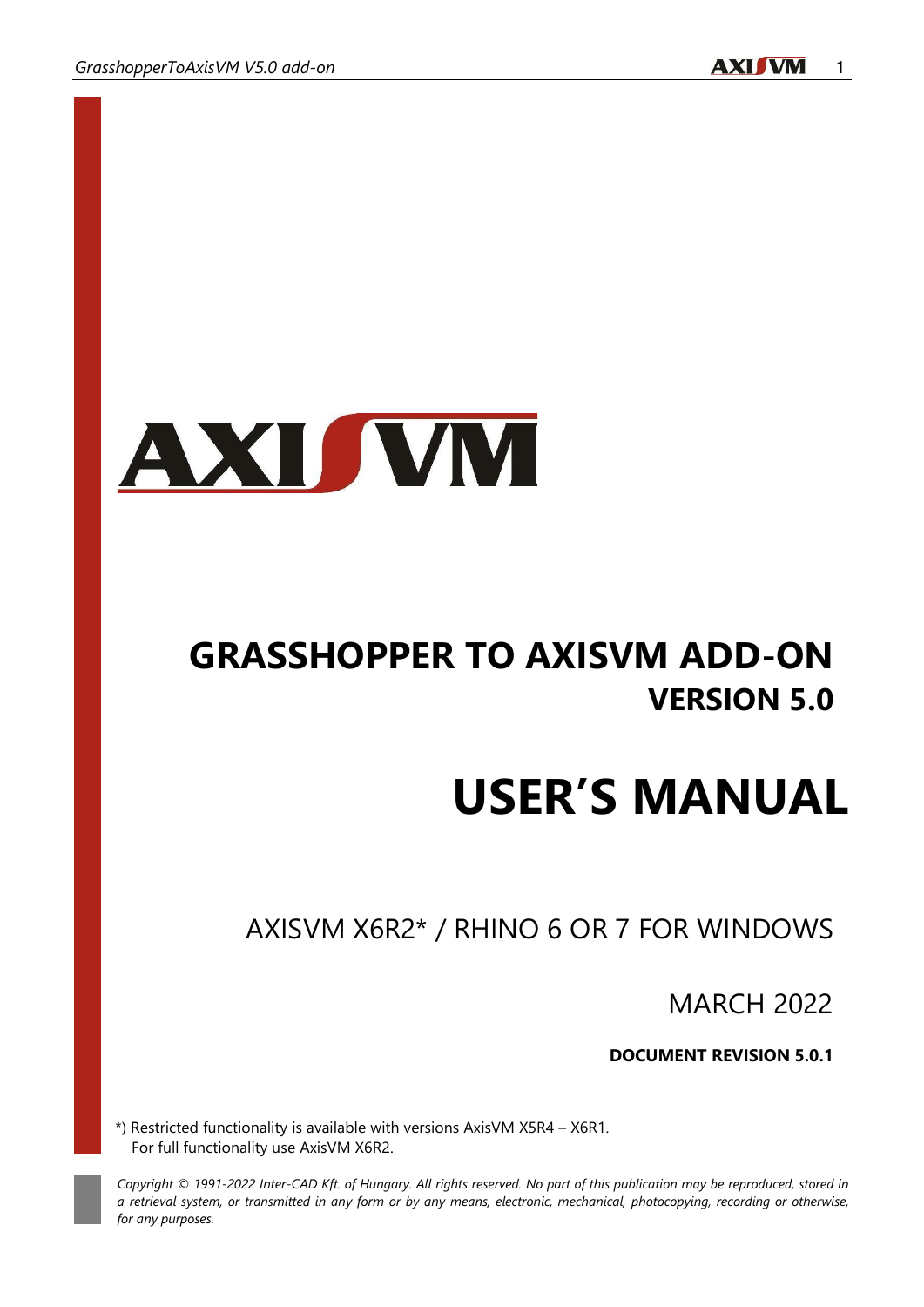This page is intentionally blank.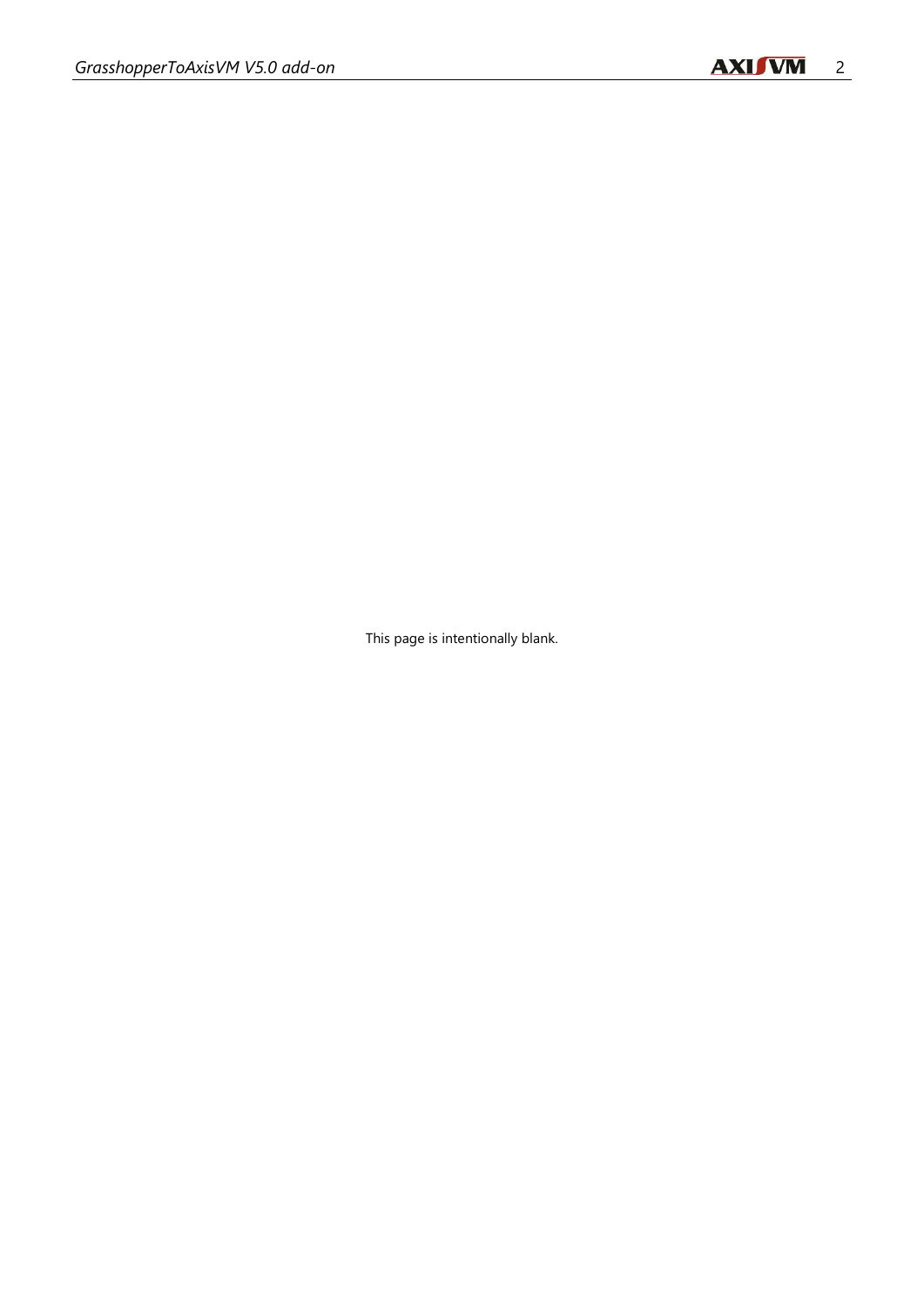## **TABLE OF CONTENTS**

| 32  |  |  |
|-----|--|--|
| 33  |  |  |
| 34  |  |  |
| 35. |  |  |
|     |  |  |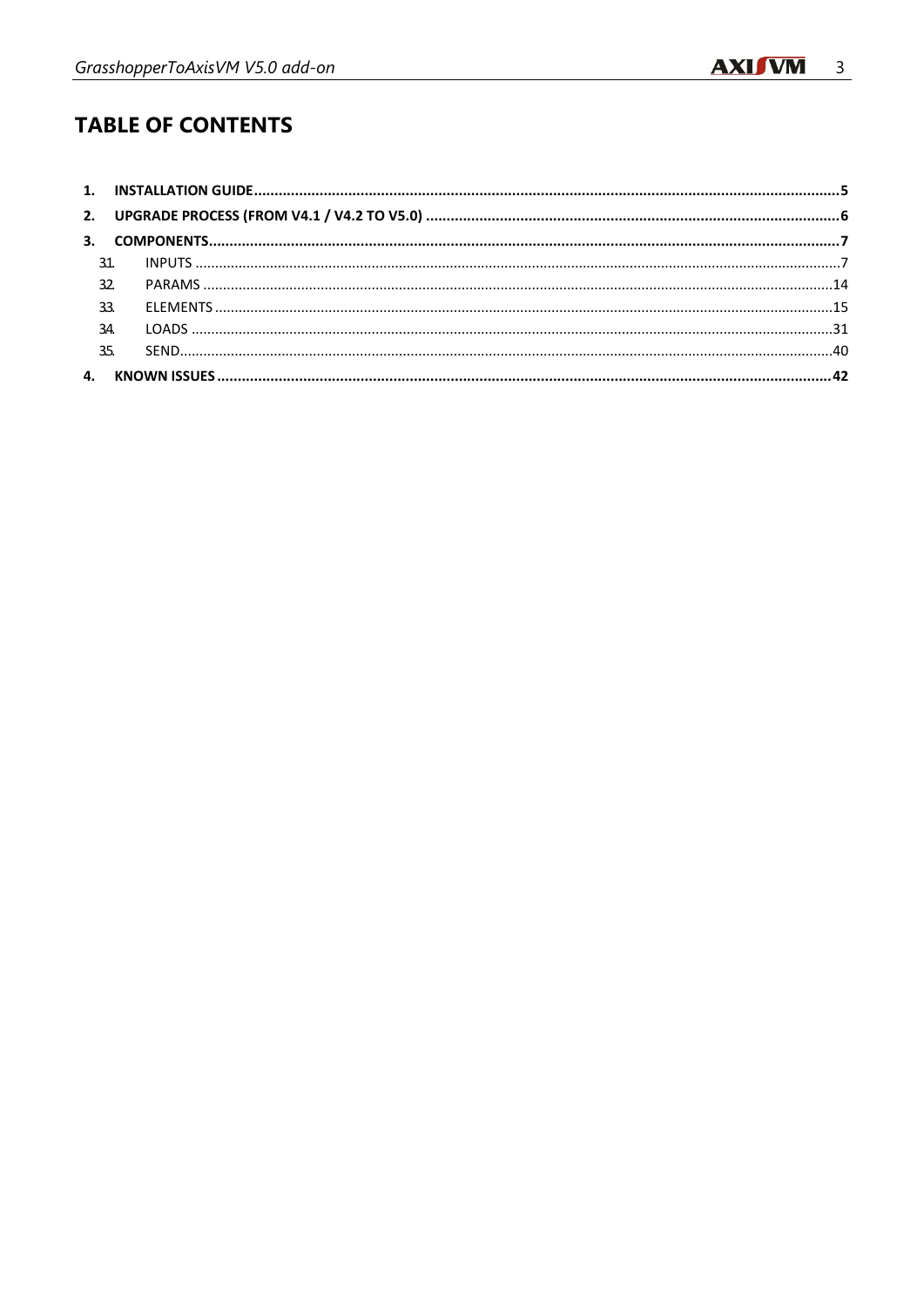This page is intentionally blank.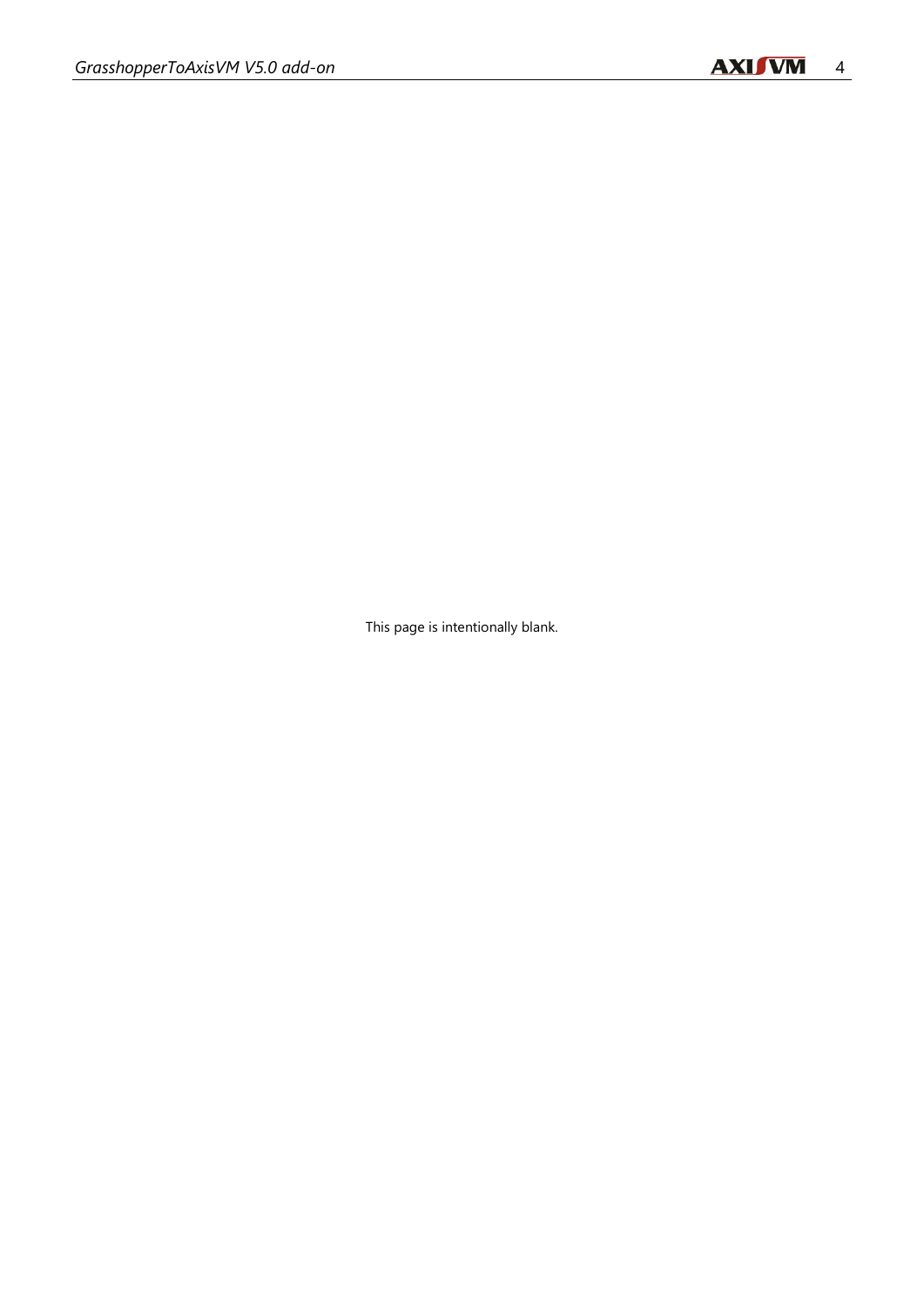### <span id="page-4-0"></span>**1. INSTALLATION GUIDE**

The GrasshopperToAxisVM add-on is compatible with Rhino 6 and Rhino7 as well. AxisVM X5R4 or newer version is supported.

The add-on works only on Windows operating system.

The Grasshopper Components folder must contain one single version of this add-on, otherwise it will not work.

- 1) Download the latest \*.gha file from the food4rhino.com website.
- 2) Open the folder where the file is saved. Right-click the file, open the File properties and (if required) check the Unblock option (see image below), then click OK.

| <b>Complete Programme</b> | m                                                                                                         |  |
|---------------------------|-----------------------------------------------------------------------------------------------------------|--|
|                           | Centre Source: Santa Stephen Stations                                                                     |  |
|                           | <b>Service</b>                                                                                            |  |
| <b>Second Barris</b>      | Comprehend Islams of Texture Card                                                                         |  |
| <b>Comment</b>            | <b>Else Picchings Topiczy</b><br><b>Charles</b>                                                           |  |
| <b>Lighting</b>           | <b>Links</b>                                                                                              |  |
| <b>Botto</b>              | <b>CERTIFICATE CONTROL</b>                                                                                |  |
|                           | THE PLANE HALF REPORTER                                                                                   |  |
| <b>Control</b>            | Technological IR (2010) 8-1323-004                                                                        |  |
| <b>Modelland</b>          | Today, Arguel Britain & MACCOM                                                                            |  |
| <b>All Artists</b>        | below to call \$1,0000, \$41,0000                                                                         |  |
| Attributes:               | Read-only Hidden<br>Advanced                                                                              |  |
| Security:                 | This file came from another<br>Unblock<br>computer and might be blocked to<br>help protect this computer. |  |
|                           | Cancel<br>ОК<br>Apply                                                                                     |  |

- 3) Copy the \*.gha file into the GH Components folder (.../AppData/Roaming/Grasshopper/Libraries). You can reach this directly from file browser or via Grasshopper → File menu → Special Folders → Components Folder
- 4) Open the local installation folder of your AxisVM version that you suppose to use together with Grasshopper (e.g. .../Program Files/AxisVM...). Search for the Interop.AxisVM.FW4.dll file.
- 5) Copy the \*.dll file beside the \*.gha file into the GH Components folder.
- 6) Start (or restart) Rhino and Grasshopper.
- 7) The AxisVM tab must appear at the Component palettes.



**Note: after each update of the installed AxisVM software it worth to check the date of modification of the \*.dll file and replace the \*.dll file in the Grasshopper Components Folder in case of changes.**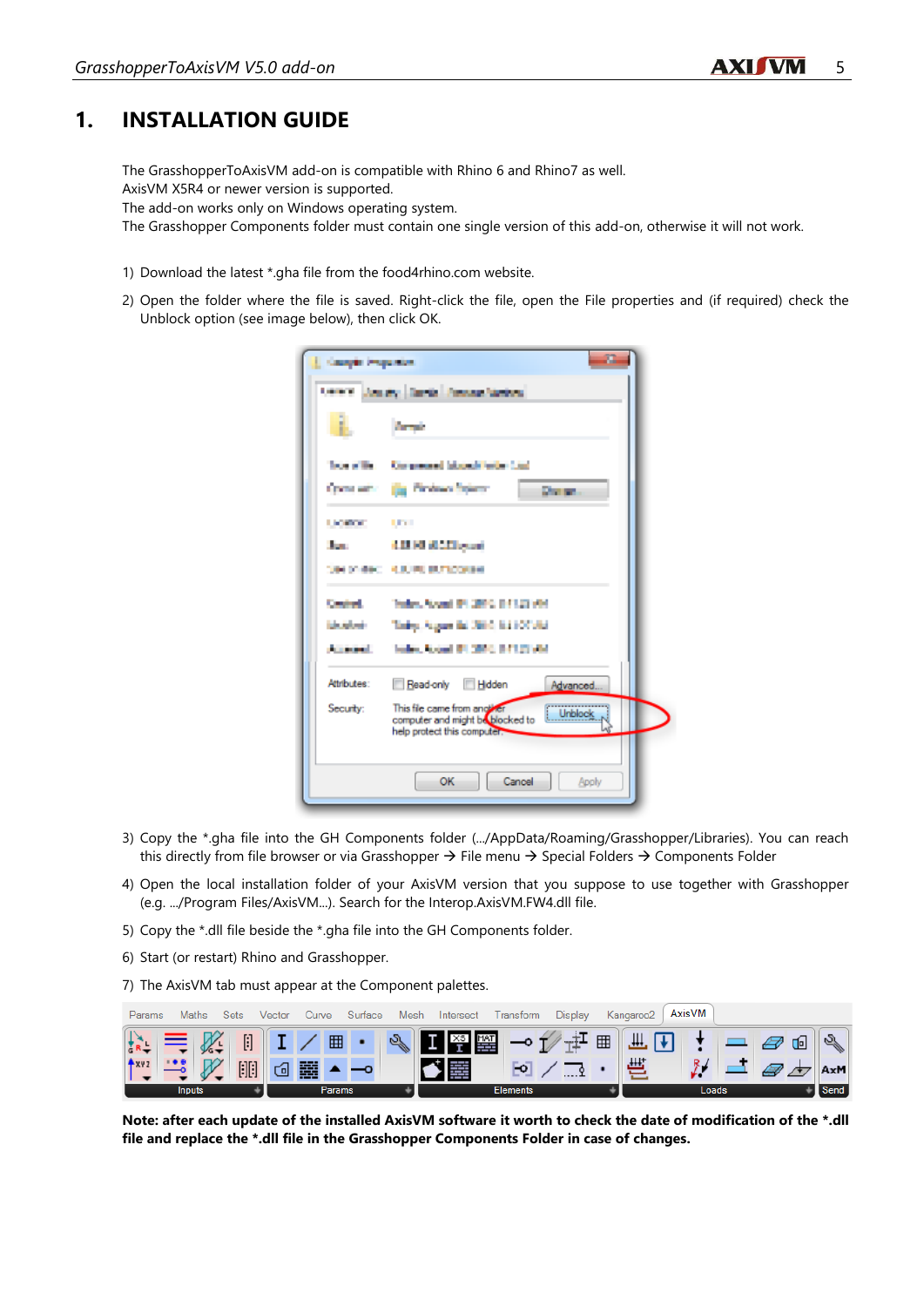### <span id="page-5-0"></span>**2. UPGRADE PROCESS** (FROM V4.1 / V4.2 TO V5.0)

Significant portion of the Grasshopper scripts built using GrasshopperToAxisVM add-on V4.1 or V4.2 can be upgraded using Grasshopper → Solution → Upgrade components… menu. Upgrade process is provided for each component with some restrictions, see details below.

- 1) Make sure that you use the GrasshopperToAxisVM V5.0.
- 2) Open an existing \*.gh file that includes some components from the add-on GrasshopperToAxisVM V4.1 or V4.2. Each AxisVM component is going to be appear on the canvas with an OLD mark. They offer the same functionality as before (in V4.1 or V4.2).
- 3) In Grasshopper menu, go to **Solution → Upgrade components...**
- 4) Upgrade each component.
- 5) After the upgrade a Panel appears above the new GrasshopperToAxisVM sender component, listing the further actions to take.

### **Restrictions:**

- a. The **AxisVM Cross-Section** and **AxisVM Material** components lose the selected values during the upgrade. User must select cross-sections and materials in the new components.
- b. The Beam/Rib/Truss inputs of the **AxisVM Line** and **AxisVM Mesh** components cannot be converted to the new LineType input, therefore those inputs are disconnected. The default value of LineType input is Beam. If this differs from the previously used structural element type, user must change it after the upgrade.
- c. The implementation of **AxisVM Nodal Support** has changed. User must connect the AxPoint input into the new AxisVM Nodal Support component. User must also connect the AxisVM Supports component to the appropriate input of the GrasshopperToAxisVM sender component.
- d. Although the components can be upgraded but the **parameters** not, therefore the parameters must be deleted and replaced with the new parameters by hand.
- e. Components lose the modifiers of the input parameters. If the input parameters were modified by **flattening, grafting** etc., user must re-define these settings.

### **Hints:**

- a. If user finds **duplicated lines** in AxisVM right after the component upgrade, set the "Check double" option to TRUE on the AxisVM Settings component.
- b. If **multiple AxisVM windows** open during the upgrade process, user may let only the latest window open and closes the others. This has no influence on the current connection.
- c. If **Grasshopper Breakpoint** window appears during the usage of AxisVM Cross-Section or AxisVM Material component after the upgrade, user may check "Do not show these messages again" or takes a new component from the component palette by hand. (Reason: in such cases there is usually an ongoing dataflow in the background that is slower than the actions taken by the user. Functionality is not affected.)
- d. The upgraded components are not part of any **group** on the canvas that the old component was a part of. User must add them manually.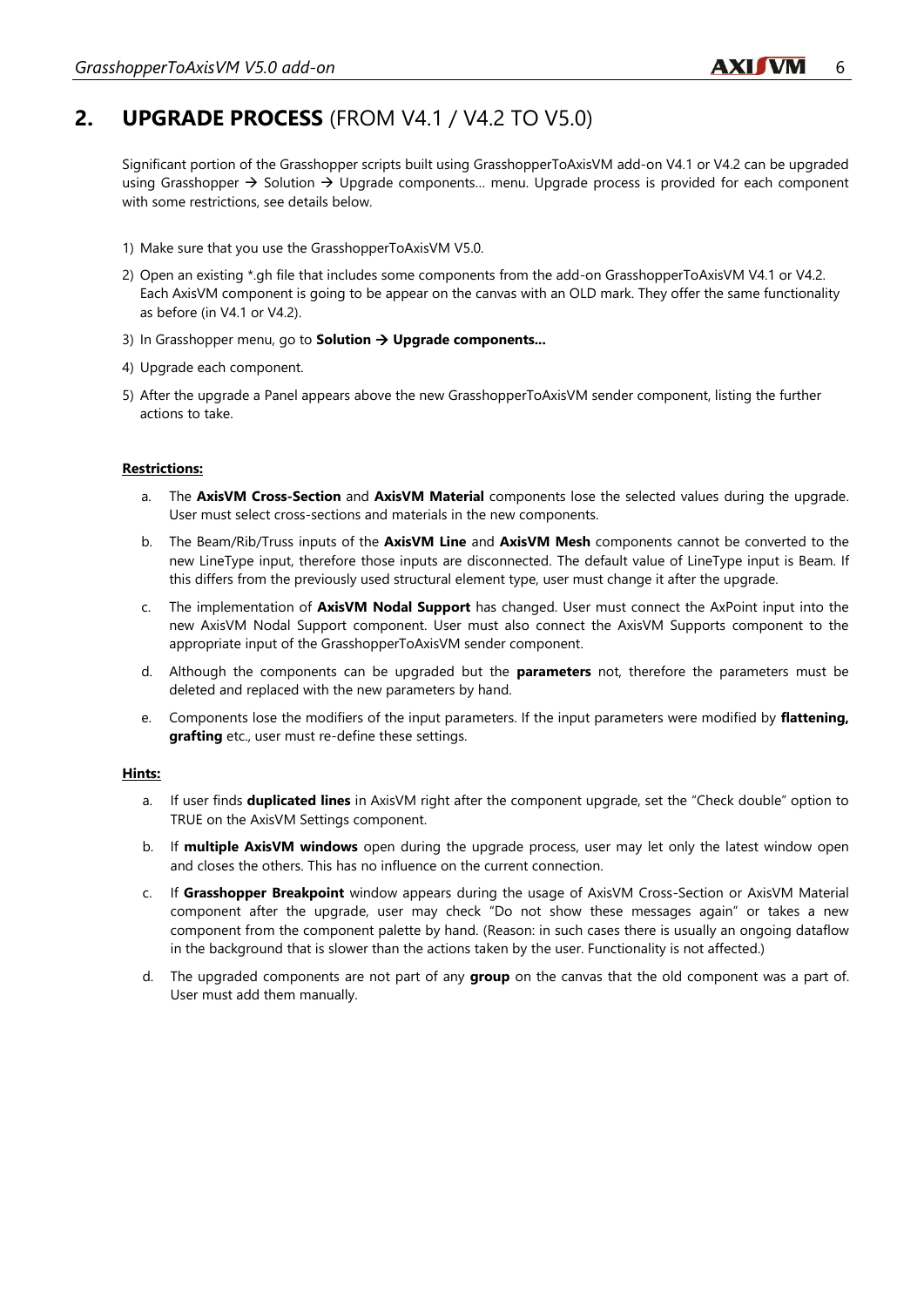### <span id="page-6-0"></span>**3. COMPONENTS**

The GrasshopperToAxisVM V4.1 and V4.2 offered 16 AxisVM components. The current version, V5.0 introduces numerous new possibilities and consists of 82 AxisVM components in total. These are grouped into five subcategories under the AxisVM tab in Grasshopper: Inputs, Params, Elements, Loads and Send. This section contains the description of each component that is available in these subcategories. The component input and output parameters are listed with information about the type, content and meaning of them. If you need further information or details about the AxisVM functionality, check the AxisVM User's Manual.

### <span id="page-6-1"></span>**3.1. INPUTS**

The Inputs menu provides a bunch of dropdown menus (derived from the ValueList component of Grasshopper) that contain some lists of options related to AxisVM components. For example: line types, distribution types etc.

These components are available not only in the Inputs menu but they can be created from the pop-up menu of the components (right-click on the component). In the second way they are going to be immediately connected to the appropriate input parameter.

Note: these inputs are convertible from integer and textual inputs as well.

The components of the subcategory are listed in alphabetic order. The default values are underlined.



### **Auto Eccentricity Type**

|        | Usage Click the arrow on the right side of the component and select the required value from the<br>dropdown menu by one mouse click.        |
|--------|---------------------------------------------------------------------------------------------------------------------------------------------|
| Input  | There is no Grasshopper input for this component.                                                                                           |
| Output | Custom / Top / Mid / Bottom.<br>Type of auto eccentricity for ribs.<br>The output is an integer representing the selected item of the list. |

### xvz **Axis**

- *Usage* Click the arrow on the right side of the component and select the required value from the dropdown menu by one mouse click.
- *Input* There is no Grasshopper input for this component.

*Output* X / Y / Z / XX / YY / ZZ. Directions as value list. The output is an integer representing the selected item of the list.



### **Beam Rib Distribution Type**

- *Usage* Click the arrow on the right side of the component and select the required value from the dropdown menu by one mouse click.
- *Input* There is no Grasshopper input for this component.

*Output* Length / Projected. Beam / rib load distribution type. The output is an integer representing the selected item of the list.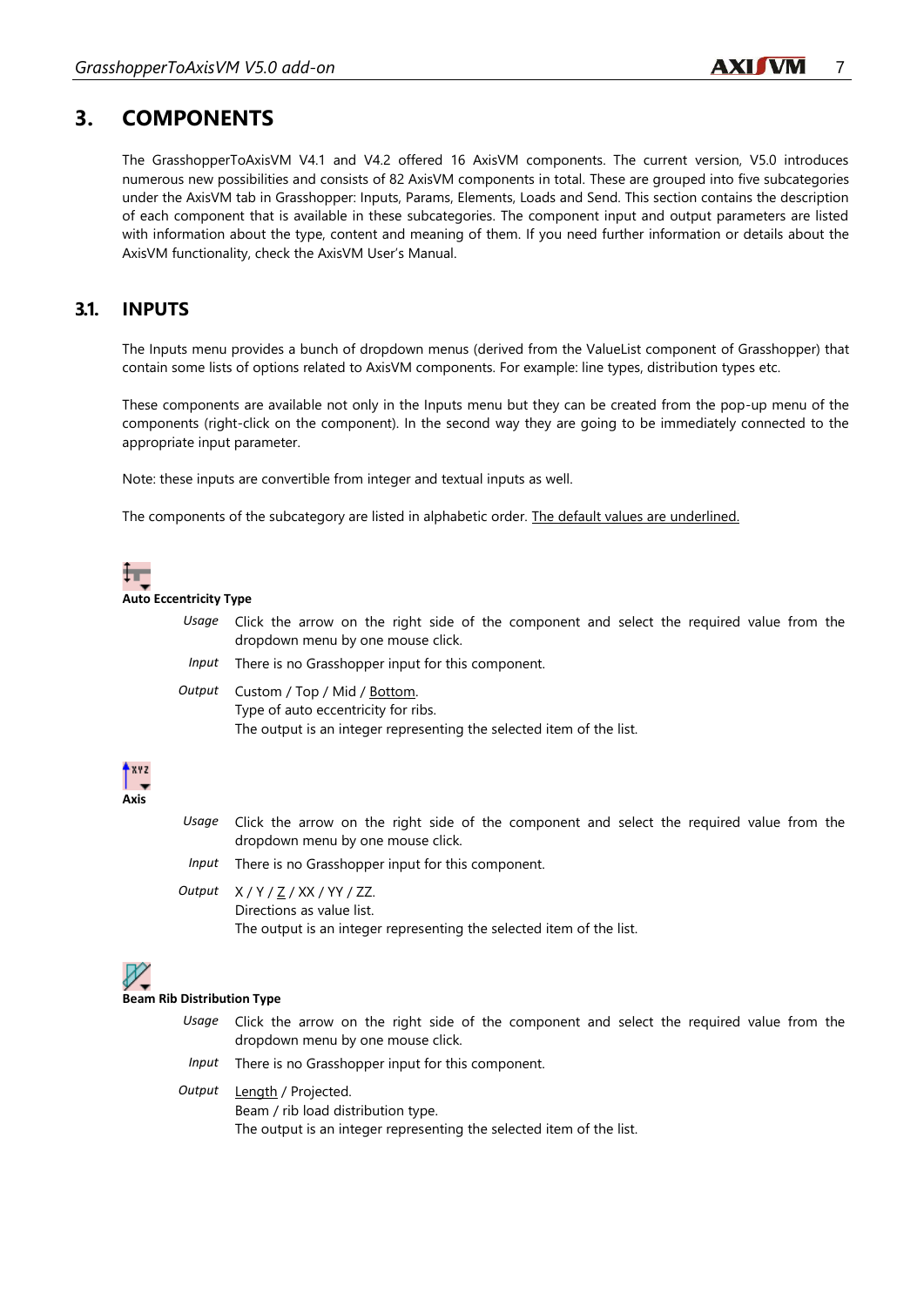| <b>Cross-section Process</b> |        |                                                                                                                                                        |
|------------------------------|--------|--------------------------------------------------------------------------------------------------------------------------------------------------------|
|                              | Usage  | Click the arrow on the right side of the component and select the required value from the<br>dropdown menu by one mouse click.                         |
|                              | Input  | There is no Grasshopper input for this component.                                                                                                      |
|                              | Output | Other / Rolled / Welded / Cold Formed.<br>Cross-section manufacturing process.<br>The output is an integer representing the selected item of the list. |
| ູ້ງ                          |        |                                                                                                                                                        |
| <b>Degree Of Freedom</b>     |        |                                                                                                                                                        |
|                              | Usage  | Click the arrow on the right side of the component and select the required value from the<br>dropdown menu by one mouse click.                         |

- *Input* There is no Grasshopper input for this component.
- *Output* Free / Xfix / Yfix / Zfix / XXfix / PlateYZ / YYfix / PlateXZ / FrameXY / ZZfix / PlateXY / FrameXZ / FrameYZ / TrussAndMembraneXZ / wfix. Contains predefined settings to fix one or more degrees of freedom of the structure. wfix means: no warping. Taken into account only for nodes, the diaphragms will ignore it. The output is an integer representing the selected item of the list.
	- *Hint* The constant values assigned to the combined constraints are calculated by adding the constants of the basic constraints. E.g.: PlateXY =Xfix+Yfix+ZZfix=1+2+32= 35. Do not modify these constants.



*Usage* Click the arrow on the right side of the component and select the required value from the dropdown menu by one mouse click.

- *Input* There is no Grasshopper input for this component.
- *Output* Global / Local / Projected / Edge Local. Mesh-independent surface load distribution type. The output is an integer representing the selected item of the list.



### **Domain Composite Rib Eccentricity Type**

- *Usage* Click the arrow on the right side of the component and select the required value from the dropdown menu by one mouse click.
- *Input* There is no Grasshopper input for this component.
- *Output* Top / Midplane / Bottom / Custom. Rib alignment to the domain (for composite rib domain). The output is an integer representing the selected item of the list.



### **Domain Eccentricity Type**

- *Usage* Click the arrow on the right side of the component and select the required value from the dropdown menu by one mouse click.
- *Input* There is no Grasshopper input for this component.
- *Output* None / Constant / One Direction / Two Directions / Top Surface / Bottom Surface. Types of domain eccentricity. The output is an integer representing the selected item of the list.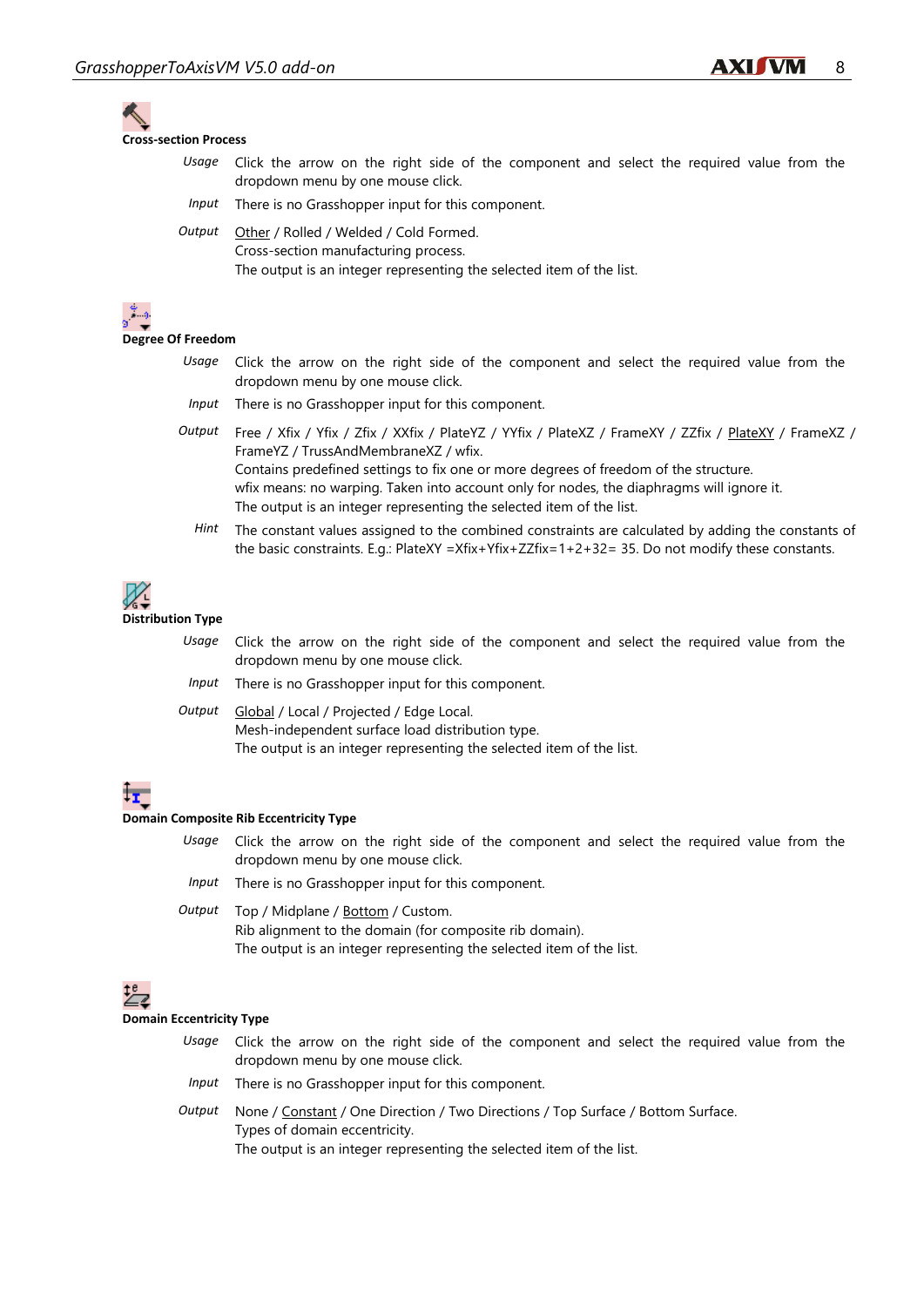### **Domain Variable Thickness**

| Usage  | Click the arrow on the right side of the component and select the required value from the<br>dropdown menu by one mouse click.                                                                             |
|--------|------------------------------------------------------------------------------------------------------------------------------------------------------------------------------------------------------------|
| Input  | There is no Grasshopper input for this component.                                                                                                                                                          |
| Output | None / One Direction / Two Directions.<br>Types of domain variable thickness.<br>Type "None" means, constant thickness is applied.<br>The output is an integer representing the selected item of the list. |



**Gap Type**

| Usage  | Click the arrow on the right side of the component and select the required value from the<br>dropdown menu by one mouse click.          |
|--------|-----------------------------------------------------------------------------------------------------------------------------------------|
| Input  | There is no Grasshopper input for this component.                                                                                       |
| Output | Active In Tension / Active In Compression.<br>Gap element type.<br>The output is an integer representing the selected item of the list. |

### **Group Combination Type**

- *Usage* Click the arrow on the right side of the component and select the required value from the dropdown menu by one mouse click.
- *Input* There is no Grasshopper input for this component.
- *Output* Old (not used) / Exclusive / Additive. Behaviour of load cases of groups when determining the critical combination. The output is an integer representing the selected item of the list.

### $\Box$

### **Hollow Hole Type**

- *Usage* Click the arrow on the right side of the component and select the required value from the dropdown menu by one mouse click.
- *Input* There is no Grasshopper input for this component.
- Output Circular / Rectangular. Hole geometry for hollow domains. The output is an integer representing the selected item of the list.



### **Line Element Eccentricity Alignment Point**

- *Usage* Click the arrow on the right side of the component and select the required value from the dropdown menu by one mouse click.
- *Input* There is no Grasshopper input for this component.

*Output* Top Left / Top Center / Top Right / Center Left / Center Center / Center Right / Bottom Left / Bottom Center / Bottom Right. Alignment points (main points of the cross-section envelope box) for line element cross-sections. The output is an integer representing the selected item of the list.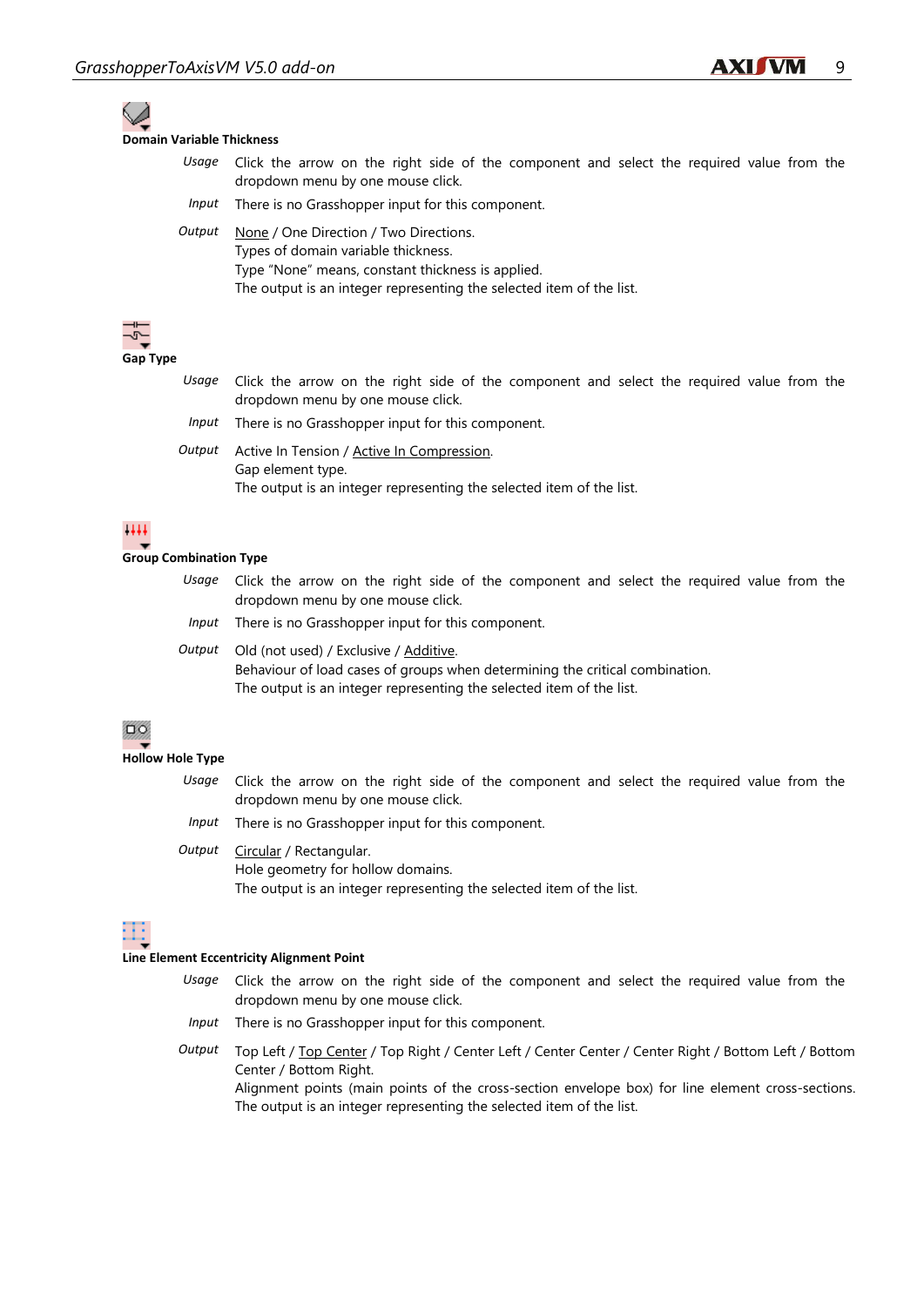| Line Element Eccentricity Type |                                                                                                                                                                                     |
|--------------------------------|-------------------------------------------------------------------------------------------------------------------------------------------------------------------------------------|
| Usage                          | Click the arrow on the right side of the component and select the required value from the<br>dropdown menu by one mouse click.                                                      |
| Input                          | There is no Grasshopper input for this component.                                                                                                                                   |
| Output                         | None / Custom Offset / Alignment Point / Group / Ref / Rib Domain.<br>Types of line element eccentricities.<br>The output is an integer representing the selected item of the list. |



**College** 

- *Usage* Click the arrow on the right side of the component and select the required value from the dropdown menu by one mouse click.
- *Input* There is no Grasshopper input for this component.
- *Output* Tension And Compression / Tension Only / Compression Only. Types of nonlinear behaviour for truss elements, line supports, surface supports. The output is an integer representing the selected item of the list.



### **Line Support Type**

- *Usage* Click the arrow on the right side of the component and select the required value from the dropdown menu by one mouse click.
- *Input* There is no Grasshopper input for this component.
- *Output* Edge Global / Edge Relative / Rib Elastic Foundation / Beam Elastic Foundation / Edge Reference. Line support type. (Note: Direction of nonlinearity, stiffness and resistance depends on this.) The output is an integer representing the selected item of the list.



- - *Usage* Click the arrow on the right side of the component and select the required value from the dropdown menu by one mouse click.
	- *Input* There is no Grasshopper input for this component.
	- *Output* Truss / Beam / Rib / Spring / Gap / Edge / Hole / Simple Line / NN Link / LL Link. Structural type of lines. Simple line means only geometry. The output is an integer representing the selected item of the list.

### SLS<br>ULS

### **Load Combination Type**

- *Usage* Click the arrow on the right side of the component and select the required value from the dropdown menu by one mouse click.
- *Input* There is no Grasshopper input for this component.
- *Output* Other / SLS1 = SLSChar / SLS2 = SLSFreq / SLS3 = SLSQuasi / ULS1 = ULS / ULS2 = ULSSeismic / ULS3 = ULSExceptional / ULSALL / ULSab / ULSa / ULSb / ULSALLab / ULSA1 / ULSA2 / ULSA3 / ULSA4 / ULSA5 / ULSA6 / ULSA7 / ULSA8 / ULSAIISE1 / ULSAIISE2 / ULSAIISE3 / ULSAIISE4 / ULSAIISE5 / ULSAIISE6 / ULSAIISE7 / ULSAIISE8 / SemiAutoSLS1 / SemiAutoSLS2 / SemiAutoSLS3. Load combination type. (Some values are referred by two different names.) The output is an integer representing the selected item of the list.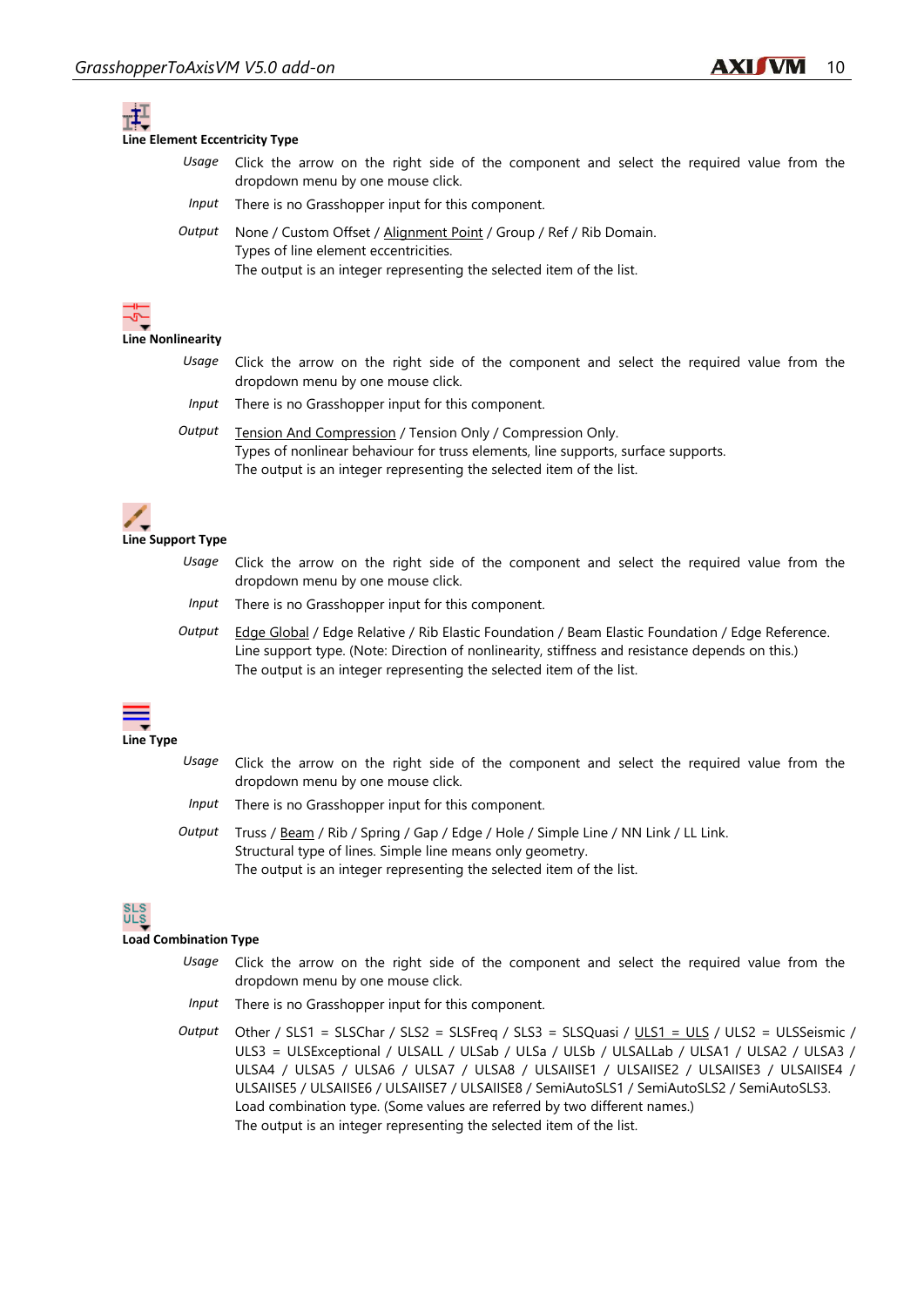| <b>Load Distribution Type</b> |                                                                                                                                                                                           |
|-------------------------------|-------------------------------------------------------------------------------------------------------------------------------------------------------------------------------------------|
| Usage                         | Click the arrow on the right side of the component and select the required value from the<br>dropdown menu by one mouse click.                                                            |
| Input                         | There is no Grasshopper input for this component.                                                                                                                                         |
| Output                        | Constant / Linear.<br>Mesh-independent surface load distribution types.<br>The output is an integer representing the selected item of the list.                                           |
| u⊞<br>DV<br>Load Group Type   |                                                                                                                                                                                           |
| Usage                         | Click the arrow on the right side of the component and select the required value from the<br>dropdown menu by one mouse click.                                                            |
| Input                         | There is no Grasshopper input for this component.                                                                                                                                         |
| Output                        | <u>Permanent</u> / Incidental / Exceptional / Seismic / Prestress / Moving / Imperfection / Snow / Snow<br>Except / Wind / Manual Seismic / Manual Prestress / Fire.<br>Load group types. |

### **Member Local X Direction**

- *Usage* Click the arrow on the right side of the component and select the required value from the dropdown menu by one mouse click.
- *Input* There is no Grasshopper input for this component.
- *Output* ij / ji.

Local X orientation with respect to the node with the lower index. The output is an integer representing the selected item of the list.

The output is an integer representing the selected item of the list.



### **Release Position Type**

- *Usage* Click the arrow on the right side of the component and select the required value from the dropdown menu by one mouse click.
- *Input* There is no Grasshopper input for this component.
- *Output* Auto / Ratio / Length. Position type of the release interface. The output is an integer representing the selected item of the list.



**Release Type**

- *Usage* Click the arrow on the right side of the component and select the required value from the dropdown menu by one mouse click. *Input* There is no Grasshopper input for this component.
- Output Rigid / Hinged / Semi Rigid / Plastic / Pushover. Type of beam end release. The output is an integer representing the selected item of the list.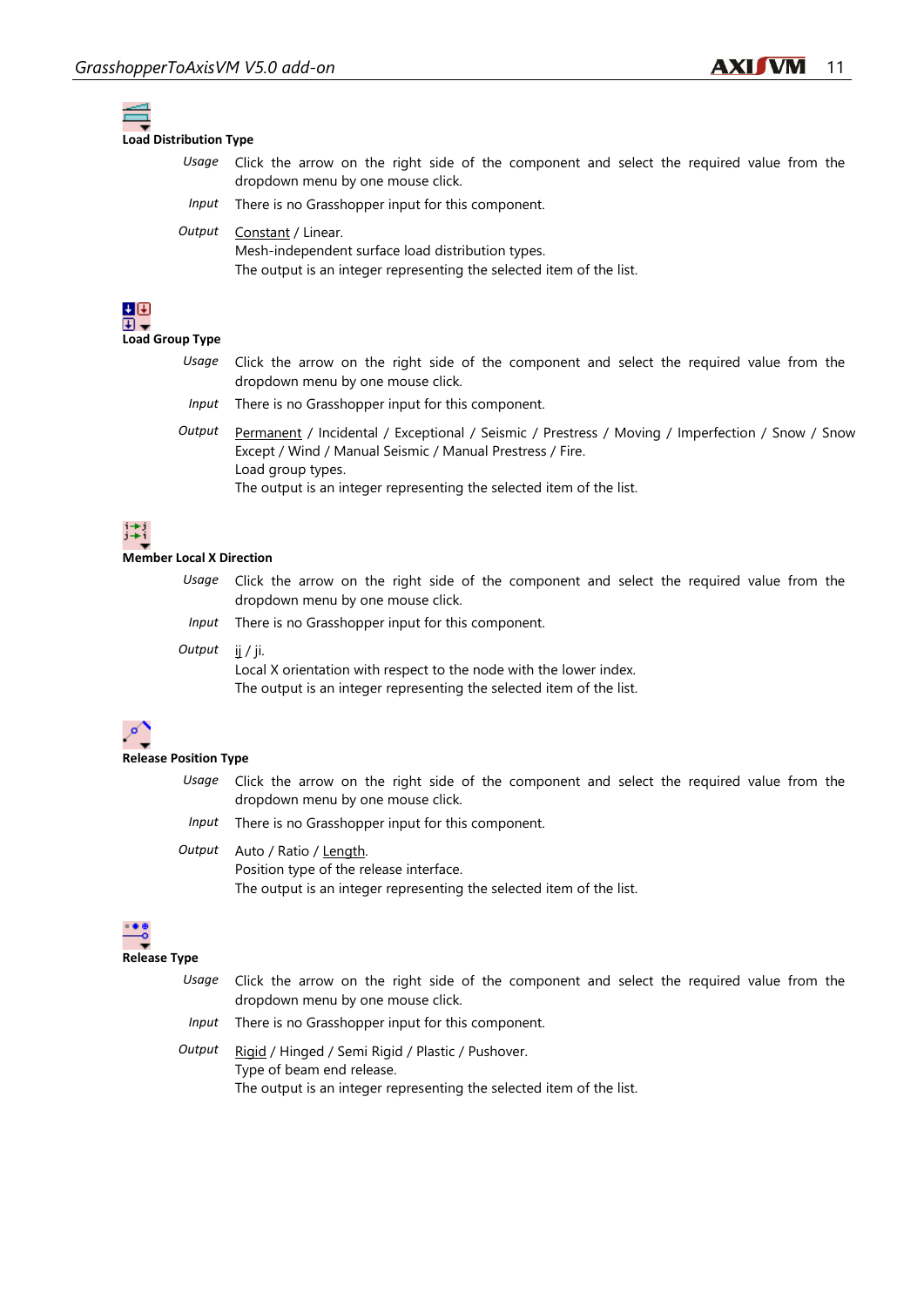ж

| ▓▓                      |                                                                                                                                                                                                                                                |
|-------------------------|------------------------------------------------------------------------------------------------------------------------------------------------------------------------------------------------------------------------------------------------|
| <b>Spring Direction</b> |                                                                                                                                                                                                                                                |
| Usage                   | Click the arrow on the right side of the component and select the required value from the<br>dropdown menu by one mouse click.                                                                                                                 |
| Input                   | There is no Grasshopper input for this component.                                                                                                                                                                                              |
| Output                  | Global / Geometry / Point Reference / Vector Reference / Element Relative / Node Relative / Seismic<br>Isolator.<br>Coordinate system for spring stiffness components.<br>The output is an integer representing the selected item of the list. |
| $ \sim$                 |                                                                                                                                                                                                                                                |

### **Surface/Domain Load Distribution Type**

|                                                                |  |  |  |  |  |  | Usage Click the arrow on the right side of the component and select the required value from the |  |  |  |  |
|----------------------------------------------------------------|--|--|--|--|--|--|-------------------------------------------------------------------------------------------------|--|--|--|--|
| dropdown menu by one mouse click.                              |  |  |  |  |  |  |                                                                                                 |  |  |  |  |
| <i>Input</i> There is no Grasshopper input for this component. |  |  |  |  |  |  |                                                                                                 |  |  |  |  |

**Output Surface** / Projected. Surface/domain load distribution type. The output is an integer representing the selected item of the list.



### **Surface Type**

- *Usage* Click the arrow on the right side of the component and select the required value from the dropdown menu by one mouse click. *Input* There is no Grasshopper input for this component.
- *Output* Hole / Membrane Stress / Membrane Strain / Plate / Shell. Type of surface elements. The output is an integer representing the selected item of the list.



- *Usage* Click the arrow on the right side of the component and select the required value from the dropdown menu by one mouse click.
- *Input* There is no Grasshopper input for this component.
- *Output* Global / Local / Reference. Coordinate system of load components. The output is an integer representing the selected item of the list.



### **XLAM Moisture Content**

- *Usage* Click the arrow on the right side of the component and select the required value from the dropdown menu by one mouse click.
	- *Input* There is no Grasshopper input for this component.
- *Output* Class 1 / Class 2. XLAM moisture content (service class) for XLAM domains. The output is an integer representing the selected item of the list.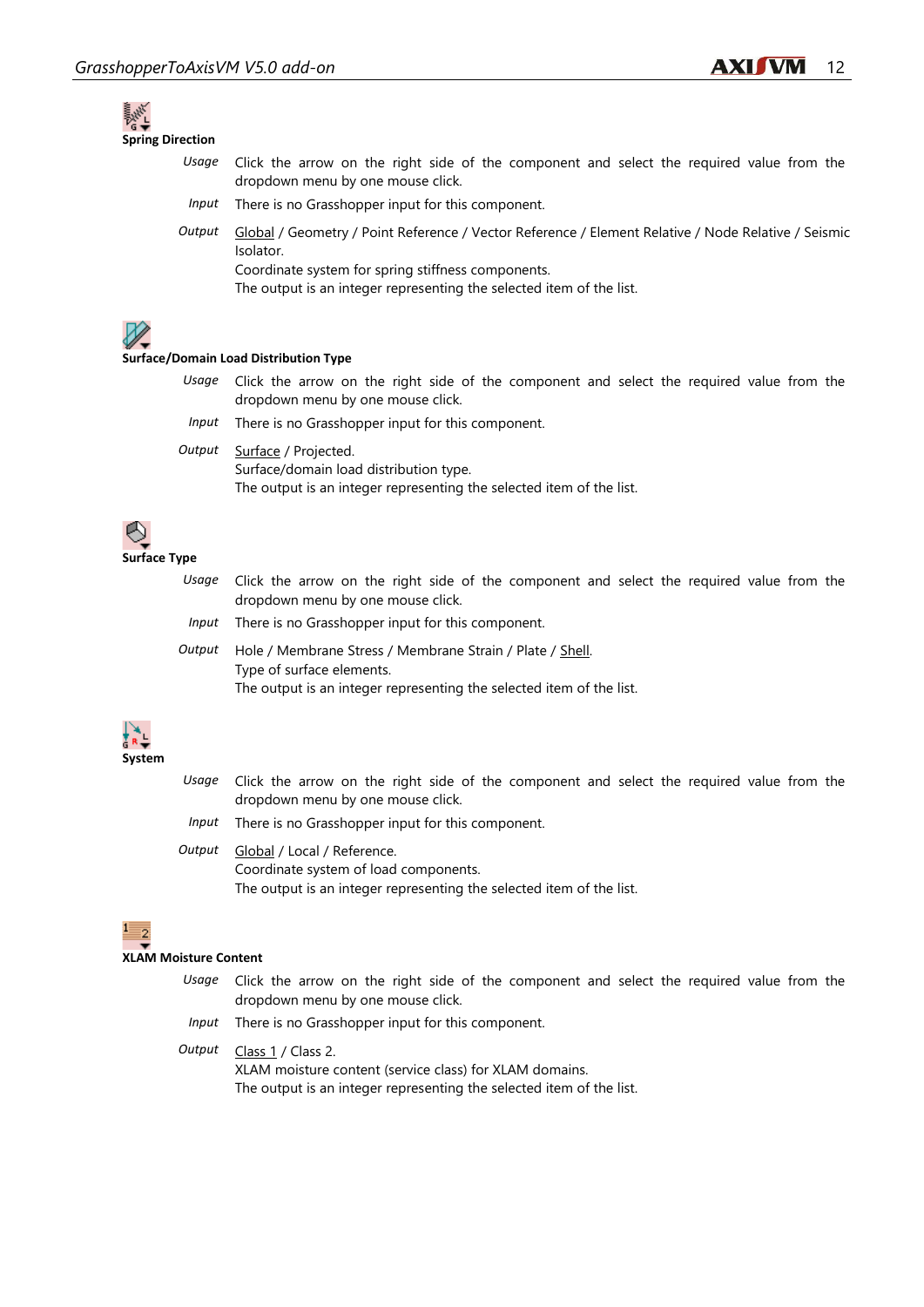| <b>XLAM Top Layer Direction</b>    |                                                                                                                                                          |  |  |  |  |  |  |  |
|------------------------------------|----------------------------------------------------------------------------------------------------------------------------------------------------------|--|--|--|--|--|--|--|
| Usage                              | Click the arrow on the right side of the component and select the required value from the<br>dropdown menu by one mouse click.                           |  |  |  |  |  |  |  |
| Input                              | There is no Grasshopper input for this component.                                                                                                        |  |  |  |  |  |  |  |
| Output                             | Local X / Local Y.<br>Grain direction of the XLAM panel's top layer.<br>The output is an integer representing the selected item of the list.             |  |  |  |  |  |  |  |
| <b>XY Direction</b>                |                                                                                                                                                          |  |  |  |  |  |  |  |
|                                    |                                                                                                                                                          |  |  |  |  |  |  |  |
| Usage                              | Click the arrow on the right side of the component and select the required value from the<br>dropdown menu by one mouse click.                           |  |  |  |  |  |  |  |
| Input                              | There is no Grasshopper input for this component.                                                                                                        |  |  |  |  |  |  |  |
| Output                             | $X/Y$ .<br>Axis direction.<br>The output is an integer representing the selected item of the list.                                                       |  |  |  |  |  |  |  |
| $\left[\cdot\right]$<br><b>XYZ</b> |                                                                                                                                                          |  |  |  |  |  |  |  |
| Usage                              | This component compresses three values into an array. It can collect for example Fx, Fy, Fz force<br>components and serve as input for other components. |  |  |  |  |  |  |  |
| Input                              | X: first numerical input (floating point number). Default value: 0<br>$\bullet$                                                                          |  |  |  |  |  |  |  |
|                                    | Y: second numerical input (floating point number). Default value: 0                                                                                      |  |  |  |  |  |  |  |
|                                    |                                                                                                                                                          |  |  |  |  |  |  |  |
|                                    | Z: third numerical input (floating point number). Default value: 0                                                                                       |  |  |  |  |  |  |  |
| Output                             | XYZ parameter that consist of X, Y, Z inputs compressed into an array.                                                                                   |  |  |  |  |  |  |  |

*Hints* Convertible from Vector, considering X, Y, Z coordinates as X, Y, Z inputs. Convertible from Point, considering X, Y, Z coordinates as X, Y, Z inputs. Convertible from a number, considering the same number at each of X, Y, Z inputs. Convertible to Point, considering X, Y, Z inputs as X, Y, Z coordinates. Convertible to Vector, considering X, Y, Z inputs as X, Y, Z coordinates.

### $[1]$ **XYZ.XXYYZZ**

*Usage* This component compresses six values into an array. It can collect for example the support stiffnesses in six direction (translational in X, Y, Z direction and rotational about X, Y, Z axis) and serve as input for other components.

- *Input* X: first numerical input (floating point number). Default value: 0
	- Y: second numerical input (floating point number). Default value: 0
	- Z: third numerical input (floating point number). Default value: 0
	- XX: fourth numerical input (floating point number). Default value: 0
	- YY: fifth numerical input (floating point number). Default value: 0
	- ZZ: sixth numerical input (floating point number). Default value: 0

*Output* XYZ.XXYYZZ parameter that consist of X, Y, Z, XX, YY, ZZ inputs compressed into an array.

*Hints* Convertible from a number, considering the same number at each of X, Y, Z, XX, YY, ZZ inputs.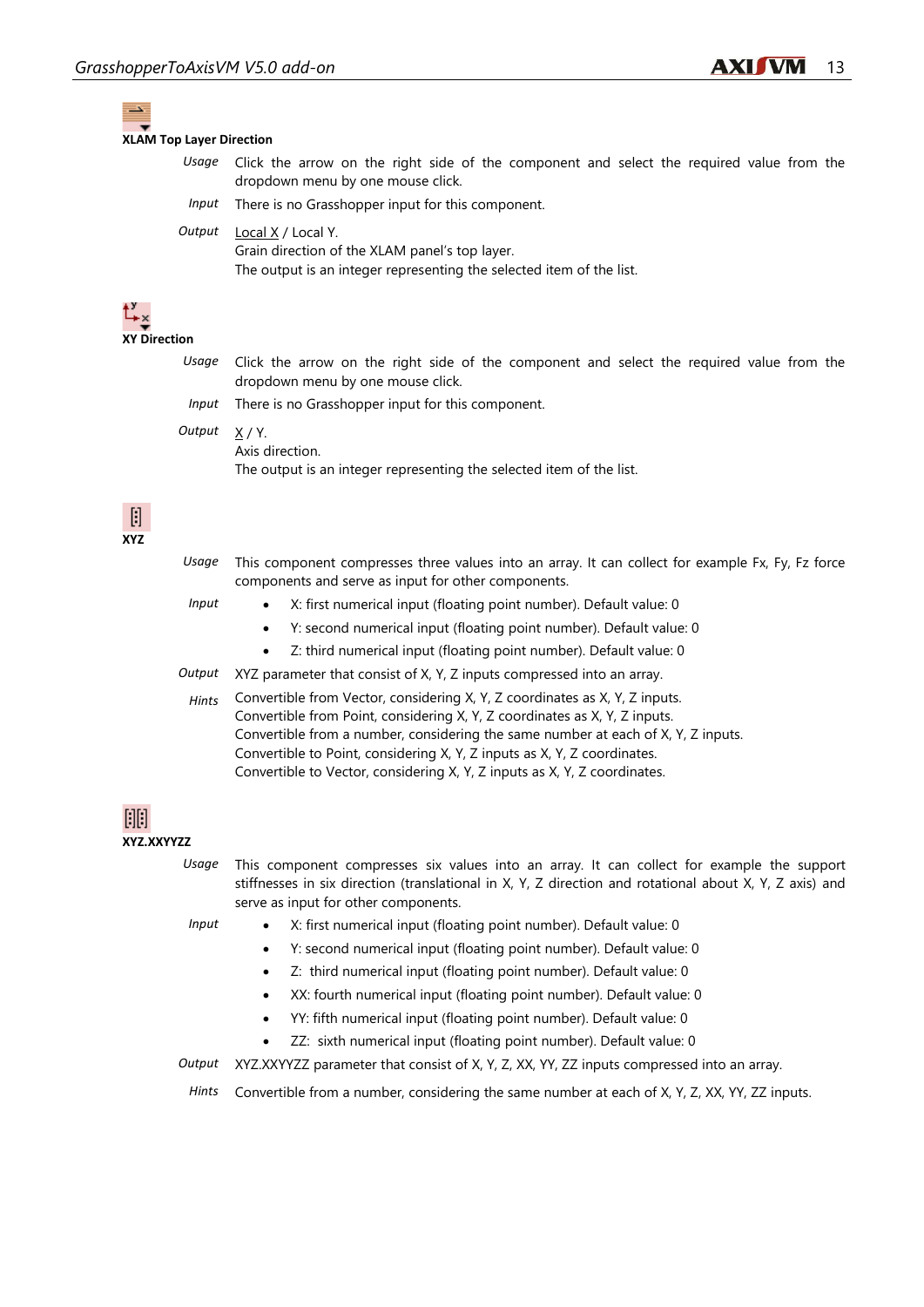### <span id="page-13-0"></span>**3.2. PARAMS**



the Reverse / Flatten / Graft / Simplify options.

- *Usage* The Params subcategory contains the parameters for each AxisVM component (except of the parameters of the AxisVM value list inputs and for the sender component). Parameters may be useful to organize data of a given type inside a script.
- *Input* The input can be any data source with the same data type that the parameter can store.
- *Output* The output of the parameter has the same data type that the parameter stores. Parameters never modify the data.
- *Hints* To store the data permanently, right-click on the parameter and choose Internalize data. The parameters never modify the input data itself, however they can change the data structure using

AxisVM Line, Line extended, Gap and Spring share the same data type, thus they all can be stored inside AxisVM Line parameter.

AxisVM Simple Domain, Ribbed Domain, Domain With Custom Stiffness Matrix, Trapezoid Domain, XLAM Domain, Composite Rib Domain and Hollow Core Domain share the same data type, thus they all can be stored inside AxisVM Domain parameter.

AxisVM Domain Area Load and Panel Area Load share the same data type, thus both can be stored inside the AxisVM Domain/Panel Area Load parameter.

AxisVM Domain Polyline Load and Panel Polyline Load share the same data type, thus both can be stored inside the AxisVM Domain/Panel Polyline Load parameter.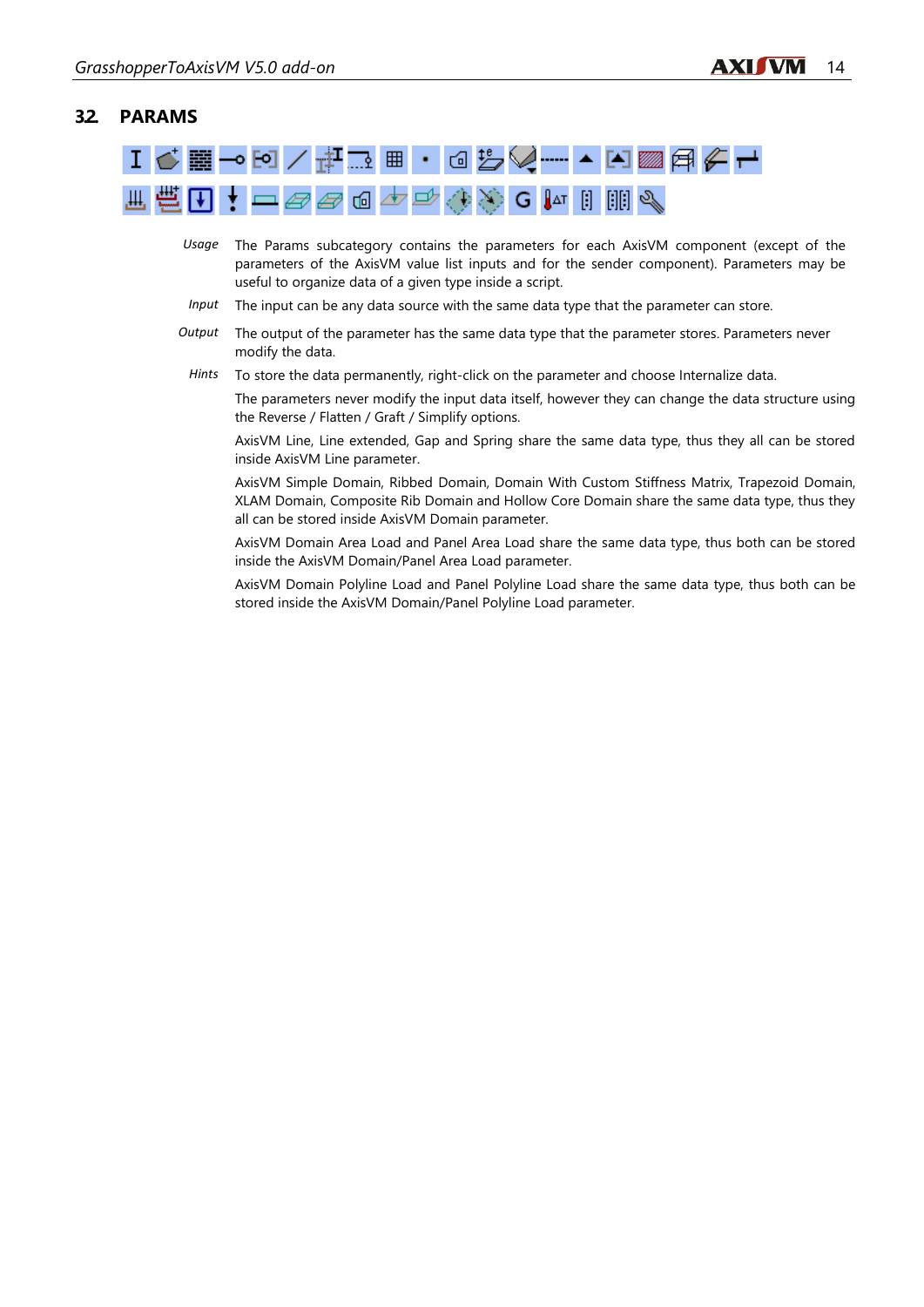### <span id="page-14-0"></span>**3.3. ELEMENTS**

Components are listed in the same order that they appear in the Elements subcategory.



- *Usage* Double-click on the left side (icon) of this component in order to open the AxisVM Cross-Section Library form. On the left side of the form: extend the list of the relevant cross-section shape, select a cross-section table. On the right side: select the required cross-section. Close the form with OK in order to store the selection.
- *Input* There is no Grasshopper input for this component.
- *Output* Selected cross-section as Cross-Section parameter. If cross-section is not selected, it returns an empty parameter.
- *Hints* Graphical user interface is available for selecting a cross-section. If a cross-section has already been stored, it is highlighted upon re-opening the form. The components keep and reload the stored data if the Grasshopper file is saved and closed, then re-opened.

Loading of cross-section tables and cross-sections happens in real-time, and that is why after clicking on elements the loading may take 1-2 seconds

The contents of the Catalog depend on the language settings of AxisVM. If the language is changed during the connection between Grasshopper and AxisVM, the transfer of the Cross-Sections might fail. In this case, user need to place a new Cross-Section component to the canvas, and maybe the re-opening of Rhino and/or AxisVM (connecting a new GrasshopperToAxisVM component) is also necessary.



### **Cross-Section – Thick Polygon**

*Usage* This component creates cross-sections from custom thick polygons and imports them into the current AxisVM model.

- *Input* Name: text input, required name of the cross-section inside the AxisVM model.
	- Polyline: Closed polyline curve(s) with the required shape and dimensions. Counterclockwise vertex order denotes the outer contour of the cross-section; clockwise vertex order denotes the openings.
	- Process Type *(optional)*: Cross-section Process Type value list input (Other / Rolled / Welded / Cold Formed). Default value: Other
- *Output* Selected cross-section. If cross-section is not selected, then it returns empty parameter.
- *Hints* The cross-section is added to the current AxisVM model, but NOT to the AxisVM Cross-Section Library.

The component is NOT applicable to create parametric cross-sections (e.g.: I, C, U-shape etc.).



### **Cross-Section From Text**

*Usage* This component creates an AxisVM Cross-Section from textual input.

- *Input* CS Shape (*optional*): text input, accepted with and without suffix, e.g.: L or L-Shape.
	- CS Table (*optional*): text input, the exact name of the cross-section table is required, as it is stored in the AxisVM Cross-Section Library. Integer values (table IDs) are also accepted as input, if the CS table ID is known by the user. If this input is empty, the first matching crosssection table is chosen based on the CS Name input.
	- CS Name: text input, the exact name of the cross-section is required, as it is stored in the AxisVM Cross-Section Library. E.g.: I 80
- *Output* Cross-section parameter. If cross section is not selected, then it returns empty parameter.
- *Hints* The inputs are case-sensitive and sensitive for amount of space characters. If the component is not able to identify the cross-section you are looking for, copy the cross-section name from the AxisVM Cross-Section Library. (E.g.: by displaying the output of a Cross-section component in a Panel and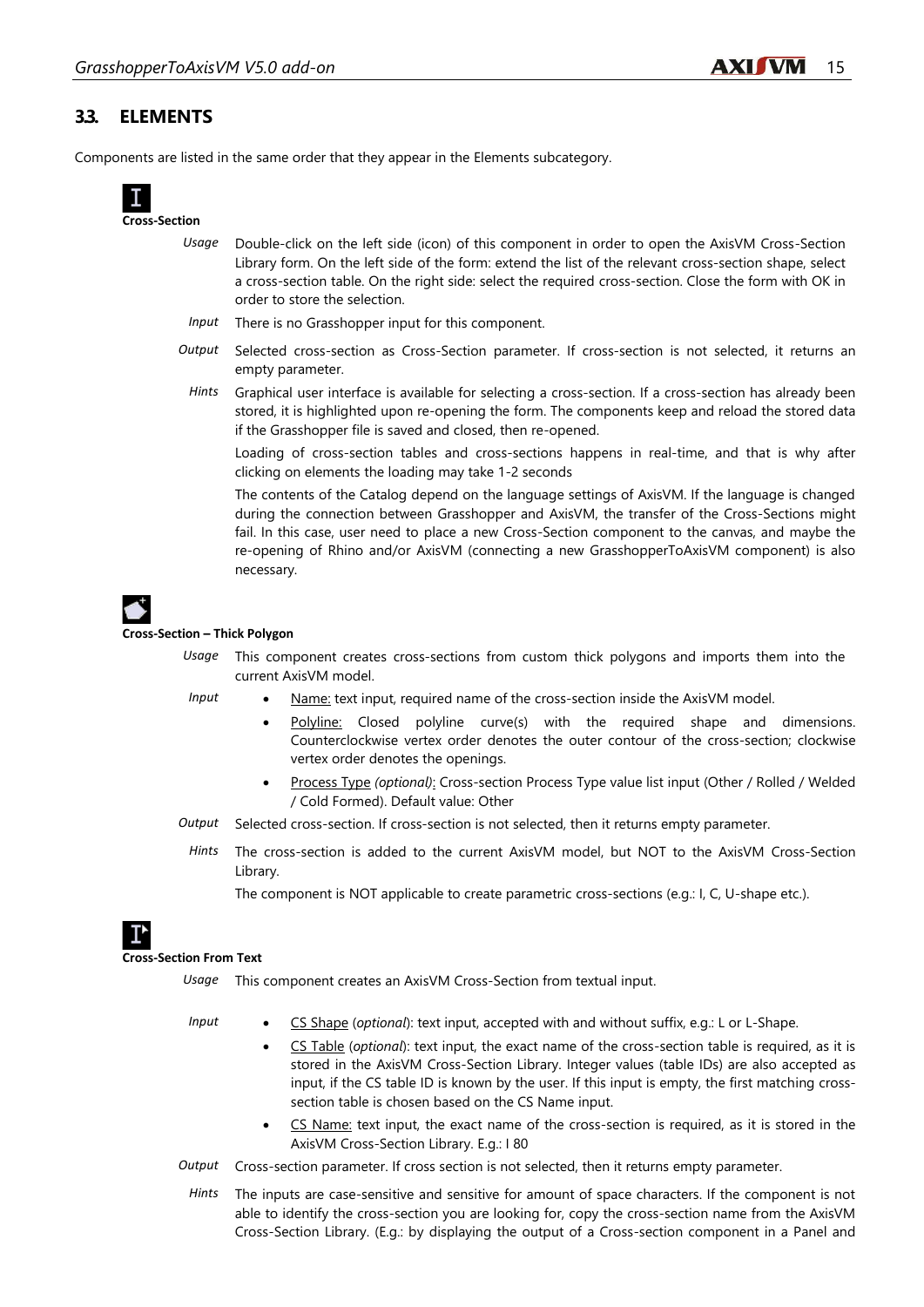use the "Copy data only" command from the pop-up menu of the Panel.)

The contents of the Catalog depend on the language settings of AxisVM. If the language is changed during the connection between Grasshopper and AxisVM, the transfer of the Cross-Sections might fail. In this case, user need to place a new Cross-Section component to the canvas, and maybe the re-opening of AxisVM (connecting a new GrasshopperToAxisVM component) is also necessary.



- *Usage* Double-click on the left side (icon) of this component in order to open the AxisVM Material Library form. Extend the list of the relevant National Design Code, then select a material. Close the form with OK in order to store the selection.
- *Input* There is no Grasshopper input for this component.
- *Output* Selected material as Material parameter. If material is not selected, it returns an empty parameter.
- *Hints* Graphical user interface is available for selection process. If a material has already been stored, it is highlighted upon re-opening the form. The components keep and reload the stored data if the Grasshopper file is saved and closed, then re-opened.

The contents of the Catalog depend on the language settings of AxisVM. If the language is changed during the connection between Grasshopper and AxisVM, the transfer of the Materials might fail. In this case, user need to place a new Material component to the canvas, and maybe the re-opening of AxisVM (connecting a new GrasshopperToAxisVM component) is also necessary.



#### **Material From Text**

*Usage* This component creates an AxisVM Material from textual input.

- *Input* National Design Code (*optional*): text input, the exact name of the National Design Code is required, as it is stored in the AxisVM Material Library. E.g.: EuroCode or Dutch\_NEN. If this input is empty, the first matching material table is chosen based on the Material Name input.
	- Material Name: text input, the exact name of the material is required, as it is stored in the AxisVM Material Library. E.g.: S 235
- *Output* Material parameter. If material is not selected, then it returns empty parameter.
	- *Hints* The inputs are case-sensitive and sensitive for amount of space characters. If the component is not able to identify the material you are looking for, copy the material name from the AxisVM Material Library. (E.g.: by displaying the output of a Material component in a Panel and use the "Copy data only" command from the pop-up menu of the Panel.)

The contents of the Catalog depend on the language settings of AxisVM. If the language is changed during the connection between Grasshopper and AxisVM, the transfer of the Materials might fail. In this case, user need to place a new Material component to the canvas, and maybe the re-opening of AxisVM (connecting a new GrasshopperToAxisVM component) is also necessary.

### **Beam End Release**

- *Usage* This component can set up a beam end release, thus it provides input for the Beam End Releases component.
- *Input* Release Type: requires a Release Type value list as input, valid inputs are: Rigid / Hinged / Semi Rigid. Default value: Rigid.
	- FunctionID *(optional):* integer input, required only for 7DOF beam with semi-rigid (spring param) type. The functions can be defined inside AxisVM at the moment, the indeces start with 1.
- *Output* Selected cross section. If cross section is not selected, then it returns empty parameter.
	- *Hints* Right-click on the component and click Create list of Release Types to add the value list to Release Type input.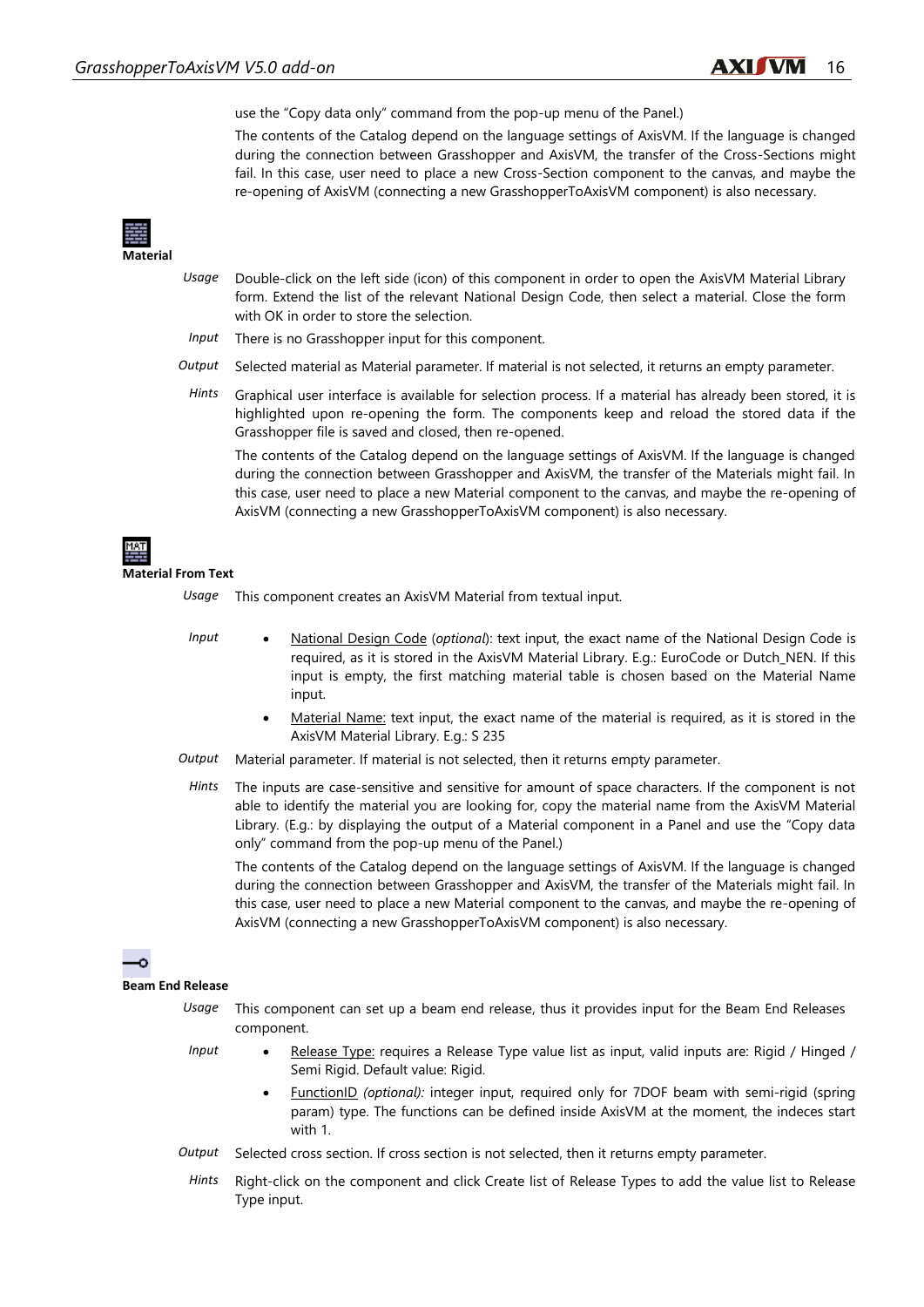### **Beam End Releases**

*Usage* This component organizes the beam end release settings for the degrees of freedom of a beam end release. Only those inputs must be filled, at which degrees of freedom a beam end release need to be applied.

- *Input*  $\angle$  *(optional):* Beam End Release parameter, translational release along the X axis.
	- Y *(optional):* Beam End Release parameter, translational release along the Y axis.
	- Z *(optional):* Beam End Release parameter, translational release along the Z axis.
	- XX *(optional):* Beam End Release parameter, rotational release about the local X-axis
	- YY *(optional):* Beam End Release parameter, rotational release about the local Y-axis
	- ZZ *(optional):* Beam End Release parameter, rotational release about the local Z-axis
	- Warping Release (7DOF) *(optional):* warping release, valid only for 7DOF elements.
- *Output* AxisVM Releases parameter.
- *Hints* Rigid and hinged type is accepted for every input parameter. 7DOF accepts the semi-rigid release type as well.



- *Usage* This component is able to define AxisVM line elements. Beams, ribs or trusses. It is also possible to define simple lines without material and cross-section assignment.
- *Input* Lines: list of lines.
	- Material *(optional):* Material parameter. (Material or Material From Text component.)
	- Cross-section *(optional):* Cross-Section parameter, (Cross-Section, Cross-Section From Text or Cross-Section – Custom Thick components are accepted as input.)
	- Line Type *(optional):* Line Type value list (valid inputs: Truss / Beam / Rib / Simple Line). Default value: Beam.
- *Output* AxisVM Line parameter.
- *Hints* The component cannot handle the following line types: Spring / Gap / Edge / Hole / NN Link / LL Link. Types Gap and Spring have their separate, own components.

The lines are not grouped into structural members, they are transferred as separate line elements.



### **Line - Extended**

*Usage* This component is able to define AxisVM Lines. Beams, ribs, trusses or simple lines. Lines can have variable cross-section, releases, eccentricity etc.

*Input* • **Line:** list of lines.

- Material *(optional)*: Material parameter. Material or Material From Text component as input.
- Moisture content *(optional)*: integer value, service class (moisture content) of timber, Class 1, 2 or 3.
- k\_def *(optional)*: floating point value, deformation factor [-] for timber members. Default values: for Class 1 k def = 0.6, for Class 2 k def=0.8, for Class 3 k def = 2.0.
- CS\_start *(optional)*: Cross-Section parameter. Cross-Section, Cross-Section From Text or Cross-Section – Custom Thick components are accepted as input.
- CS\_end *(optional)*: Cross-Section parameter. Cross-Section, Cross-Section From Text or Cross-Section – Custom Thick components are accepted as input.
- Line Type: Line Type value list (Truss / Beam / Rib / Simple Line). Default value: Beam.
- Beam7DOF: Boolean input, valid only for beam line type. 7DOF beam (warping) is considered if this input is True. Default: False.
- **Local X Orientation: Local X Orientation value list. Local X direction with respect to the node** with the lower index. Default value: ij.
- Reference ID *(optional)*: integer value, local Z reference index. Indeces start with 1 in AxisVM. Use 0 for auto. Note: not all Z-references are valid for a given line.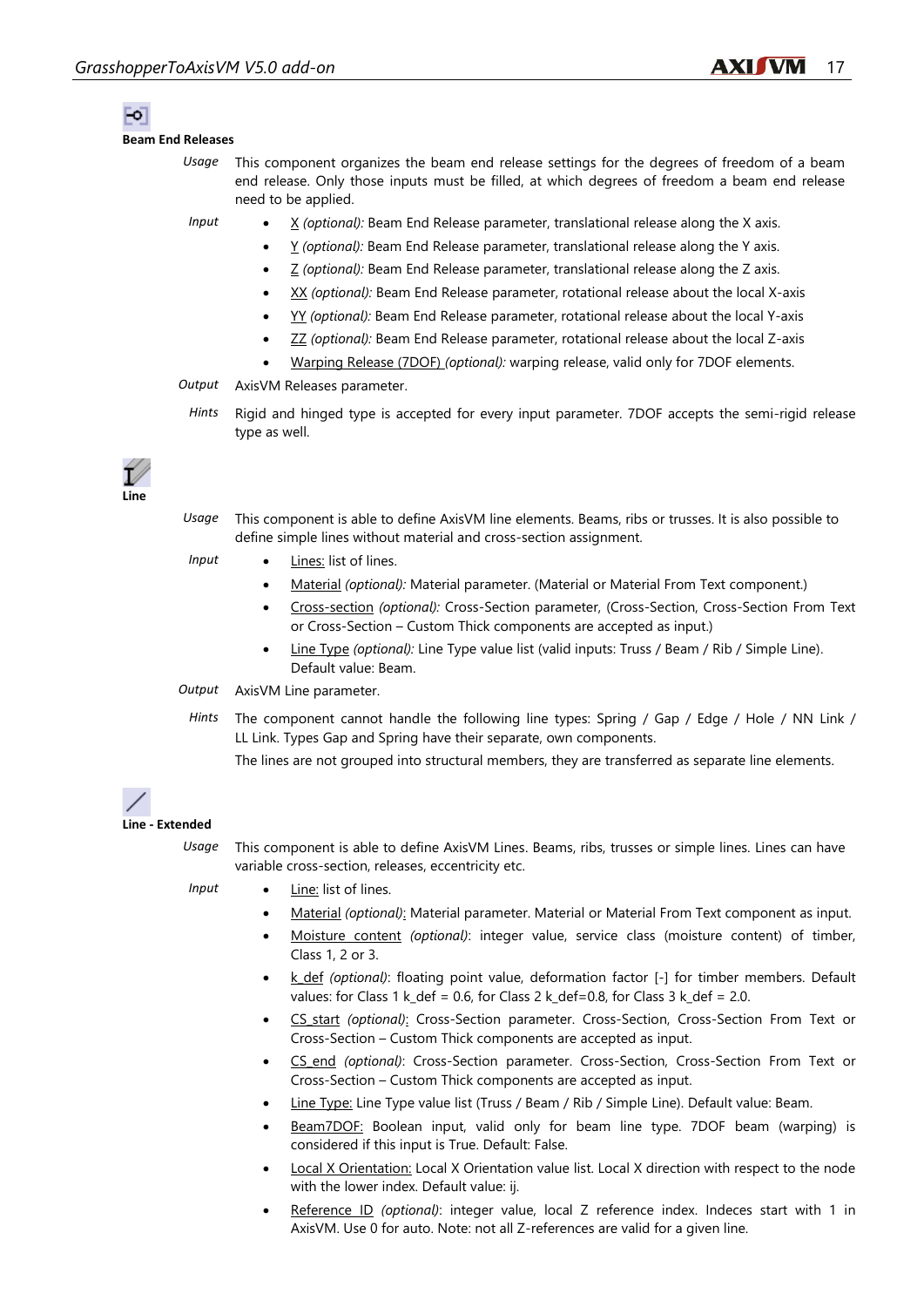- Truss NonLin Type *(optional)*: Line Nonlinearity value list (Tension And Compression / Tension Only / Compression Only). Default: Tension And Compression.
- Resistance *(optional)*: floating point value, the axial resistance (absolute value), valid only for Truss NonL Type "Tension Only" and "Compression Only".
- Eccentricity *(optional)*: AxisVM Line Eccentricity parameter, eccentricity settings.
- AxDomain1 *(optional)*: AxisVM Domain parameter; required if a rib is connected to a domain
- AxDomain2 *(optional)*: AxisVM Domain parameter; required if two domains are necessary to determine the rib's orientation, or as a backup domain (in case of Domain1's deletion)
- k\_x *(optional)*: floating point value, friction resistance [kN/m/m] between rib and surface. Valid only in case of RibDomain eccentricity setting and Top or Bottom auto eccentricity of rib.
- Start Release *(optional)*: AxisVM Releases parameter to be considered at the beginning of the line. Default setting: no release.
- End Release *(optional)*: AxisVM Releases parameter to be considered at the end of the line. Default setting: no release.
- Material Color *(optional)*: Color parameter (RGB), color override for the material color. For no override use input -1 (default).
- Contour Color *(optional)*: Color parameter (RGB), color override for the contour color. For no override use input -1 (default).
- *Output* AxisVM Line parameter.
- *Hints* The component cannot handle the following line types: Spring / Gap / Edge / Hole/ NN Link / LL Link. Types Gap and Spring have their separate, own component.

The lines are not grouped into structural members, they are transferred as separate line elements.

If the line does not have variable cross-section, it is sufficient to feed the CS\_start input. In this case CS\_end is set automatically to the same value.

The value lists can be created from the component pop-up menu: Create list of Line types / Local X directions / Truss nonlinearity types.



*Usage* This component must be used to manage the line eccentricity settings.

- *Input* Start Eccentricity Type: AxisVM Line Element Eccentricity Type value list input (None / Custom Offset / Alignment Point / Group / Ref / Rib Domain), eccentricity type at the lower index node. In case of Group type: the alignment is specified in the Start Alignment Point field. Default value: Alignment Point.
	- End Eccentricity Type: AxisVM Line Element Eccentricity Type value list input (None / Custom Offset / Alignment Point / Group / Ref / Rib Domain), eccentricity type at the higher index node. Default value: Alignment Point.
	- Start Alignment Point *(optional)*: AxisVM Line Element Eccentricity Alignment Point value list input (Top Left / Top Center / Top Right / Center Left / Center Center / Center Right / Bottom Left / Bottom Center / Bottom Right), alignment point on the cross-section envelope box at the lower index node. Considered only for eccentricity types: AlignmentPoint and Group. Default value: Top Center.
	- End Alignment Point *(optional)*: AxisVM Line Element Eccentricity Alignment Point value list input (Top Left / Top Center / Top Right / Center Left / Center Center / Center Right / Bottom Left / Bottom Center / Bottom Right), alignment point on the cross-section envelope box at the higher index node. Considered only for eccentricity types: AlignmentPoint and Group. Default value: Top Center.
	- Rib Auto Eccentricity Type *(optional)*: AxisVM Auto Eccentricity Type value list input (Custom / Top / Mid / Bottom), eccentricity type of ribs, only used when Start Eccentricity Type and End Eccentricity Type is RibDomain. Default value: Bottom.
	- Start Eccentricity Y *(optional)*: floating point value, custom eccentricity [m] in local y direction at the lower index node. Considered only for eccentricity types: RibDomain with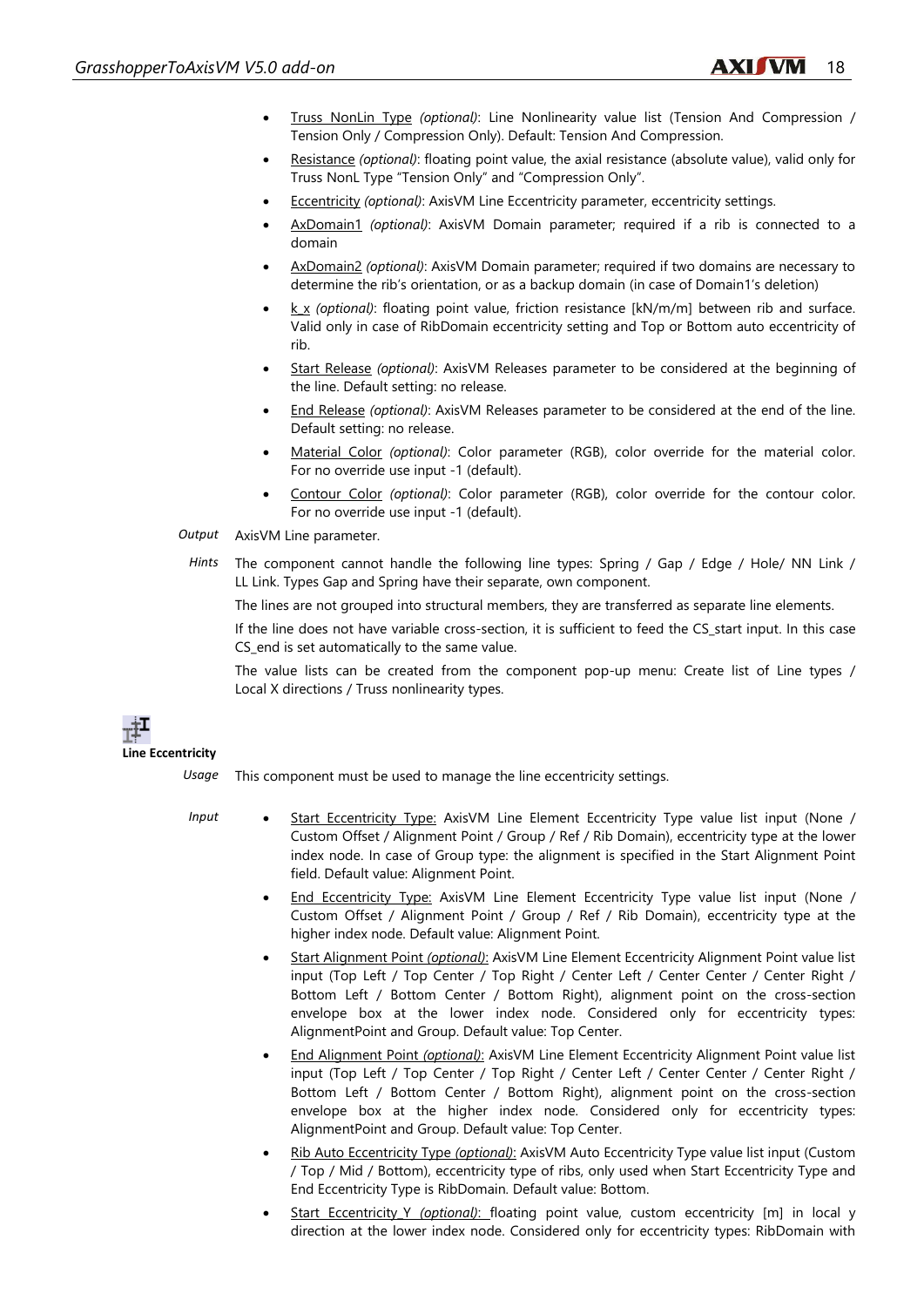custom AutoEccentricity and CustomOffset.

- Start Eccentricity Z (optional): floating point value, custom eccentricity [m] in local z direction at the lower index node. Considered only for eccentricity types: RibDomain with custom AutoEccentricity and CustomOffset.
- End Eccentricity Y *(optional)*: floating point value, custom eccentricity [m] in local y direction at the higher index node. Considered only for eccentricity types: RibDomain with custom AutoEccentricity and CustomOffset.
- End Eccentricity Z (optional): floating point value, custom eccentricity [m] in local z direction at the higher index node. Considered only for eccentricity types: RibDomain with custom AutoEccentricity and CustomOffset.
- Eccentricity Group Index *(optional)*: integer value, eccentricity group index. Considered only for eccentricity type Group.
- Start Reference AxLine *(optional)*: AxisVM Line parameter, reference line at the lower index node. Considered only for eccentricity type Ref. The reference line must already have an AxisVM ID when it is considered as reference, therefore it must be connected to the GrasshopperToAxisVM sender component before the current line element, otherwise the eccentricity settings fail.
- End Reference AxLine *(optional)*: AxisVM Line parameter, reference line at the higher index node. Considered only for eccentricity type Ref. The reference line must already have an AxisVM ID when it is considered as reference, therefore it must be connected to the GrasshopperToAxisVM sender component before the current line element, otherwise the eccentricity settings fail.
- Reference Start Alignment Point *(optional)*: AxisVM Line Element Eccentricity Alignment Point value list input (Top Left / Top Center / Top Right / Center Left / Center Center / Center Right / Bottom Left / Bottom Center / Bottom Right), alignment point on the crosssection envelope box at the lower index node reference line. Considered only for eccentricity type Ref. Default value: Top Center.
- Reference End Alignment Point *(optional)*: AxisVM Line Element Eccentricity Alignment Point value list input (Top Left / Top Center / Top Right / Center Left / Center Center / Center Right / Bottom Left / Bottom Center / Bottom Right), alignment point on the crosssection envelope box at the lower index node reference line. Considered only for eccentricity type Ref. Default value: Top Center.
- Start Eccentricity Release *(optional)*: AxisVM Eccentricity Release parameter, eccentricity release settings at the lower index node. Considered only for eccentricity types CustomOffset, AlignmentPoint, Group and Ref.
- End Eccentricity Release *(optional)*: AxisVM Eccentricity Release parameter, eccentricity release settings at the higher index node. Considered only for eccentricity types CustomOffset, AlignmentPoint, Group and Ref.
- *Output* AxisVM Line Eccentricity parameter.
- *Hints* The value lists can be created from the component pop-up menu: Create list of Line ecc. types / Line ecc. alignment points / Auto ecc. type of ribs / Line ecc. alignment points (Ref).

If the Ref eccentricity settings do not appear in the transferred AxisVM model, cross-check the order of line elements connected to the GrasshopperToAxisVM sender component. The reference lines must precede the current line element (that wants to refer to them) in the list of line elements to be transferred.

### **Line Eccentricity Releases**

- *Usage* This component organizes the line eccentricity release settings for each degree of freedom. Only those inputs must be filled, at which degrees of freedom an eccentricity release need to be applied. Only Rigid and Hinged release types are accepted.
- 
- *Input* Type X *(optional):* Release Type value list, type of translational release along the X axis. Valid types: Rigid and Hinged. Default value: Rigid.
	- Type Y (optional): Release Type value list, type of translational release along the Y axis. Valid types: Rigid and Hinged. Default value: Rigid.
	- Type Z *(optional):* Release Type value list, type of translational release along the Z axis.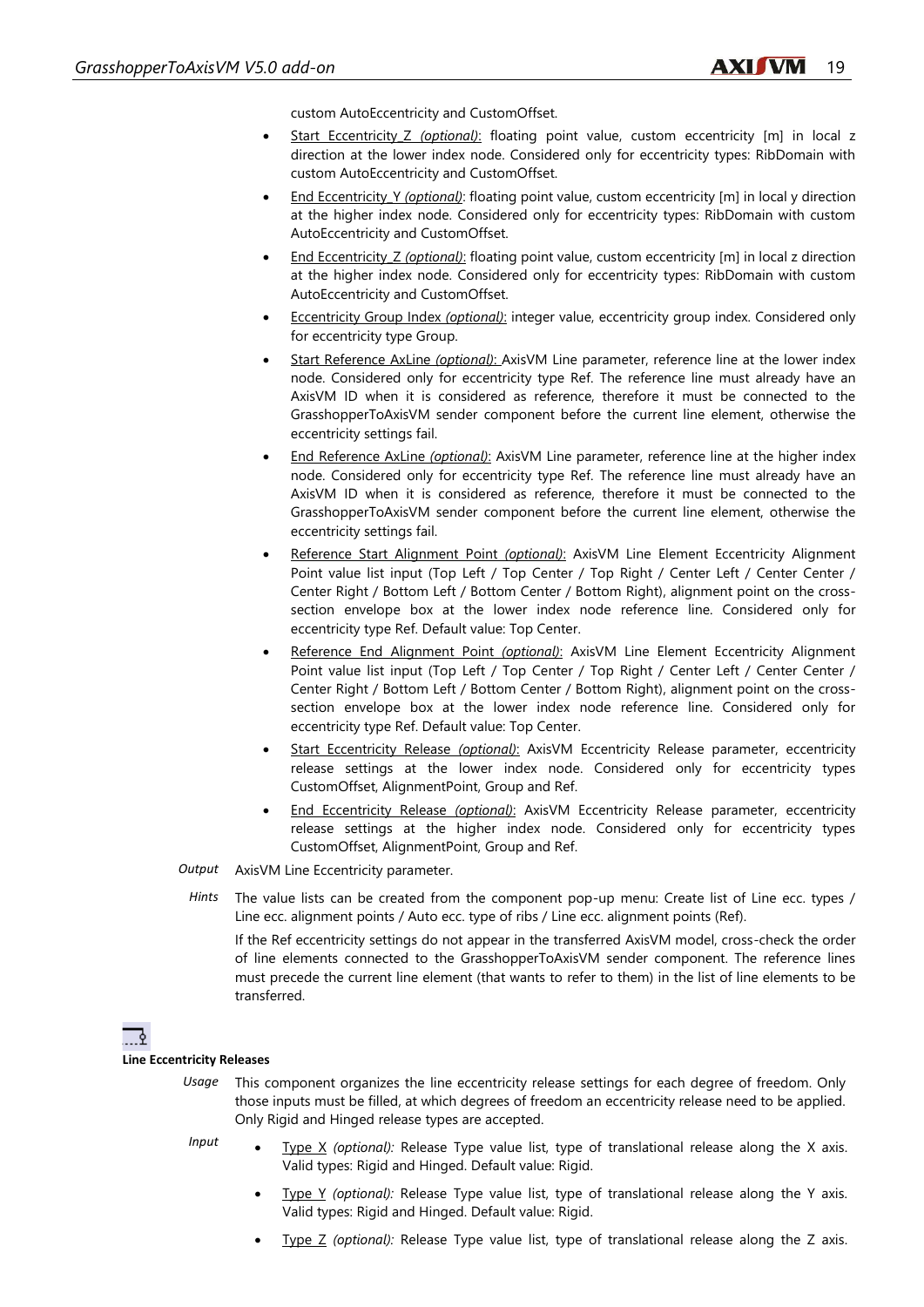Valid types: Rigid and Hinged. Default value: Rigid.

- Type XX (optional): Release Type value list, type of rotational release about the X axis. Valid types: Rigid and Hinged. Default value: Rigid.
- Type YY *(optional):* Release Type value list, type of rotational release about the Y axis. Valid types: Rigid and Hinged. Default value: Rigid.
- Type ZZ *(optional):* Release Type value list, type of rotational release about the Z axis. Valid types: Rigid and Hinged. Default value: Rigid.
- Position type *(optional):* Position Type value list (Auto / Ratio / Length), position type of the release interface. Auto is valid only for Ref eccentricity type. Default value: Length.
- Position *(optional):* floating point value. Position of the release interface, required only for Ratio or Length. For Ratio, it is between [0..1], for Length, it is as value in [m].

*Output* Line Eccentricity Releases parameter. This serves input for the AxisVM Line Eccentricity component.

*Hints* The value lists can be created from the component pop-up menu: Create list of Release types / Release position types.

## 囲

**Mesh**

- *Usage* This component transfers a Rhino mesh into an AxisVM mesh. The mesh can be transferred to AxisVM as edges, as surface elements (shell elements) or as domains.
- *Input* Mesh: Rhino mesh
	- Thickness *(optional):* floating point value, thickness [m] for surface elements or domains. Default: 0.025 m.
	- Material *(optional):* Material parameter for edges, surface elements or domains. Default: EuroCode / S235.
	- Cross-section *(optional):* Cross-Section parameter for edges.
	- Line Type (optional): Line Type value list (Beam / Rib / Truss / Simple Line) for edges. Default value: Beam.
- *Output* AxisVM Mesh parameter.
	- *Hints* The value list can be created from the component pop-up menu: Create list of Line types.
		- The nodes need to be in-plane according to a strict AxisVM criteria.

**Point**

- *Usage* This component can dedicate a point to be an AxisVM point. Note: if nodal support or nodal load need to be created in the AxisVM model, the appropriate AxPoint must also be connected to the GrasshopperToAxisVM sender component.
- *Input* Points: list of points that need to be transferred to AxisVM and get an AxisVM ID..

*Output* AxisVM Point parameter.

## 向

**Domain**

*Usage* This component can set up AxisVM domains with constant or variable thickness and constant or variable eccentricity. Holes, surface element type and color settings can also be defined.

- 
- *Input* Polyline: closed, planar polyline curve. This polyline is the contour of the domain.
	- Surface Type: Surface Type value list. Membrane Stress / Membrane Strain / Plate / Shell input is valid. Default value: Shell.
	- Thickness: constant or variable. Constant thickness [m] can be defined by using a floating point number as input. Variable thickness can be defined providing an AxisVM Domain Variable Thickness parameter. Default: 0.025 m.
	- Material: AxisVM Material parameter. Default: EuroCode / S235.
	- Eccentricity *(optional):* constant [m] or variable eccentricity. Constant eccentricity can be defined using a floating point number as input. Variable eccentricity can be defined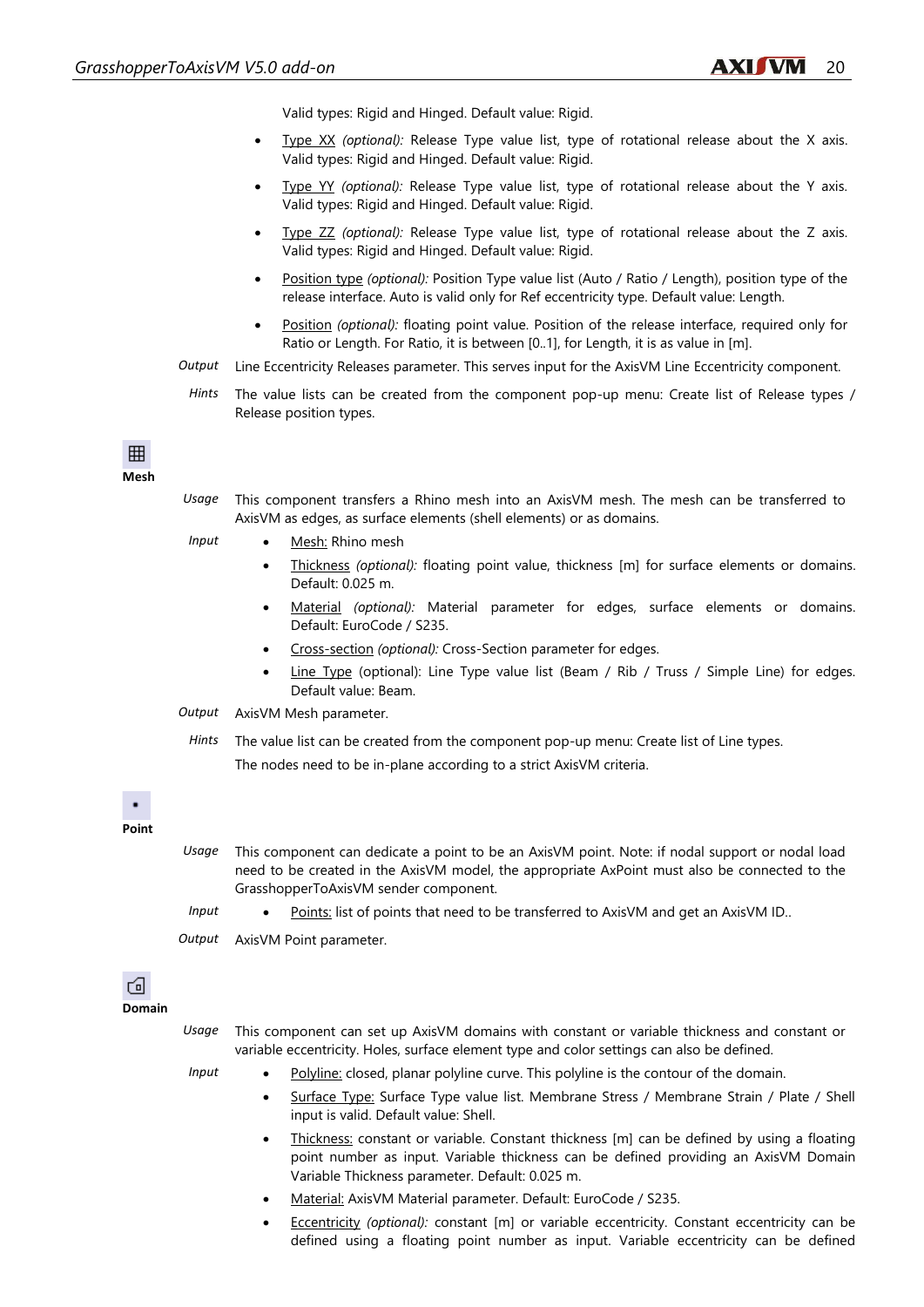providing an AxisVM Domain Variable Eccentricity parameter. Default: no eccentricity.

- Holes *(optional):* list of closed, planar polyline curves, inside the contour of the domain. This/these polylines define the contour(s) of the hole(s). The outline of the holes must be in the plane of the domain otherwise no hole will be created. If the hole outline intersects the domain outline, the hole is deleted.
- Material Color *(optional):* Color parameter (RGB), color override for the material color. For no override use input -1 (default).
- Contour Color *(optional):* Color parameter (RGB), color override for the contour color. For no override use input -1 (default).

*Output* AxisVM Domain parameter.

*Hint* The value list can be created from the component pop-up menu: Create list of Surface types.



### **Domain – Composite Rib**

*Usage* This component can set up composite ribbed domains. The ribs can run in local x or y direction but not both. Their material can be different from that of the domain.

- *Input* Polyline: closed, planar polyline curve. This polyline is the contour of the domain.
	- Surface Type: AxisVM Surface Type value list. Plate / Shell input is valid. Default: Shell.
	- Constant Thickness: floating point value, defines the constant thickness of the domain [m]. Default value: 0.025 m.
	- Material: AxisVM Material parameter. Default: EuroCode / S235.
	- Domain Constant Eccentricity *(optional):* floating point value, defines the constant eccentricity of the domain [m]. Default: no eccentricity.
	- Holes *(optional)*: list of closed, planar polyline curves, inside the contour of the domain. This/these polylines define the contour(s) of the hole(s). If the hole outline intersects the domain outline, the hole is deleted.
	- Origin: point parameter, origin of the rib grid. Set coordinates in [m]. Default: [0; 0; 0]
	- Directions: AxisVM XY direction value list input (X / Y), defines whether the ribs go into X or Y direction. Default: X.
	- Distance: floating point value, distance between the ribs. This can not be smaller than the width of the rib cross-section.
	- Rib Material: AxisVM Material parameter. Default: EuroCode / S235.
	- Rib Cross-Section: AxisVM Cross-Section parameter, cross-section of the ribs.
	- Rib Eccentricity Type: Domain Composite Rib Eccentricity value list input (Top / Midplane / Bottom / Custom), type of the rib eccentricity, the position of the rib related to the plane of the domain. Default: Bottom.
	- Rib Constant Eccentricity *(optional)*: floating point value, constant, custom eccentricity of the ribs. Relevant only if rib eccentricity type is Custom.
	- Actual Ribs *(optional)*: Boolean parameter, if True, actual ribs will be created. If False, logical ribs are considered, no finite elements will be created. It must be False, in case of steel ribs cast partially or entirely in concrete. Default value: False.
	- Has Custom Shear *(optional)*: Boolean parameter, set to True if the Shear connection is Elastic and custom shear value must be defined. If False (default): shear connection is Rigid.
	- Custom Shear *(optional)*: floating point value, value of the custom shear for elastic shear connections [kN/m/m]. This input is considered only if Actual Ribs input is True and Has Custom Shear input is True. Default: 0 kN/m/m.
	- Material Color *(optional)*: Color parameter (RGB), color override for the material color. For no override use input -1 (default).
	- Contour Color *(optional)*: Color parameter (RGB), color override for the contour color. For no override use input -1 (default).
- *Output* AxisVM Domain Composite Rib parameter.
- *Hints* The value list can be created from the component pop-up menu: Create list of Surface types / Directions / Rib eccentricity types.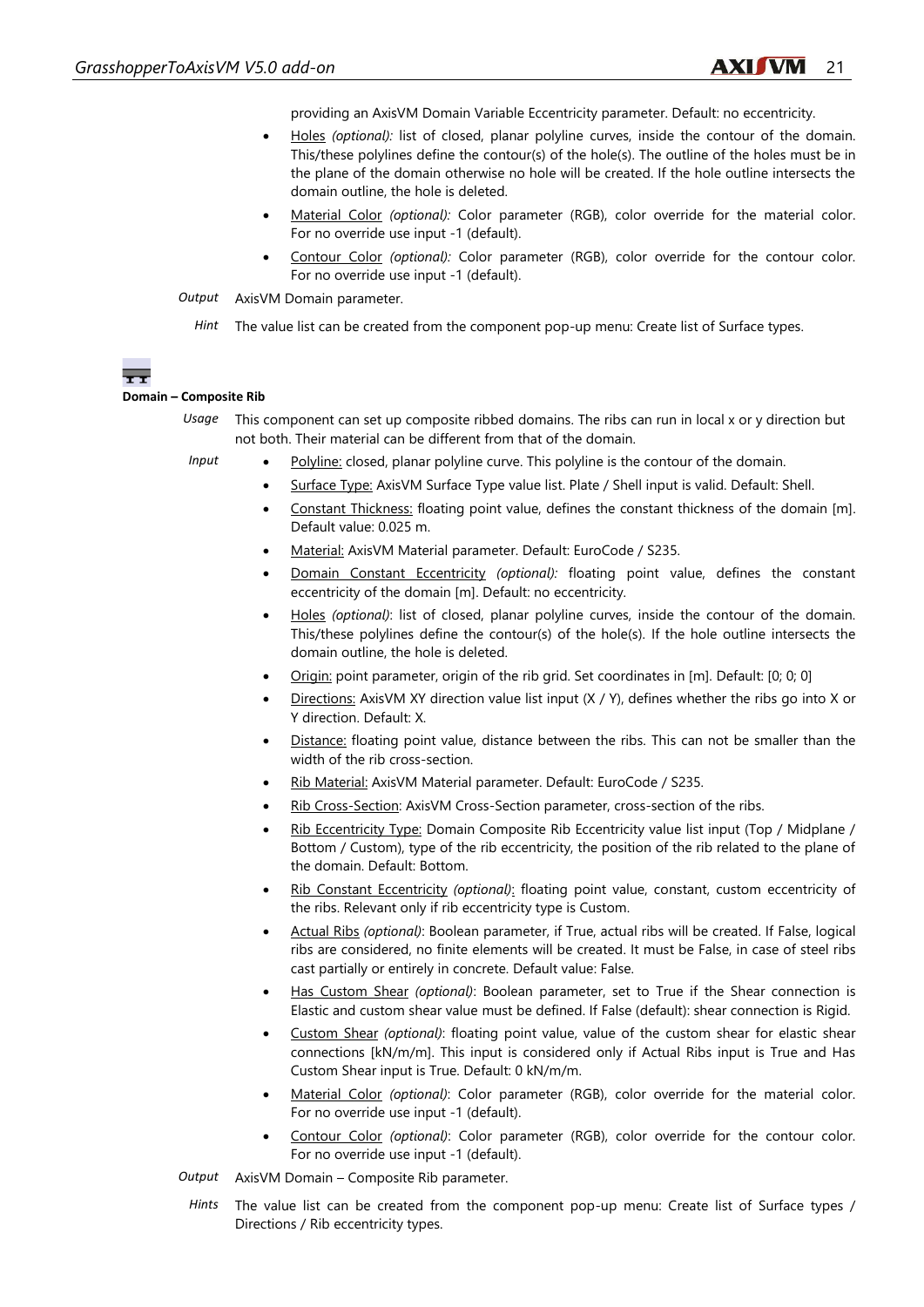If the domain parameters are modified using Number sliders, AxisVM may freeze during the redraw process. Possible countermeasures: 1) type discrete values instead of pulling the number slider, 2) use the Lock solver option in Grasshopper during the tuning the Number sliders.



### **Domain – Custom Stiffness Matrix**

*Usage* This component can set up a domain with custom stiffness matrix. This provides full control over the relations between internal force components and strains.

- *Input* Polyline: closed, planar polyline curve. This polyline is the contour of the domain.
	- Surface Type: AxisVM Surface Type value list. Membrane Stress / Membrane Strain / Plate / Shell input is valid. Default: Shell
	- Constant Thickness: floating point value, defines the constant thickness of the domain [m]. Default value: 0.025 m.
	- Material: AxisVM Material parameter. Default: EuroCode / S235.
	- Constant Eccentricity *(optional)*: floating point value, defines the constant eccentricity of the domain [m]. Default value: no eccentricity.
	- Holes *(optional)*: list of closed, planar polyline curves, inside the contour of the domain. This/these polylines define the contour(s) of the hole(s). If the hole outline intersects the domain outline, the hole is deleted.
	- A *(optional)*: 3x3 matrix input, membrane stiffness matrix [kN/m]; (normal forces relative strain)
	- B *(optional)*: 3x3 matrix input, coupling stiffness matrix, eccentric effects [kNm/m]; (normal forces – bending or moments – relative strain)
	- D *(optional)*: 3x3 matrix, plate flexural (bending) stiffness matrix [kNm]; (moments bending)
	- S *(optional)*: 2x2 matrix, adjusted shear stiffness matrix [kN/m]; (shear forces relative shear strain)
	- Material Color *(optional)*: Color parameter (RGB), color override for the material color. For no override use input -1 (default).
	- Contour Color *(optional)*: Color parameter (RGB), color override for the contour color. For no override use input -1 (default).
- *Output* AxisVM Domain Custom Stiffness Matrix parameter.
	- *Hints* Membrane elements require matrix A as input.

Plate elements require matrices D and S as input.

Shell elements require matrices A, B, D and S input.

The value list can be created from the component pop-up menu: Create list of Surface types.

If the domain parameters are modified using Number sliders, AxisVM may freeze during the redraw process. Possible countermeasures: 1) type discrete values instead of pulling the number slider, 2) use the Lock solver option in Grasshopper during the tuning the Number sliders.

### ooc

### **Domain – Hollow Core**

- *Usage* This component can set up a hollow core, concrete domain. The voids can run in local x or y direction but not both.
- *Input* Polyline: closed, planar polyline curve. This polyline is the contour of the domain.
	- Surface Type: AxisVM Surface Type value list. Plate / Shell input is valid. Element type of the domain. Default: Shell.
	- Constant Thickness: floating point value, the constant thickness of the domain [m]. Default: 0.025 m.
	- Material: AxisVM Material parameter. Concrete material is required.
	- Constant Eccentricity *(optional)*: floating point value. Constant eccentricity [m] of the domain. Default: no eccentricity.
	- Holes *(optional)*: list of closed, planar polyline curves, inside the contour of the domain.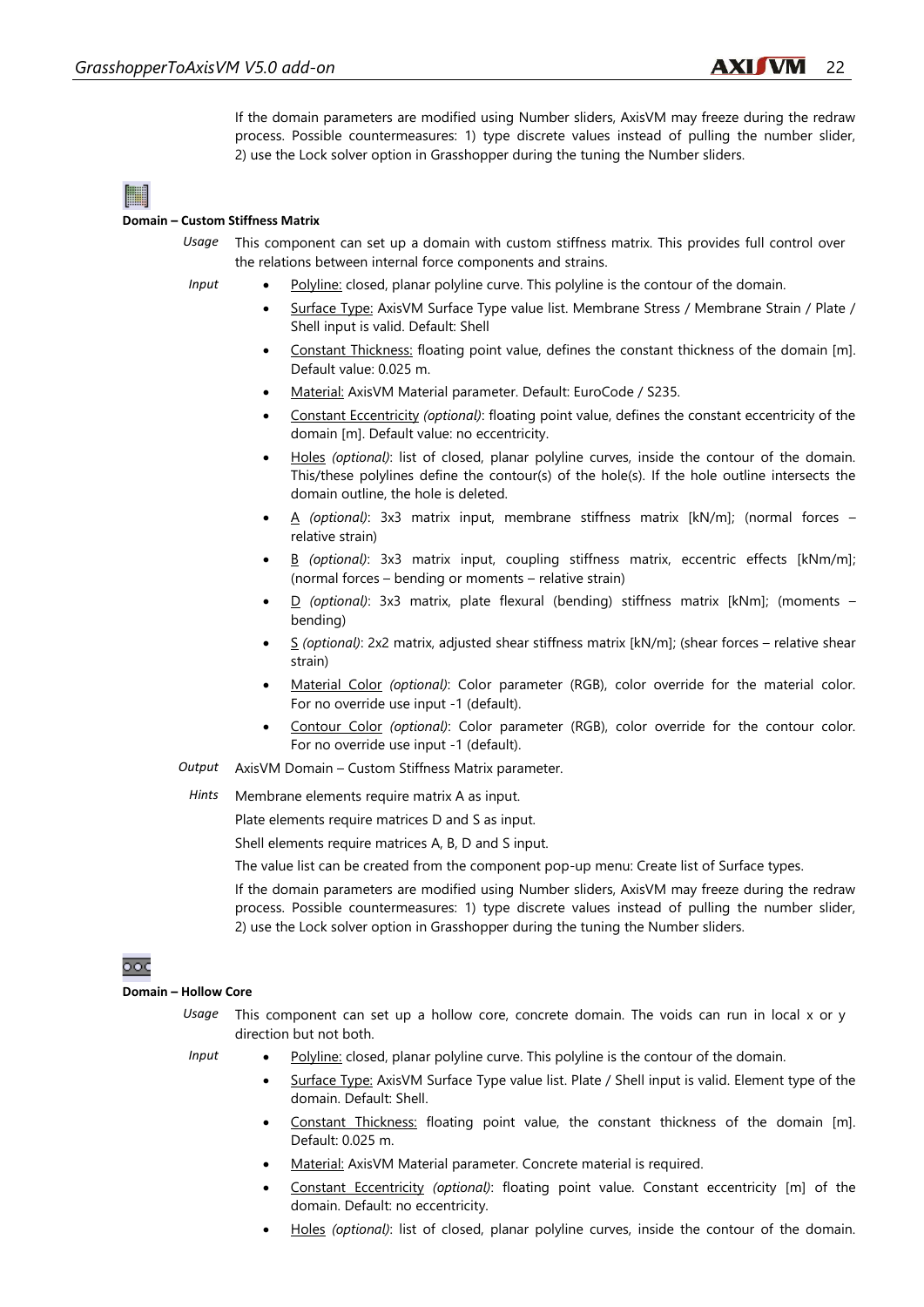This/these polylines define the contour(s) of the hole(s). If the hole outline intersects the domain outline, the hole is deleted.

- Origin: point parameter, origin of the void grid. Set the global coordinates in [m]. Default value: [0; 0; 0]
- Direction: AxisVM XY Direction value list  $(X / Y)$ , the voids can run in local x or y direction along a grid. Default: X.
- **D** distance: floating point value, distance between the centers of the voids.
- Hole Type: AxisVM Hollow Hole Type value list (Circular / Rectangular). Default: Circular.
- Fi\_diameter *(optional)*: floating point value, the diameter of the tubular (circular) voids.
- **b** width *(optional)*: floating point value, width of the rectangular voids.
- h\_height *(optional)*: floating point value, height of the rectangular voids.
- Material Color *(optional)*: Color parameter (RGB), color override for the material color. For no override use input -1 (default).
- Contour Color *(optional)*: Color parameter (RGB), color override for the contour color. For no override use input -1 (default).

*Output* AxisVM Domain – Hollow Core parameter.

*Hints* The value list can be created from the component pop-up menu: Create list of Surface types / Directions / Hollow hole types.

If the domain parameters are modified using Number sliders, AxisVM may freeze during the redraw process. Possible countermeasures: 1) type discrete values instead of pulling the number slider, 2) use the Lock solver option in Grasshopper during the tuning the Number sliders.

### $\overline{\mathbf{r}}$

### **Domain - Ribbed**

*Usage* This component can set up a parametric ribbed plate (ribbed domain). The ribs can run in local x and/or y direction. The same, concrete material is considered for the plate and the ribs.

- *Input* Polyline: closed, planar polyline curve. This polyline is the contour of the domain.
	- Surface Type: AxisVM Surface Type value list. Plate / Shell input is valid. Element type of the domain. Default: Shell.
	- Constant Thickness: floating point value, the constant thickness of the domain [m]. Default: 0.025 m.
	- Material: AxisVM Material parameter. Concrete material is required.
	- Domain Constant Eccentricity *(optional)*: floating point value. Constant eccentricity of the domain [m]. Default: no eccentricity.
	- Holes *(optional)*: list of closed, planar polyline curves, inside the contour of the domain. This/these polylines define the contour(s) of the hole(s). If the hole outline intersects the domain outline, the hole is deleted.
	- Origin: point parameter. Origin of the rib grid. Define the global coordinates in [m]. Default value: [0; 0; 0]
	- xh *(optional)*: floating point value, height of the x directional ribs (including slab) [m]. Default value: 0.
	- xb *(optional)*: floating point value, width of the x directional ribs [m]. Default value: 0.
	- xd *(optional)*: floating point value, spacing of the x directional ribs [m]. Default value: 0.
	- Auto Eccentricity Type x *(optional)*: AxisVM Auto Eccentricity Type value list, the eccentricity of the x directional ribs. Custom / Top / Bottom are valid inputs. Default: Bottom.
	- Rib Eccentricity x *(optional)*: floating point value, custom eccentricity [m] of the x directional ribs. Considered only if Auto Eccentricity Type is Custom.) Default value: 0.
	- yh *(optional)*: floating point value, height of the y directional ribs (including slab) [m]. Default value: 0.
	- yb *(optional)*: floating point value, width of the y directional ribs [m]. Default value: 0.
	- yd *(optional)*: floating point value, spacing of the x directional ribs [m]. Default value: 0.
	- Auto Eccentricity Type y *(optional)*: AxisVM Auto Eccentricity Type value list, the eccentricity of the y directional ribs. Custom / Top / Bottom are valid inputs. Default: Bottom.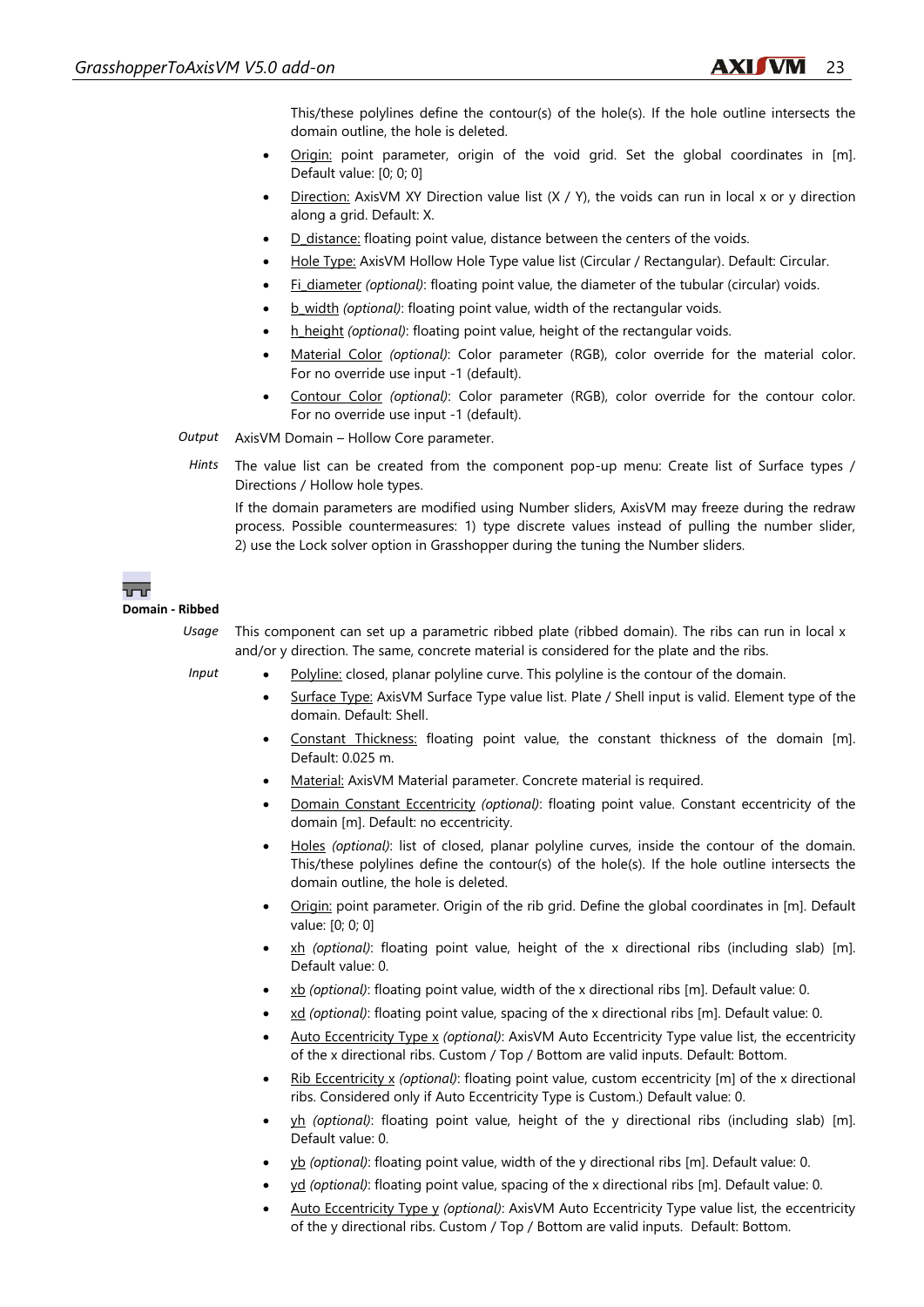- Rib Eccentricity y *(optional)*: floating point value, custom eccentricity [m] of the y directional ribs. Considered only if Auto Eccentricity Type is Custom.) Default value: 0.
- Actual Ribs *(optional)*: Boolean parameter, if True, actual ribs will be created. If False, logical ribs are considered (no finite elements will be created). Default: False.
- Material Color *(optional)*: Color parameter (RGB), color override for the material color. For no override use input -1 (default).
- Contour Color *(optional)*: Color parameter (RGB), color override for the contour color. For no override use input -1 (default).
- *Output* AxisVM Ribbed Domain parameter.
- *Hints* The value list can be created from the component pop-up menu: Create list of Surface types / Eccentricity types of ribs (x) / Eccentricity types of ribs (y).

If the domain parameters are modified using Number sliders, AxisVM may freeze during the redraw process. Possible countermeasures: 1) type discrete values instead of pulling the number slider, 2) use the Lock solver option in Grasshopper during the tuning the Number sliders.

### **Domain - Trapezoid**

*Usage* This component can set up a domain with trapezoidal steel deck (a composite slab where a steel deck is filled with concrete).

- 
- *Input* Polyline: closed, planar polyline curve. This polyline is the contour of the domain.
	- Surface Type: AxisVM Surface Type value list. Plate / Shell input is valid. Element type of the domain. Default: Shell.
	- Infill Material *(optional)*: AxisVM Material parameter. Material of the concrete infill of the trapezoid domain.
	- Plate Material: AxisVM Material parameter. Material of the steel plate. Default: EuroCode / S235.
	- Constant Eccentricity *(optional)*: floating point value. Constant eccentricity of the domain [m]. Default: no eccentricity.
	- Holes *(optional)*: list of closed, planar polyline curves, inside the contour of the domain. This/these polylines define the contour(s) of the hole(s). If the hole outline intersects the domain outline, the hole is deleted.
	- Origin: point parameter, origin of the rib system. Set the global coordinate in [m]. Default value: [0; 0; 0]
	- Direction: AxisVM XY Direction value list,  $(X / Y)$ . The direction of the ribs. The ribs can go to local x or y direction but not both. Default: X.
	- h: floating point value; dimension "h" on the image [m]. Default value: 0.2 m.
	- t: floating point value; dimension "t" on the image [m]. Default value: 0.04 m.
	- $v$ : floating point value; dimension "v" on the image [m]. Default value: 0.005 m.
	- d: floating point value; dimension "d" on the image [m]. Default value: 0.2 m.
	- b: floating point value; dimension "b" on the image [m]. Default value: 0.14 m.
	- w: floating point value; dimension "w" on the image [m]. Default value: 0.07 m.
	- $p$ : floating point value; dimension "p" on the image; width of rolled mechanical embossments [m]. Default value: 0 m.



- eta: floating point value; effectiveness of the shear connection [-]. Default value: 1.
- Material Color *(optional)*: Color parameter (RGB), color override for the material color. For no override use input -1 (default).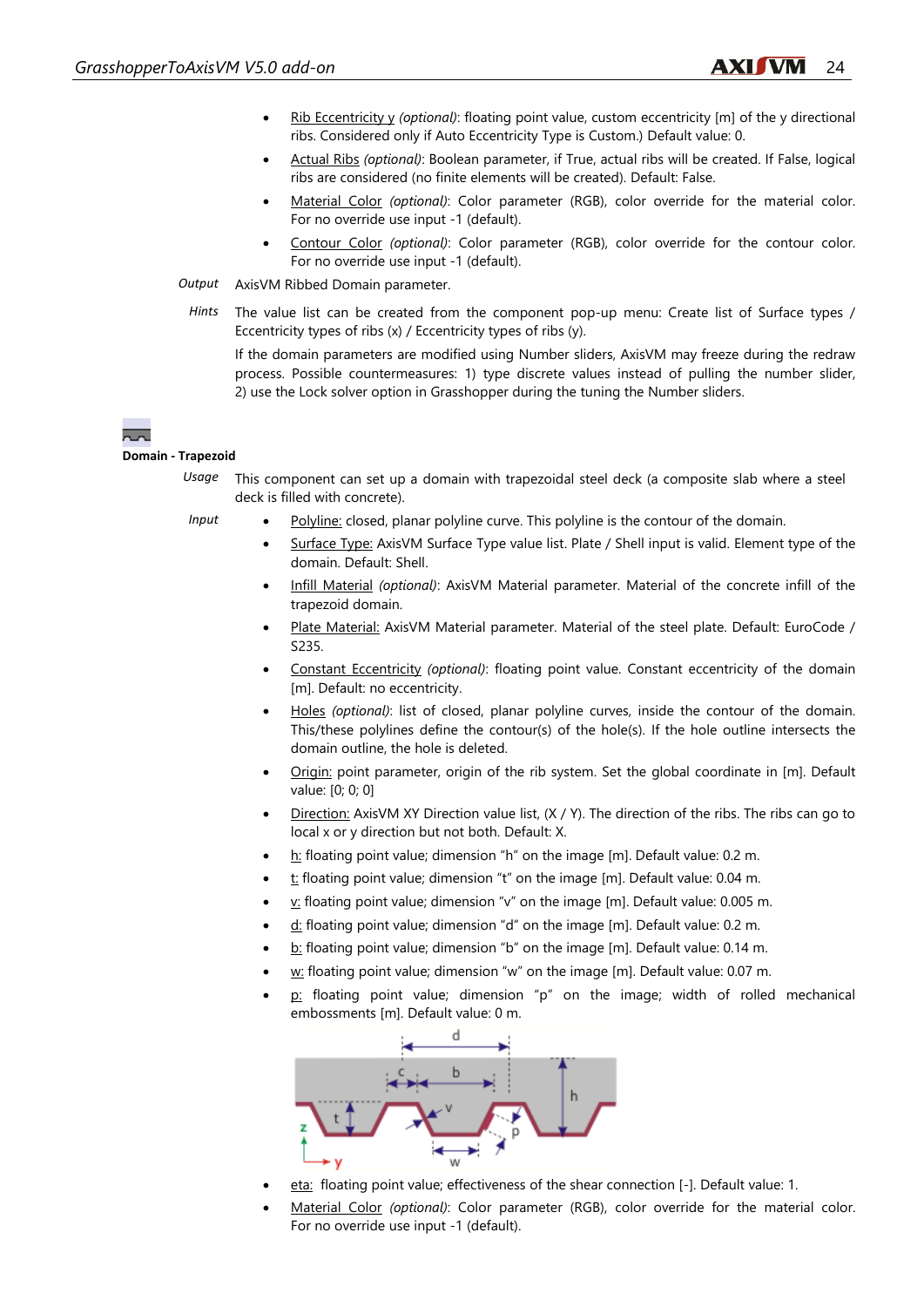- Contour Color *(optional)*: Color parameter (RGB), color override for the contour color. For no override use input -1 (default).
- *Output* AxisVM Domain Trapezoid parameter.
- *Hints* The value list can be created from the component pop-up menu: Create list of Surface types / **Directions**

If the domain parameters are modified using Number sliders, AxisVM may freeze during the redraw process. Possible countermeasures: 1) type discrete values instead of pulling the number slider, 2) use the Lock solver option in Grasshopper during the tuning the Number sliders.



**Domain - XLAM**

*Usage* This component can set up an XLAM (cross-laminated timber) domain based on XLAM panels created in AxisVM GUI.

- *Input* Polyline: closed, planar polyline curve. This polyline is the contour of the domain.
	- Surface Type: Surface Type value list. Membrane Stress / Membrane Strain / Plate / Shell input is valid. Default: Shell.
	- Material: AxisVM Material parameter. Timber material must be selected.
	- Constant Eccentricity *(optional)*: floating point value. Constant eccentricity [m] of the domain. Default: no eccentricity.
	- Holes *(optional)*: list of closed, planar polyline curves, inside the contour of the domain. This/these polylines define the contour(s) of the hole(s). The outline of the holes must be in the plane of the domain otherwise no hole will be created. If the hole outline intersects the domain outline, the hole is deleted.
	- XLAM Index: integer parameter; ID in the AxisVM library. Indexing starts with 1.
	- Top Layer Direction: AxisVM XLAM Top Layer Direction value list (Local X / Local Y). Top layer direction relative to the local coordinate system of the domain. Default: Local X.
	- Moisture content: AxisVM XLAM Moisture Content value list, (Class 1 / Class 2). This is a classification based on the moisture content of the material and the relative humidity. Default: Class 1.
	- k def: floating point value from the interval [0; 1], deformation factor. Default: 0.8.
	- $k$  sys: Boolean parameter, if True, the system strength factor is taken into consideration when calculating the strength properties of the member. Default value: False.
	- $k$  fin: Boolean parameter, if True, the flexural strength is taken into account with reduced value. Check it on if the lamellas are finger-jointed. Default value: False.
	- Material Color *(optional)*: Color parameter (RGB), color override for the material color. For no override use input -1 (default).
	- Contour Color *(optional)*: Color parameter (RGB), color override for the contour color. For no override use input -1 (default).

*Output* AxisVM Domain – XLAM parameter.

*Hints* The value list can be created from the component pop-up menu: Create list of Surface types / XLAM top layer directions / XLAM moisture contents (service classes).

XLM module is required in AxisVM to use this domain type.

XLAM panels need to be created in AxisVM GUI.

If the domain parameters are modified using Number sliders, AxisVM may freeze during the redraw process. Possible countermeasures: 1) type discrete values instead of pulling the number slider, 2) use the Lock solver option in Grasshopper during the tuning the Number sliders.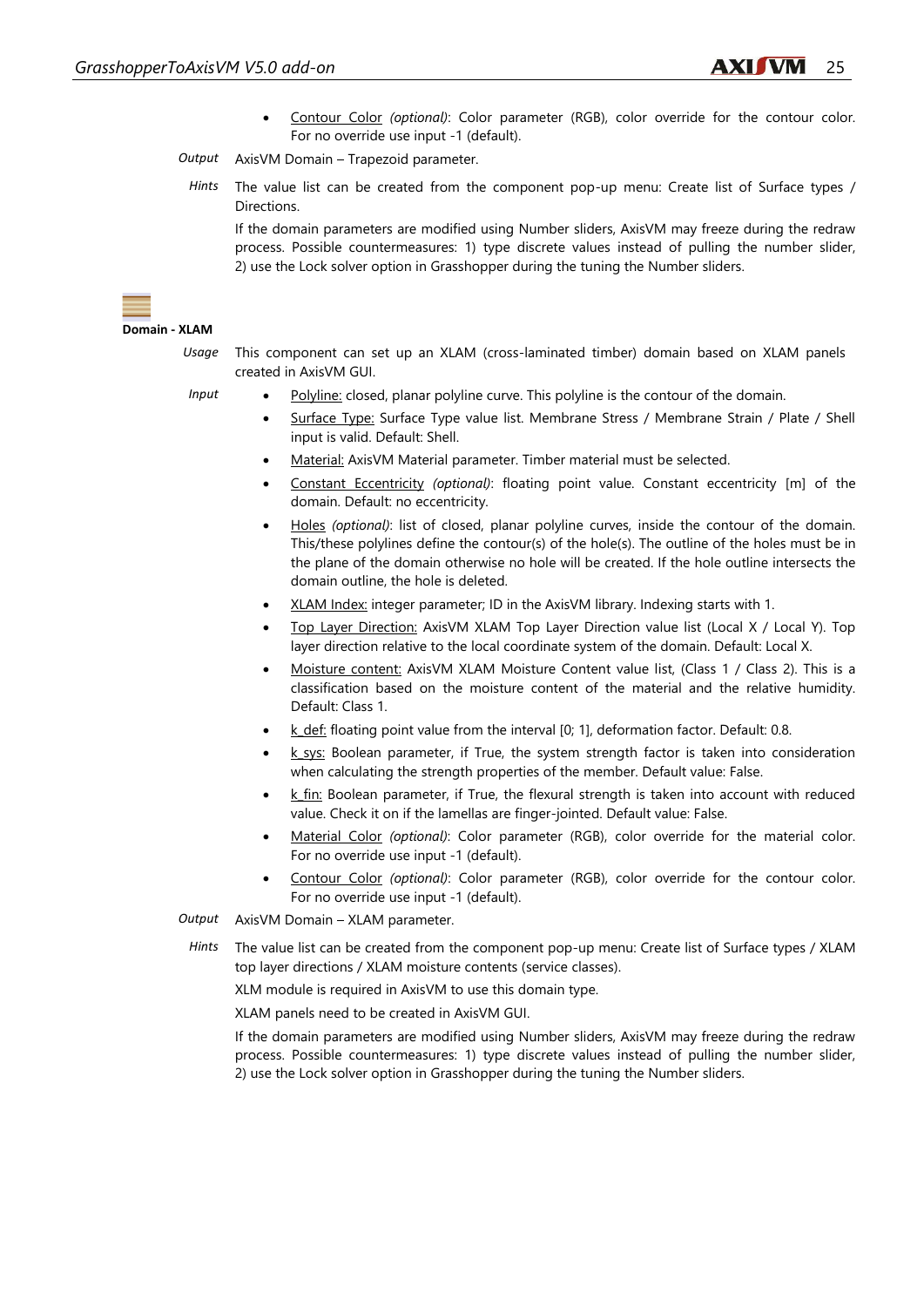22

### **Domain Variable Eccentricity**

*Usage* This component provides an AxisVM Domain Variable Eccentricity parameter that may be the input of domain components that can handle variable eccentricity.

- *Input* Eccentricity Type: AxisVM Domain Eccentricity Type value list (None / Constant / One Direction / Two Directions / Top Surface / Bottom Surface). The type of domain eccentricity. Type None means: no eccentricity. Default: Constant.
	- Point 1 *(optional)*: point parameter, reference point #1, required for eccentricity types One Direction and Two Directions.
	- Point 2 *(optional)*: point parameter, reference point #2 required for eccentricity types One Direction and Two Directions.
	- Point 3 *(optional)*: point parameter, reference point #3 required only for eccentricity type Two Directions.
	- Eccentricities *(optional)*: AxisVM XYZ parameter; eccentricity values [m] in each reference point. First value is considered for eccentricity type Constant. The first two values are considered for eccentricity type One Direction. All of the three values are considered for eccentricity type Two Directions. (This input is irrelevant for eccentricity types Top Surface and Bottom Surface.)
	- **Eccentricity Group ID** *(optional)*: integer value. Index of the group with same eccentricity parameters. Required for eccentricity types Top Surface and Bottom Surface. Group index starts with 1. The group member domains will be aligned with each other (top / bottom surface).
- *Output* AxisVM Domain Variable Eccentricity parameter.
	- *Hints* If Type is None, the usage of the Domain Variable Eccentricity as input is unnecessary, because domains have zero eccentricity anyway by default.

The value list can be created from the component pop-up menu: Create list of Domain ecc. types.

As many eccentricity groups can exist as many domains are defined in the AxisVM model.



### **Domain Variable Thickness**

- *Usage* This component provides an AxisVM Domain Variable Thickness parameter that may be the input of domain components that can handle variable thickness.
- 
- *Input* Variable Thickness Type: AxisVM Domain Variable Thickness Type value list (None / One Directions / Two Directions). Type None means constant thickness. Default: None.
	- Point 1 *(optional)*: point parameter, reference point #1, required for variable thickness types One Direction and Two Directions.
	- Point 2 *(optional)*: point parameter, reference point #2 required for variable thickness types One Direction and Two Directions.
	- Point 3 *(optional)*: point parameter, reference point #3 required only for variable thickness type Two Directions.
	- Thicknesses: AxisVM XYZ parameter; thickness values in each reference point. First value is considered for variable thickness type None. The first two values are considered for variable thickness type One Direction. All of the three values are considered for variable thickness type Two Directions.
- *Output* AxisVM Domain Variable Thickness parameter.
	- *Hints* If Type is None, user may connect a floating point value directly into the Thickness input of the domain component instead of this Domain Variable Thickness component in order to set the constant domain thickness.

The value list can be created from the component pop-up menu: Create list of Domain variable thickness types.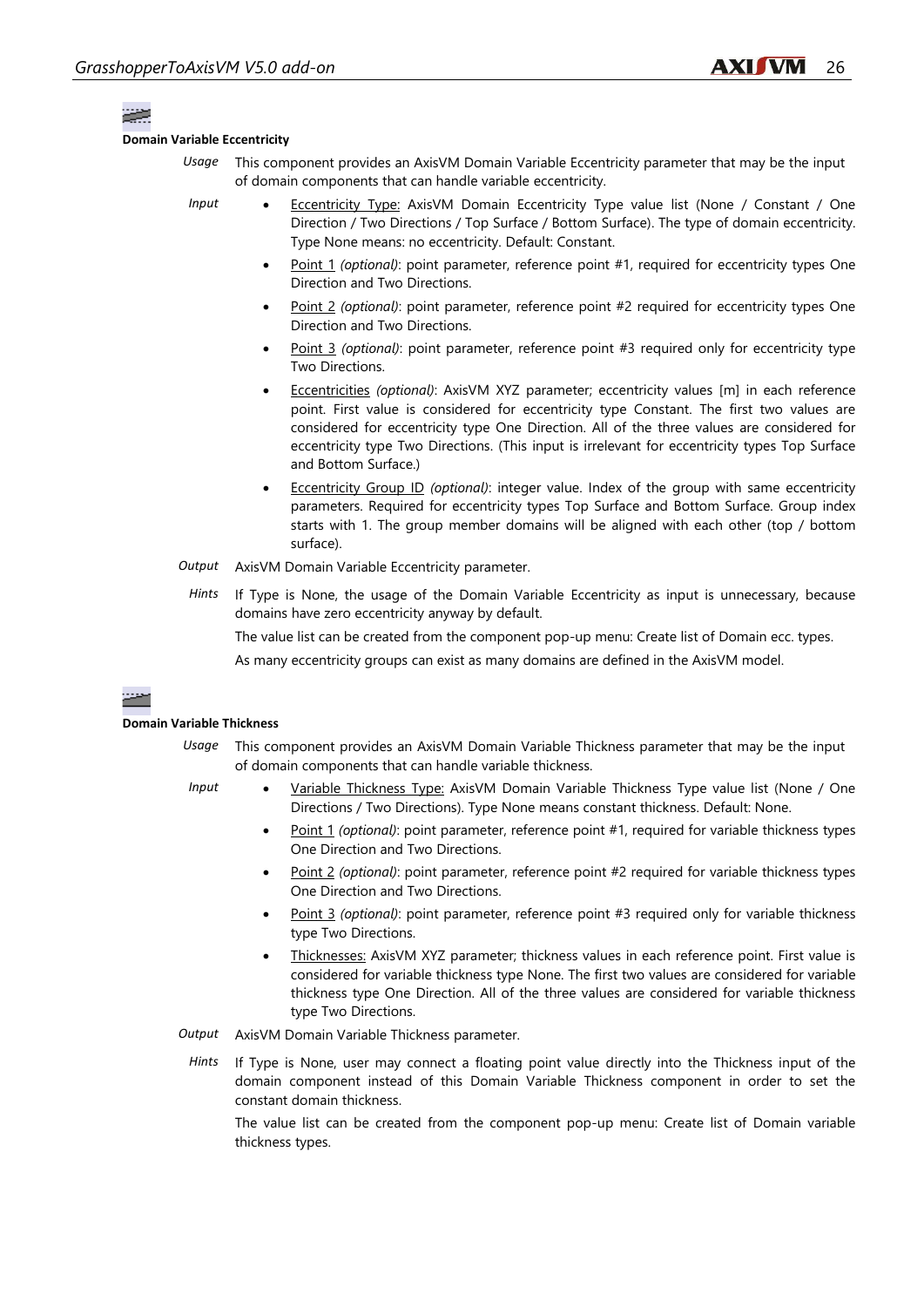### **Line Support**

*Usage* This component can set up a line support.

- *Input* AxLine: AxisVM Line parameter, the line(s) to place the support on. If the line support must lie on the edge of a domain, the edge need to be transferred as Simple Line into AxisVM (through AxisVM Line component), and the Check Double option must be activated on the Settings component.
	- AxDomain1 *(optional)*: AxisVM Domain parameter; required if the line support has to be placed on a domain edge. Considered only for line support types: Edge Global / Edge Relative / Edge Reference.
	- AxDomain2 *(optional)*: AxisVM Domain parameter to define the second domain connected to the line support. Input must be empty if only one domain is connected to the support.
	- Line Support Type: AxisVM Line Support Type value list (Edge Global / Edge Relative / Rib Elastic Foundation / Beam Elastic Foundation / Edge Reference). Type of the line support. Default values: Beam Elastic Foundation for beams, Rib Elastic Foundation for ribs, otherwise Edge Global.
	- Stiffnesses: AxisVM XYZ.XXYYZZ parameter; stiffnesses of the support for each degrees of freedom: translation in X, Y, Z [kN/m/m] and rotation about X, Y, Z [kNm/rad/m].
	- Shear Stiffness *(optional)*: floating point value; shear stiffness for Pasternaks [kN]. If set to 0 (default), a traditional Winkler support will be created.
	- Nonlinearity: Boolean parameter; if True: nonlinear parameters (nonlinearity type and resistance) are considered. Default value: False.
	- Nonlinearity Type *(optional)*: AxisVM XYZ.XXYYZZ parameter; type of nonlinearity may be set for each degrees of freedom: translation in X, Y, Z and rotation about X, Y, Z. User may apply AxisVM Line Nonlinearity value lists as inputs of the XYZ.XXYYZZ component, or connects integer values to the inputs of the XYZ.XXYYZZ component according the following rule:  $0 =$  Tension And Compression / 1 = Tension Only / 2 = Compression Only. These settings are considered only in nonlinear analysis.
	- Resistances *(optional)*: AxisVM XYZ.XXYYZZ parameter; resistance values for each degrees of freedom: Fx, Fy, Fz [kN/m] and Mx, My, Mz [kNm/m]. For beam and rib elastic foundation only Fx, Fy and Fz values are considered. The resistance values are considered only in nonlinear analyses.
	- Reference ID *(optional)*: integer value; required only for line support type Edge Reference. The index of the reference edge. Indeces start from 1. Reference must be created in AxisVM.
- *Output* AxisVM Line Support parameter.
- *Hints* If the same stiffness / nonlinearity / resistance need to be applied for every degrees of freedom, it is sufficient to connect one single value to these input parameters (instead of XYZ.XXYYZZ components). Thus the same value is going to be assigned to every DOF.

The value list can be created from the component pop-up menu: Create list of Line support types.

To get the edge of a domain, user may use the Explode component after a Curve or Polyline component and take the appropriate List Item afterwards from the list of Segments.

### **Nodal Support**

*Usage* This component can set up a nodal support

- *Input* AxPoint: AxisVM Point parameter; the list of points (nodes) to apply the support settings on.
	- Stiffnesses: AxisVM XYZ.XXYYZZ parameter to collect the stiffness values of the nodal support for each degrees of freedom.
- *Output* AxisVM Nodal Support parameter.
	- *Hint* If the same stiffness need to be applied in each direction, connect one single value instead of an XYZ.XXYYZZ component to Stiffnesses input parameter. Thus each stiffness value is going to be the same.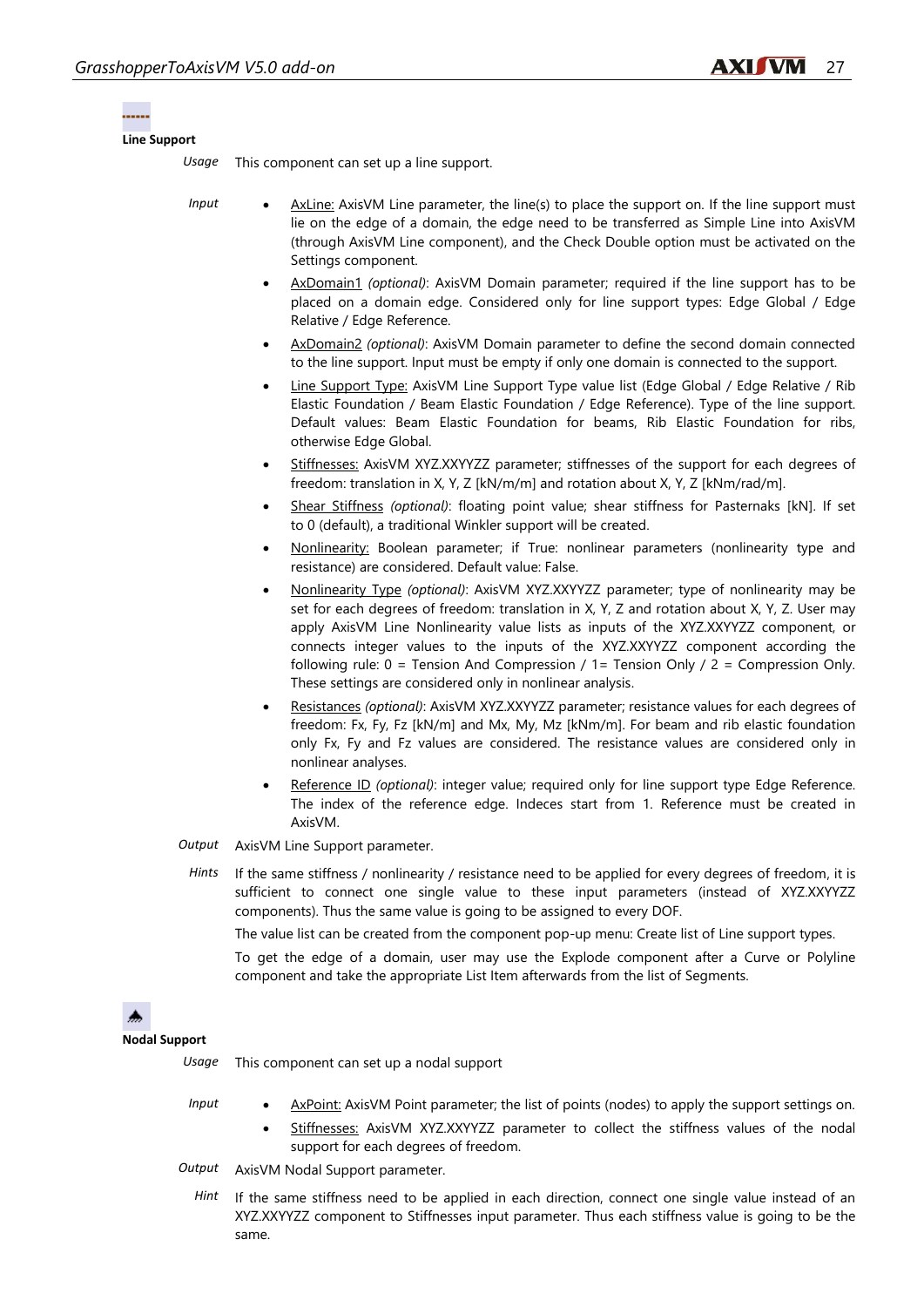| <b>Surface Support</b> |        |                                                                                                                                                                                                                                                                                                                                                                                                                                                    |  |
|------------------------|--------|----------------------------------------------------------------------------------------------------------------------------------------------------------------------------------------------------------------------------------------------------------------------------------------------------------------------------------------------------------------------------------------------------------------------------------------------------|--|
|                        | Usage  | This component is used to set up a surface support.                                                                                                                                                                                                                                                                                                                                                                                                |  |
|                        | Input  | AxMesh (optional): AxisVM Mesh parameter, the mesh (mesh surface or mesh domain) to<br>$\bullet$<br>apply the surface support on.                                                                                                                                                                                                                                                                                                                  |  |
|                        |        | AxDomain (optional): AxisVM Domain parameter, the domain(s) to apply the surface<br>$\bullet$<br>support on.                                                                                                                                                                                                                                                                                                                                       |  |
|                        |        | Stiffnesses: AxisVM XYZ parameter; stiffnesses of the elastic foundation in local X, Y, Z<br>$\bullet$<br>direction of the surface [kN/m/m <sup>2</sup> ]. Ensure that the surface support has a non-zero stiffness<br>in each direction.                                                                                                                                                                                                          |  |
|                        |        | Shear Stiffness (optional): floating point value; shear stiffness of Pasternaks [kN/m]. If set<br>$\bullet$<br>to 0 (default), a traditional Winkler support will be created.                                                                                                                                                                                                                                                                      |  |
|                        |        | Nonlinearity: Boolean parameter; if True: nonlinear parameters (nonlinearity type and<br>$\bullet$<br>resistance) are considered. Default value: False.                                                                                                                                                                                                                                                                                            |  |
|                        |        | Nonlinearity type (optional): AxisVM XYZ parameter; nonlinear behaviour of the the elastic<br>$\bullet$<br>foundation. User may apply AxisVM Line Nonlinearity value lists as inputs of the XYZ<br>component, or connects integer values to the inputs of the XYZ component according the<br>following rule: $0 =$ Tension And Compression / 1 = Tension Only / 2 = Compression Only.<br>These settings are considered only in nonlinear analysis. |  |
|                        |        | Resistances (optional): AxisVM XYZ parameter; resistances of the elastic foundation in local<br>$\bullet$<br>$X, Y, Z$ direction of the surface [kN/m <sup>2</sup> ].                                                                                                                                                                                                                                                                              |  |
|                        | Output | AxisVM Surface Support parameter.                                                                                                                                                                                                                                                                                                                                                                                                                  |  |
| Hint                   |        | If the same stiffness / nonlinearity / resistance need to be applied for every degrees of freedom, it is<br>sufficient to connect one single value to these input parameters (instead of XYZ components). Thus<br>the same value is going to be considered in each direction.                                                                                                                                                                      |  |
|                        |        | Either AxMesh or AxDomain input must receive some data.                                                                                                                                                                                                                                                                                                                                                                                            |  |
|                        |        |                                                                                                                                                                                                                                                                                                                                                                                                                                                    |  |
| <b>Supports</b>        |        |                                                                                                                                                                                                                                                                                                                                                                                                                                                    |  |
|                        | Usage  | This component collects every AxisVM Nodal Support parameter, AxisVM Line Support parameter                                                                                                                                                                                                                                                                                                                                                        |  |

and AxisVM Surface Support parameter that need to be transferred to the model. The AxisVM Supports component must be connected to the GrasshopperToAxisVM sender component.

- *Input* AxNodalSupports *(optional)*: AxisVM Nodal Support parameter; list of nodal supports.
	- AxLineSupports *(optional)*: AxisVM Line Support parameter; list of line supports (on beam / rib / domain edge / surface edge).
	- AxSurfaceSupports *(optional)*: AxisVM Surface Support parameter; list of surface supports.

*Output* AxisVM Supports parameter.



**Diaphragm**

- *Usage* This component can set up diaphragm(s) on the selected lines. The diaphragms are special rigid bodies where the relative position of the element nodes remain constant in a global plane. Diaphragms represent plates totally rigid in their planes.
- 
- *Input* AxLine: AxisVM Line parameter; one or more closed loop of lines to be considered as diaphragm. Note: unconnected groups form separate diaphragms.
	- Working plane: AxisVM Degree Of Freedom value list; plane of operation. Valid inputs are PlateXY / PlateXZ / PlateYZ. The relative position of element nodes remain constant in the working plane. E.g.: for rigid plates in the X-Y plane choose PlateXY. Default: PlateXY.
- *Output* AxisVM Diaphragm parameter.
	- *Hints* The value list can be created from the component pop-up menu: Create list of Working planes (DOF).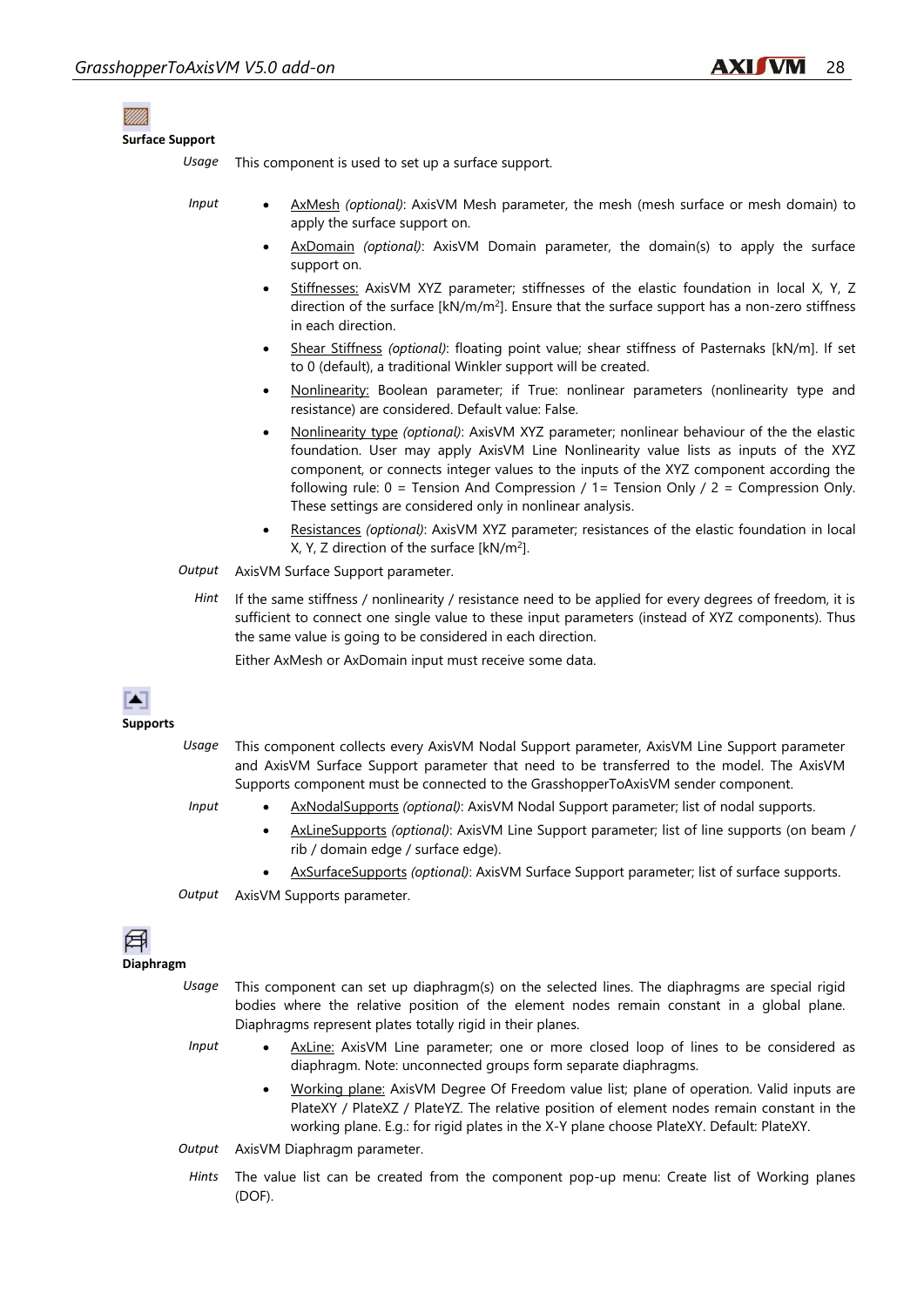**Edge Hinge**

*Usage* This component can set up edge hinge (edge connection). It can be defined between domain edges (on common edge of domains) or between a rib and a domain edge.

- 
- *Input* AxLine: AxisVM Line parameter; rib that should be part of the edge hinge. (Consider to set up RibDomain eccentricity using the AxisVM Line Extended element.)
	- AxDomain: AxisVM Domain parameter; domain(s) that should have an edge hinge.
	- Stiffnesses: AxisVM XYZ.XXYYZZ parameter; hinge stiffness in the local system of the edge of the selected domain. The values may be set for each degrees of freedom: translation in X, Y, Z [kN/m/m] and rotation about X, Y, Z [kNm/rad/m].
	- Resistances *(optional)*: AxisVM XYZ.XXYYZZ parameter; resistance values may be set for each degrees of freedom: translation in X, Y, Z [kN/m] and rotation about X, Y, Z [kNm/m]. These values are considered only in nonlinear analysis.
- *Output* AxisVM Edge Hinge parameter.
	- *Hint* Nonlinearity type Tension and Compression is considered as nonlinearity type for each DOF in nonlinear analyses.

To define the edge hinge on the common edge of two domains, connect both domains, and connect the domain edge as Simple Line.

Activate the Check Double option on the AxisVM Settings component in order to eliminate the duplicated lines.

### **Rigid Element**

- *Usage* This component is used to define rigid elements on the selected lines. The selected lines that have common nodes define the same rigid element.
- *Input* AxLine: AxisVM Line parameter; line(s) to be considered as rigid elements.
- *Output* AxisVM Rigid Element parameter that consist of the AxisVM Rigid Element definition.
- Hints The rigid elements and diaphragms have a common input on the GrasshopperToAxisVM sender component.



**Gap (Line)**

*Usage* This component is used to set up gap elements. The gap element is used to model point-to-point contact. It has two states: active (contact achieved) and inactive (no contact).

- 
- *Input* **Line:** line parameter; list of Rhino lines, line geometry of the gap elements.
	- Local X Orientation: AxisVM Member Local X Direction value list (ij / ji). Sets the direction of the local X axis from the lower to the higher node index or the opposite way. Default: ij.
	- Gap Type: AxisVM Gap Type value list; (Active In Tension / Active In Compression). select whether the gap should be active in tension (bolt tension) or compression (contant of plates). Default: Active In Compression.
	- Active Stiffness: floating point value; active stiffness [kN/m], stiffness is several orders of magnitude higher than in inactive state (simulates that a contact is achieved). It must be at least 1E+6 kN/m. Default value: 1E+8 kN/m.
	- Inactive Stiffness: floating point value; inactive stiffness [kN/m], small stiffness value (simulates that no contact is achieved). Defalt value: 1E+0 kN/m.
	- Initial Opening: floating point value; initial opening [m] for gap type active in compression, initial penetration [m] for gap type active in tension. Positive or zero value. While the initial opening does not close, the gap is considered inactive. Default value: 0 m.
- *Output* AxisVM Gap (Line) parameter.
	- *Hint* The value lists can be created from the component pop-up menu: Create list of Local X directions / Gap types.

If the gap element is used in an analysis different from a nonlinear static analysis, the element will be taken into account as a spring with a stiffness corresponding to its initial opening.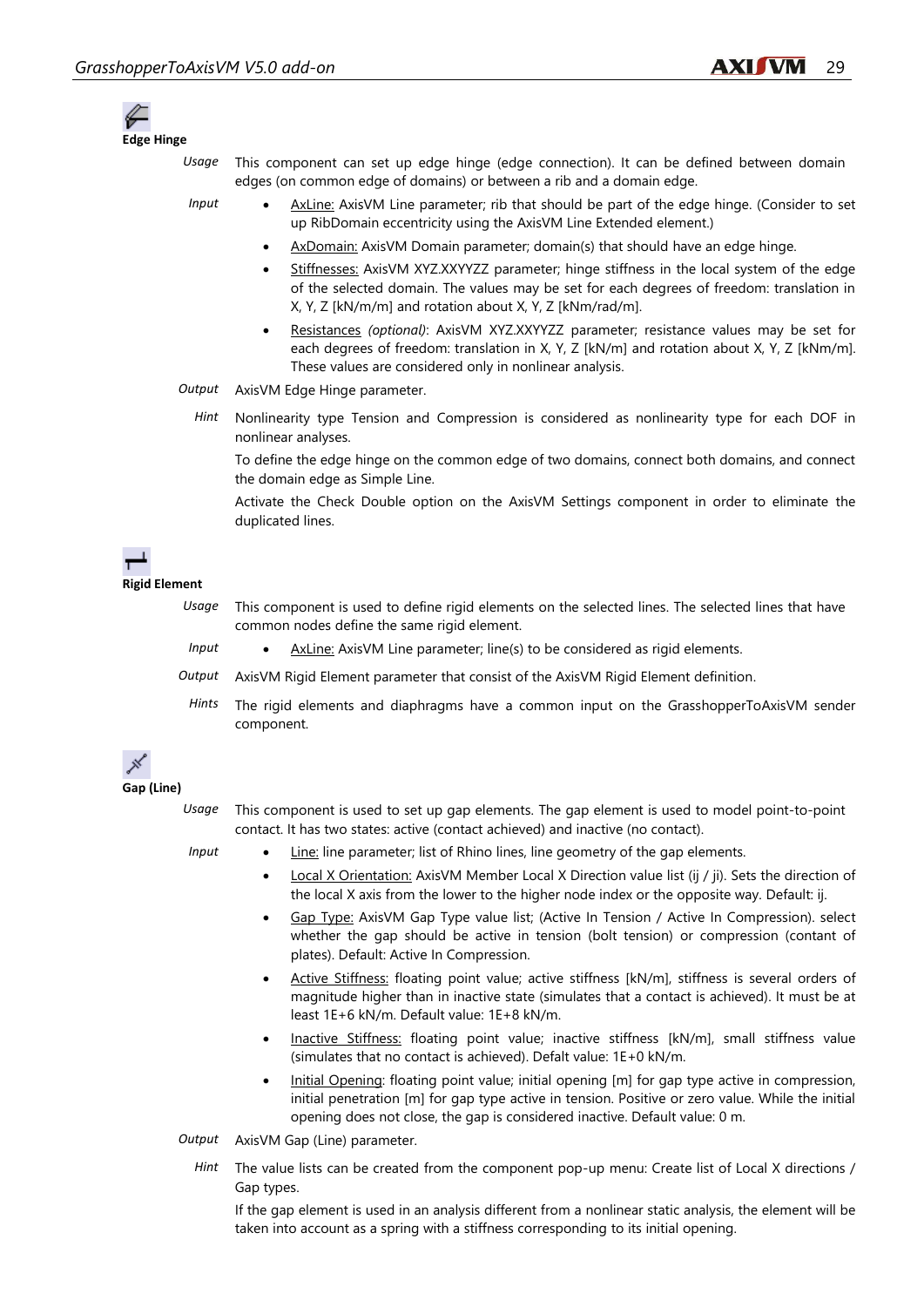### گېر **Spring (Line)**

*Usage* This component is used to set up spring elements. The spring elements are not real structural elements, they connect each nodal degrees of freedom of two nodes of the model one-by-one. There is NO geometric coupling between the different DOFs (translation-rotation, force-moment).

- *Input* Line: line parameter; list of Rhino lines, geometry of the spring element.
	- Spring Type: AxisVM Spring Direction value list; valid types: Global / Seismic Isolator. Default: Global.
	- Spring Characteristics *(optional)*: AxisVM XYZ.XXYYZZ parameter; required only for spring type Global. Set the spring characteristics indeces for each degree of freedom from the AxisVM spring characteristics library. (Default library: 1 – soft translational, 2 – rigid translational, 3 – soft rotational, 4 – rigid rotational etc.) X,Y,Z inputs of the XYZ.XXYYZZ component represent the translational degrees of freedom; XX, YY, ZZ inputs represent the rotational degrees of freedom. New spring characteristics can be created inside AxisVM if necessary.
	- Seismic Isolator Index *(optional)*: integer value; required only for seismic isolator. An applicable spring characteristic must be prepared inside AxisVM and then the ID must be referred here. You find the index in the Table Browser of AxisVM under Spring characteristics.
	- Isolator D2 *(optional)*: floating point value; required only for seismic isolator, maximum design displacement at ULS [m].
- *Output* AxisVM Spring (Line) parameter.
	- *Hint* The value list can be created from the component pop-up menu: Create list of Spring directions. The axis of seismic isolators are parallel with the global coordinate axes.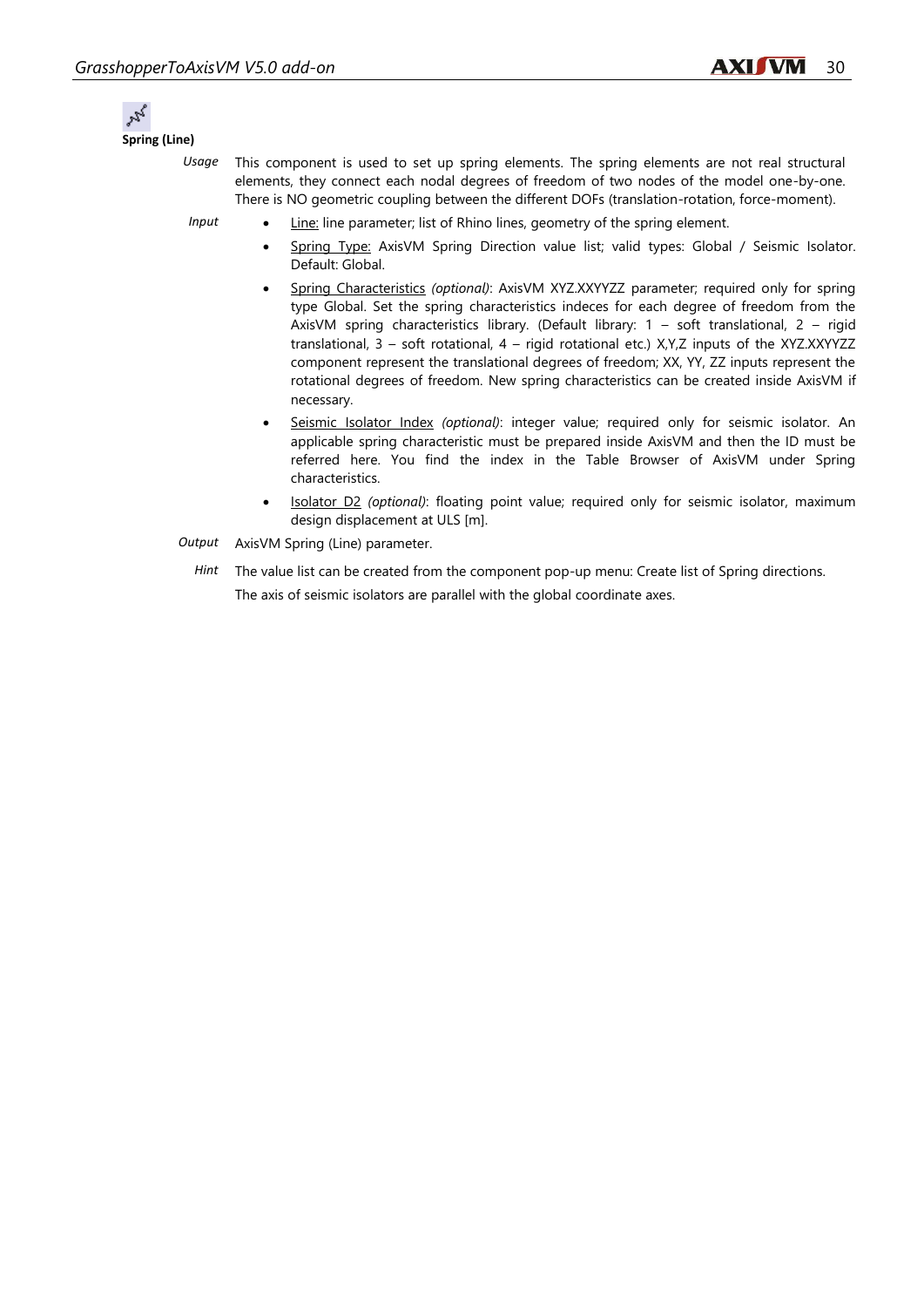### <span id="page-30-0"></span>**3.4. LOADS**



*Usage* This component is used to set up standard load case(s) including one or more loads. The load cases can be assigned to load groups and may be part of load combinations.

- *Input* Load Case Name: text input; user-defined name of the load case. Default: ST1.
	- AxisVM Load Group *(optional)*: AxisVM Load Group parameter. The load case is going to be attached to this load group in AxisVM.
	- AxisVM Nodal Load *(optional)*: AxisVM Nodal Load parameter; connect the nodal loads that must be considered in the load case
	- AxisVM Distributed Line Load *(optional):* AxisVM Distributed Line Load parameter; connect the distributed line loads (both the basic and extended components) that must be considered in the load case
	- AxisVM Domain Concentrated Load *(optional)*: AxisVM Domain Concentrated Load parameter; connect the domain concentrated loads that must be considered in the load case
	- AxisVM Domain Polyline Load *(optional)*: AxisVM Domain Polyline Load parameter; connect the domain polyline loads that must be considered in the load case
	- AxisVM Distributed Domain Load *(optional)*: AxisVM Distributed Domain Load parameter; connect the distributed domain loads that must be considered in the load case
	- AxisVM Domain Area Load *(optional)*: AxisVM Domain Area Load parameter; connect the domain area loads that must be considered in the load case
	- AxisVM Distributed Surface Load *(optional)*: AxisVM Distributed Surface Load parameter; connect the distributed surface loads that must be considered in the load case
	- AxisVM Load Panels *(optional)*: AxisVM Load Panel parameter; connect the load panels that must be considered in the load case
	- AxisVM Panel Concentrated Load *(optional)*: AxisVM Panel Concentrated Load parameter; connect the panel concentrated loads that must be considered in the load case
	- AxisVM Panel Polyline Load *(optional)*: AxisVM Panel Polyline Load parameter; connect the panel polyline loads that must be considered in the load case
	- AxisVM Panel Area Load *(optional)*: AxisVM Panel Area Load parameter; connect the panel area loads that must be considered in the load case
	- AxisVM Self-Weight Load *(optional)*: AxisVM Self-Weight parameter; connect the selfweight loads that must be considered in the load case
	- AxisVM Thermal Load *(optional)*: AxisVM Thermal Load parameter; connect the thermal loads that must be considered in the load case

*Output* AxisVM Load Case parameter.



*Usage* This component can set up load combinations from load cases, considering user-defined factors. It is not necessary to create load combinations to determine the critical combination.

- *Input* Name: text input; user-defined name of the load combination.
	- Load Combination Type: AxisVM Combination Type value list; (Other / SLS1 = SLSChar / SLS2 = SLSFreq / SLS3 = SLSQuasi / ULS1 = ULS / ULS2 = ULSSeismic / ULS3 = ULSExceptional / ULSALL / ULSab / ULSa / ULSb / ULSALLab / ULSA1 / ULSA2 / ULSA3 / ULSA4 / ULSA5 / ULSA6 / ULSA7 / ULSA8 / ULSAIISE1 / ULSAIISE2 / ULSAIISE3 / ULSAIISE4 / ULSAIISE5 / ULSAIISE6 / ULSAIISE7 / ULSAIISE8 / SemiAutoSLS1 / SemiAutoSLS2 / SemiAutoSLS3), select the required combination type from the dropdown list. Default: ULS.
	- Load Cases: AxisVM Load Case parameter; list of load cases to be considered in the current load combination.
	- Factors: floating point value(s); list of factors that need to be assigned to the load cases.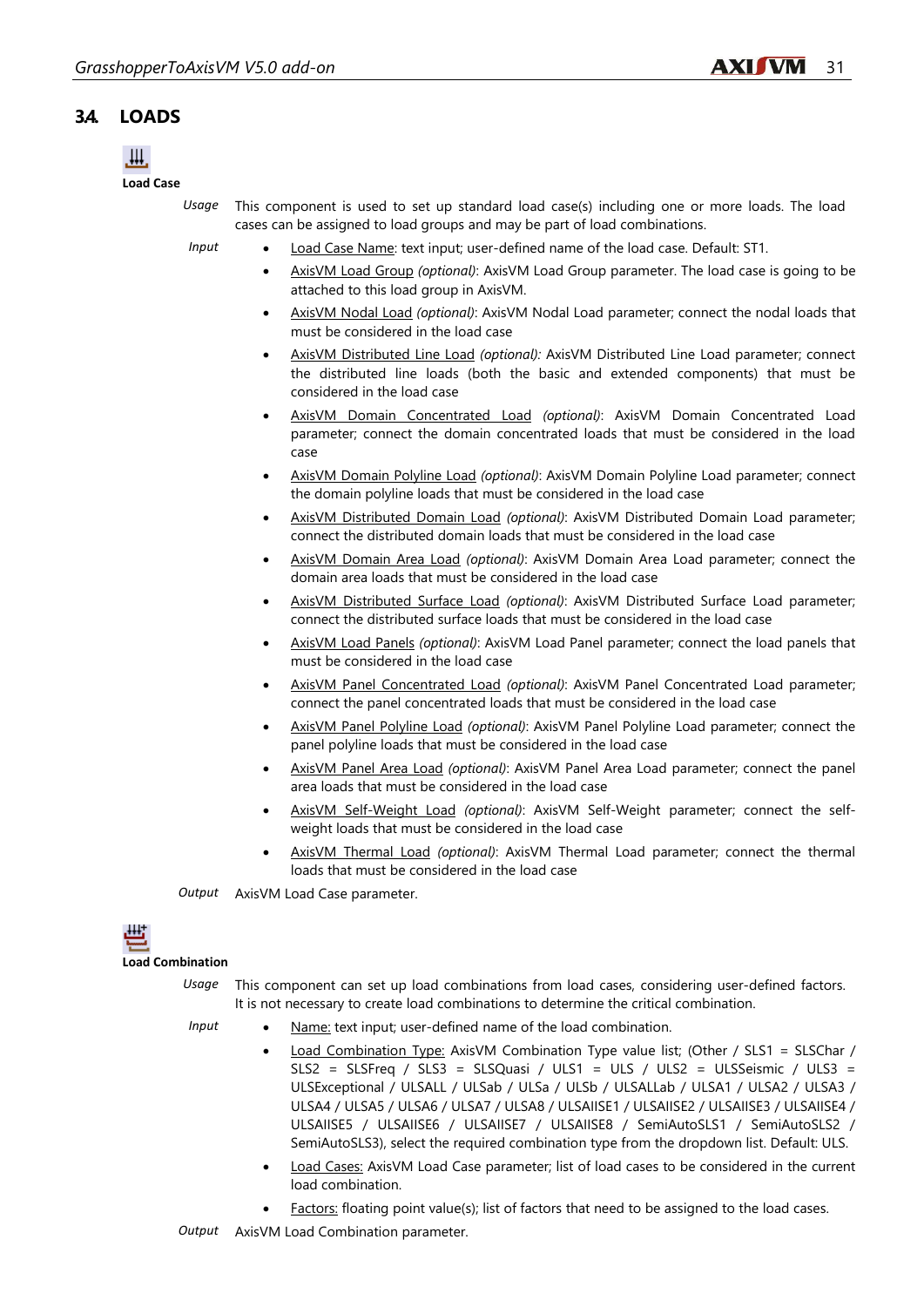*Hints* It is recommended that the lists provided for the Factors and Load Cases input have the same length. If this is not the case, double-check whether the values are paired as supposed.

The value list can be created from the component pop-up menu: Create list of Load combination types.



*Usage* This component is used to set up load groups. Load groups are used when generating of critical (design) values of the results. The load group component needs to be used as input for each load case that must be a part of the current load group.

- *Input* Name: text input; user-defined name of the load group. Each load group must have unique name.
	- Load Group Type: AxisVM Load Group Type value list; (Permanent / Incidental / Exceptional / Seismic / Prestress / Moving / Imperfection / Snow / Snow Except / Wind / Manual Seismic / Manual Prestress / Fire.) Select the required load group type from the dropdown menu. Default: Permanent.
	- Group Combination Type *(optional)*: AxisVM Group Combination Type value list; Exclusive / Additive. Select the required behaviour when determining the critical combination. Default value: Additive.

### *For permanent and prestress load groups:*

*Exclusive:* When determining critical combination only the most unfavourable load case will be taken into account from the load group with its upper or lower safety factor. *Additive:* all load cases will be taken into account simultaneously when determining the critical combination.

### *For incidental load groups:*

*Exclusive:* only one load case of the group can be included into the critical combination. *Additive:* multiple load cases can be included into the critical combination.

- Simultaneous *(optional)*: Boolean parameter; considered only for Incidental load group type; it tells whether the group can be simultaneous with load cases of exceptional groups. Default: True.
- *Output* AxisVM Load Group parameter.
- *Hints* The value lists can be created from the component pop-up menu: Create list of Load group types / Group combination types.



### **Nodal Load**

*Usage* This component is used to set up nodal loads in AxisVM. Nodal load may be defined by its components (forces and moments related to x, y, z axes) or nodal load is applied in reference direction (in this case Fx and Mx components are taken as load magnitudes).

- *Input* AxPoint: AxisVM Point parameter; list of points as acting point of the nodal load.
	- Forces *(optional)*: floating point value; forces in x, y, and z direction [kN]. If load is applied in reference direction, the Fx value is considered as force magnitude.
	- Moments *(optional)*: floating point value; moments about x, y and z axes [kNm]. If load is applied in reference direction, the Mx value is considered as moment magnitude.
	- Reference ID *(optional)*: integer value; if set to 0, global coordinate system is applied, else the load direction is set by the selected reference. Indeces start from 1. Reference must be created in AxisVM.

*Output* AxisVM Nodal Load parameter.

*Hint* Either Forces or Moments must receive any input data.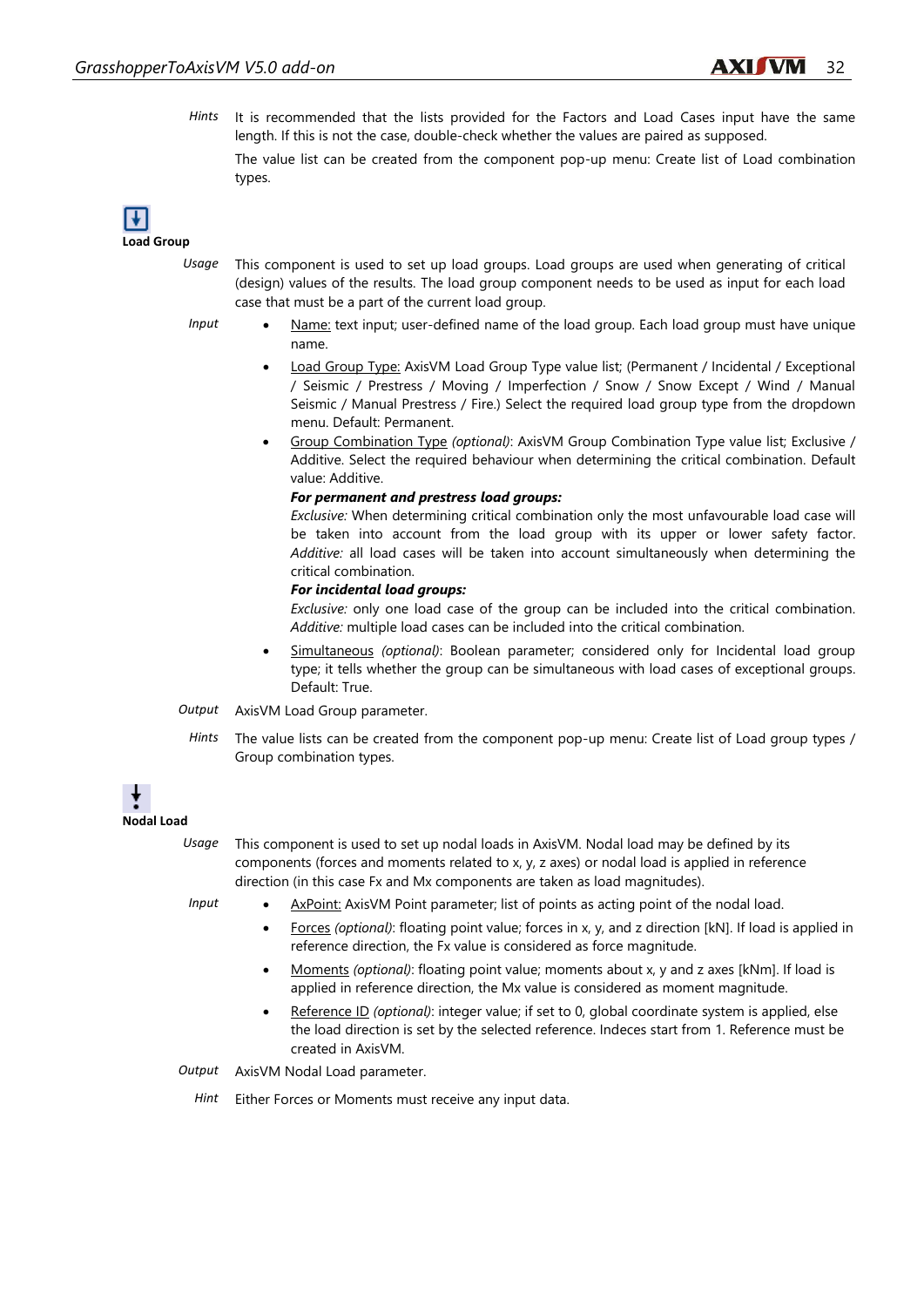### **Distributed Line Load**

*Usage* This component is used to set up a basic distributed line load (distributed force or moment). The load can be applied on AxisVM Lines or AxisVM Mesh Edges. Load can act in one direction (either in global or local coordinate system), over a segment of the line/edge. The segment can be defined by length or by ratio.

|--|--|

- *Input* AxLine *(optional)*: AxisVM Line parameter; the list of lines which the loads must act on. Line type must be Beam or Rib.
	- AxMesh *(optional)*: AxisVM Mesh parameter (mesh edges are accepted); the list of mesh edges which the loads must act on. Line type must be Beam or Rib.
	- Coordinate system: AxisVM System value list; (Global / Local are valid inputs); choose the required coordinate system. Default: Global.
	- Direction: AxisVM Axis value list  $(X / Y / Z / XX / YY / ZZ)$ ; choose the direction of the distributed load. X, Y and Z are applicable for forces, XX, YY and ZZ are applicable for moments. Default: Z.
	- Position 1: floating point value, this value specifies the starting point of the loaded segment. If By ratio is True: starting position must be in [0; 1]. If By ratio is False, the starting position must be in [0; L] where L [m] is the length of the line element. Default: 0 (start of the line)
	- **Position 2:** floating point value, this value specifies the end point of the loaded segment. If By ratio is True: end position must be in [0; 1]. If By ratio is False, the end position must be in [0; L] where L [m] is the length of the line element. Default: 1 (end of the line)
	- Intensity 1: floating point value; this value specifies the load intensity at the starting point of the loaded segment. Distributed force: [kN/m], moment: [kNm/m]. Default: 0 kN/m
	- Intensity 2: floating point value; this value specifies the load intensity at the end point of the loaded segment. Distributed force: [kN/m], moment: [kNm/m]. Default: 0 kN/m
	- By Ratio: Boolean parameter; if True, the starting and end position of the loaded segment must be defined as the ratio of the line element length; if False, the positions must be defined in length dimension [m]. Default: True.
- *Output* AxisVM Distributed Line Load parameter.
- *Hints* The value lists can be created from the component pop-up menu: Create list of Coordinate systems / Directions.

Either AxLine or AxMesh (edge) requires input data.

Either Intensity 1 or Intensity 2 must be non-zero in order to create the distributed load.

To define more complex distributed line loads, use the extended component.



### **Distributed Line Load - Extended**

*Usage* This component is used to set up complex distributed line loads (distributed forces and moments). You can define load components in each direction and trapezoid or triangle load profile can also be used.



- *Input* AxLine *(optional)*: AxisVM Line parameter; the list of lines which the loads must act on. Line type must be Beam or Rib.
	- AxMesh *(optional)*: AxisVM Mesh parameter (mesh edges are accepted); the list of mesh edges which the loads must act on. Line type must be Beam or Rib.
	- Coordinate system: AxisVM System value list; (Global / Local are valid inputs); choose the required coordinate system. Default: Global.
	- Distribution type: AxisVM Beam Rib Distribution Type value list (Length / Projected). Select the required distribution type. Default: Length.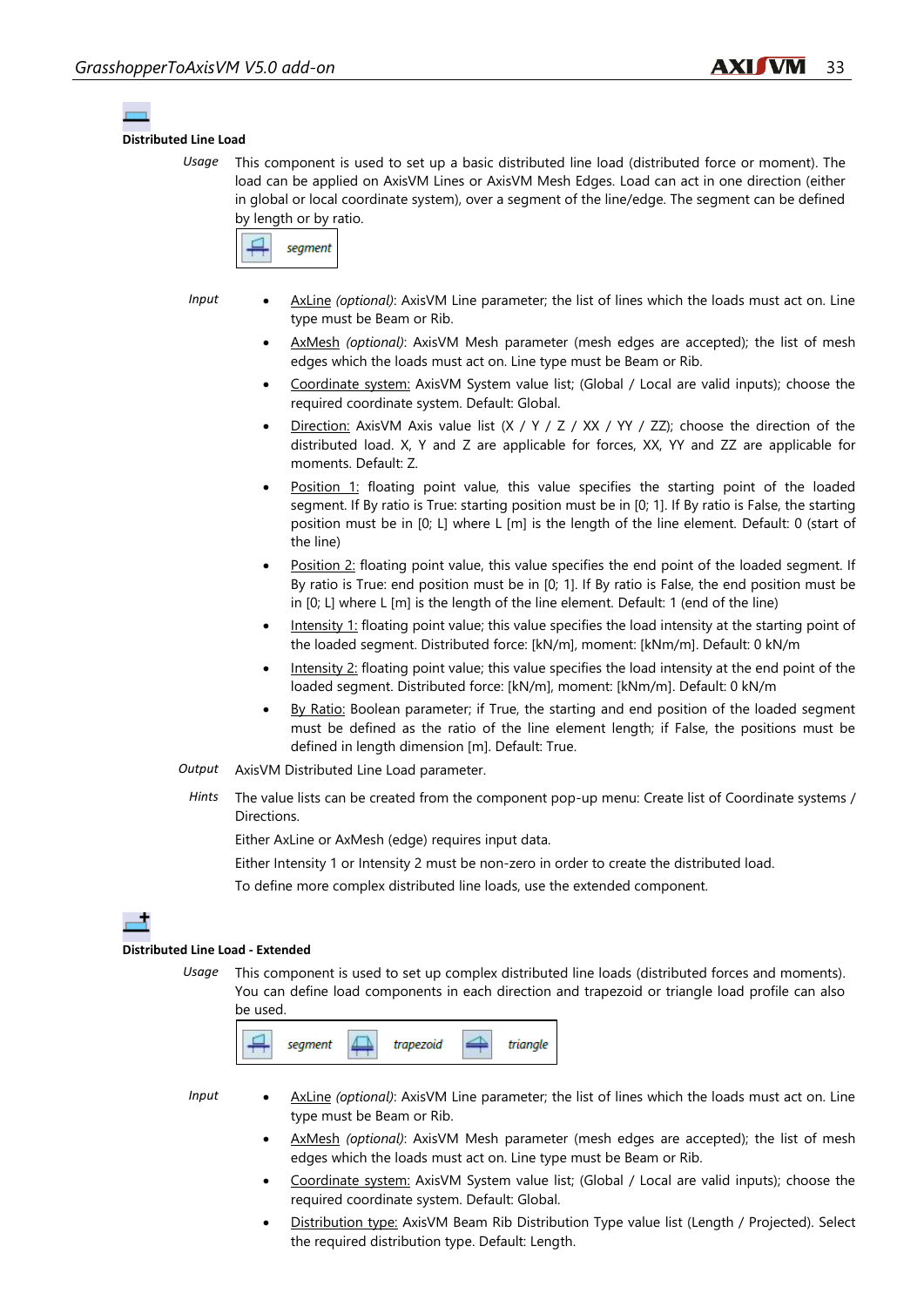- Position 1: floating point value, this value specifies the starting point of the loaded segment. If By ratio is True: starting position must be in [0; 1]. If By ratio is False, the starting position must be in [0; L] where L [m] is the length of the line element. Default: 0 (start of the line).
- Position 2: floating point value, this value specifies the end point of the loaded segment. If By ratio is True: end position must be in [0; 1]. If By ratio is False, the end position must be in [0; L] where L [m] is the length of the line element. Default: 1 (end of the line).
- Intensities 1: AxisVM XYZ.XXYYZZ parameter; the six floating point value inputs of the XYZ.XXYYZZ component collects the six load components to be applied at the starting point of the loaded segment: forces in X, Y, Z direction [kN/m] and moments about X, Y and Z axis [kNm/m]. Default: 0 kN/m.
- Intensities 2: AxisVM XYZ.XXYYZZ parameter; AxisVM XYZ.XXYYZZ parameter; the six floating point value inputs of the XYZ.XXYYZZ component collects the six load components to be applied at the end point of the loaded segment: forces in X, Y, Z direction [kN/m] and moments about X, Y and Z axis [kNm/m]. Default: 0 kN/m.
- By Ratio: Boolean parameter; if True, the starting and end position of the loaded segment must be defined as the ratio of the line element length; if False, the positions must be defined in length dimension [m]. Default: True
- Trapezoid: Boolean parameter; select whether the trapezoid load distribution should be used. Default: False.
- *Output* AxisVM Distributed Line Load parameter.
- *Hints* The value lists can be created from the component pop-up menu: Create list of Coordinate systems / Distribution types.

Either AxLine or AxMesh must receive any input data.

Either Intensities 1 or Intensities 2 must have at least one non-zero component in order to set up distributed load.

Triangle distribution can be created by using Trapezoid = True setting and assigning the same intermediate position for Position 1 and 2 and the same load intensity for Intensities 1 and 2.

To define more simple distributed line loads, user may take the basic AxisVM Distributed Line Load component.

## y

### **Domain Concentrated Load**

*Usage* This component is used to set up concentrated loads inside domains.

- 
- *Input* AxMesh *(optional)*: AxisVM Mesh parameter; list of meshes (as domains) where the load will be applied.
	- AxDomain *(optional)*: AxisVM Domain parameter; list of domains where the load will be applied.
	- Coordinate System: AxisVM System value list; (Global / Local / Reference). Select the coordinate system in which the load will be defined and applied. Default: Global.
	- Position: point parameter; the acting point of the load. Global coodinates in [m]. The point must be inside the domain.
	- Forces *(optional)*: AxisVM XYZ parameter; the three floating point values of the XYZ component define the force components in X, Y and Z directions [kN]. If load is applied in reference direction, the Fx value is considered as force magnitude.
	- Moments *(optional)*: AxisVM XYZ parameter; the three floating point values of the XYZ component define the moment components about the X, Y and Z axes [kNm]. If load is applied in reference direction, the Mx value is considered as moment magnitude.
	- Reference ID *(optional)*: integer parameter; the AxisVM ID of the chosen reference; indeces start from 1. If this input is set to zero, load components are in global directions, otherwise the load direction is set by the chosen reference. Reference must be created in AxisVM upfront the index is referred here.
- *Output* AxisVM Domain Concentrated Load parameter.
	- *Hints* The value list can be created from the component pop-up menu: Create list of Coordinate systems.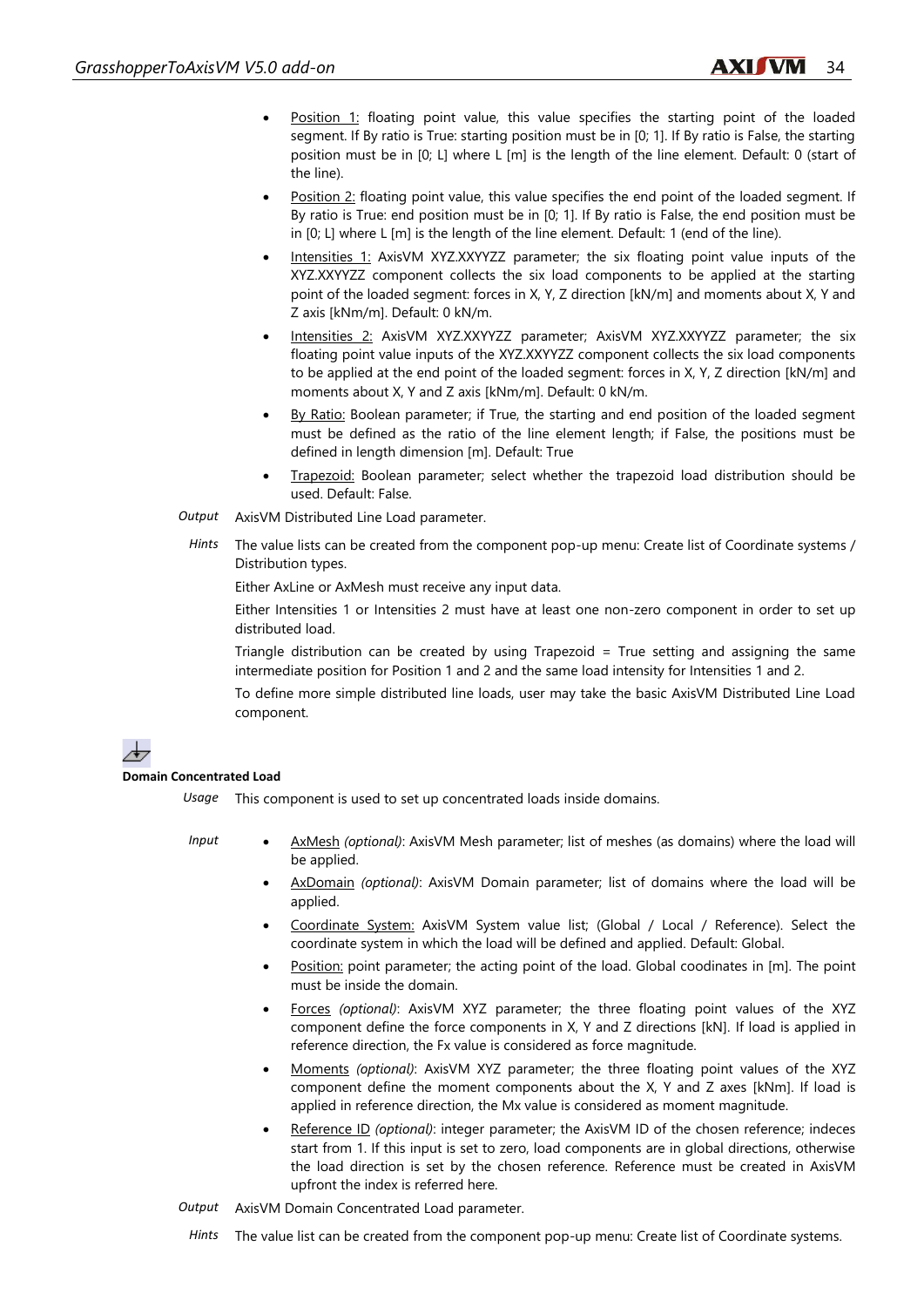Either AxMesh (as domain) or AxDomain must receive input data.

Either Forces or Moments must have at least one non-zero component in order to set up the load.

If user connects one single value to the Forces / Moments input (instead of the XYZ components), the same load magnitude will be considered for each load component. (E.g.: force will have the same magnitude in X, Y and Z direction.)



### **Domain Polyline Load**

*Usage* This component is used to set up distributed load inside one or more domains along a polyline. The domain must be defined by a normal vector at the moment. The force and moment components can be defined for the starting and end point of the polyline.

- *Input* AxMesh *(optional)*: AxisVM Mesh parameter; the mesh domains that need to be loaded along a polyline that lies inside the outer mesh boundaries. All mesh faces must be in-plane for this purpose.
	- AxDomain *(optional)*: AxisVM Domain parameter; the domain(s) that need to be loaded.
	- Normal Vector *(optional)*: vector parameter; the Rhino vector defines the components of the normal vector of the domain(s) to be loaded.
	- Polyline: curve parameter; planar polyline is expected. The distributed load will be applied along this polyline.
	- Distribution Type: AxisVM Distribution Type value list (Global / Local / Projected / Edge Local). Select the required distribution type from the dropdown menu. Default: Global.
	- Intensities 1 *(optional)*: AxisVM XYZ parameter; the three floating point values of the XYZ component define the load intensities [kN/m] at the starting point of the loaded polyline in X, Y and Z directions.
	- Intensities 2 *(optional)*: AxisVM XYZ parameter; the three floating point values of the XYZ component define the load intensities [kN/m] at the end point of the loaded polyline in X, Y and Z directions.
	- Distributed Moment 1 *(optional)*: floating point value; the distributed torsional moment value [kNm/m] about the local X axis of the loaded polyline at the starting point.
	- Distributed Moment 2 *(optional)*: floating point value; the distributed torsional moment value [kNm/m] about the local X axis of the loaded polyline at the end point
- *Output* AxisVM Domain Polyline Load parameter.

*Hints* The value list can be created from the component pop-up menu: Create list of Distribution types.

Either AxMesh, AxDomain or NormalVector must receive input data. AxisVM can identify the domains that need to be loaded also based on the normal vector input.

Either Intensities 1 or 2, or Distributed Moment 1 or 2 must have at least one non-zero component in order to set up the load.

If user connects one single value to the Forces / Moments input (instead of the XYZ components), the same load magnitude will be considered for each load component. (E.g.: force will have the same magnitude in X, Y and Z direction.)

### Þ

### **Distributed Domain Load**

*Usage* This component is used to set up distributed load over one or more complete domains. The distributed load can act in one selected direction with constant intensity.

- *Input* AxMesh *(optional)*: AxisVM Mesh parameter; list of meshes (as domains) where the load will be applied.
	- AxDomain *(optional)*: AxisVM Domain parameter; list of domains where the load will be applied.
	- Coordinate System: AxisVM System value list; (Global / Local). Select the coordinate system in which the load will be defined and applied. Default: Global.
	- Distribution type: AxisVM Surface Domain Distribution Type value list; (Surface / Projected) Select the type of the distributed load. Default: Surface.
	- Direction: AxisVM Axis value list (X / Y / Z / XX / YY / ZZ); choose the direction of the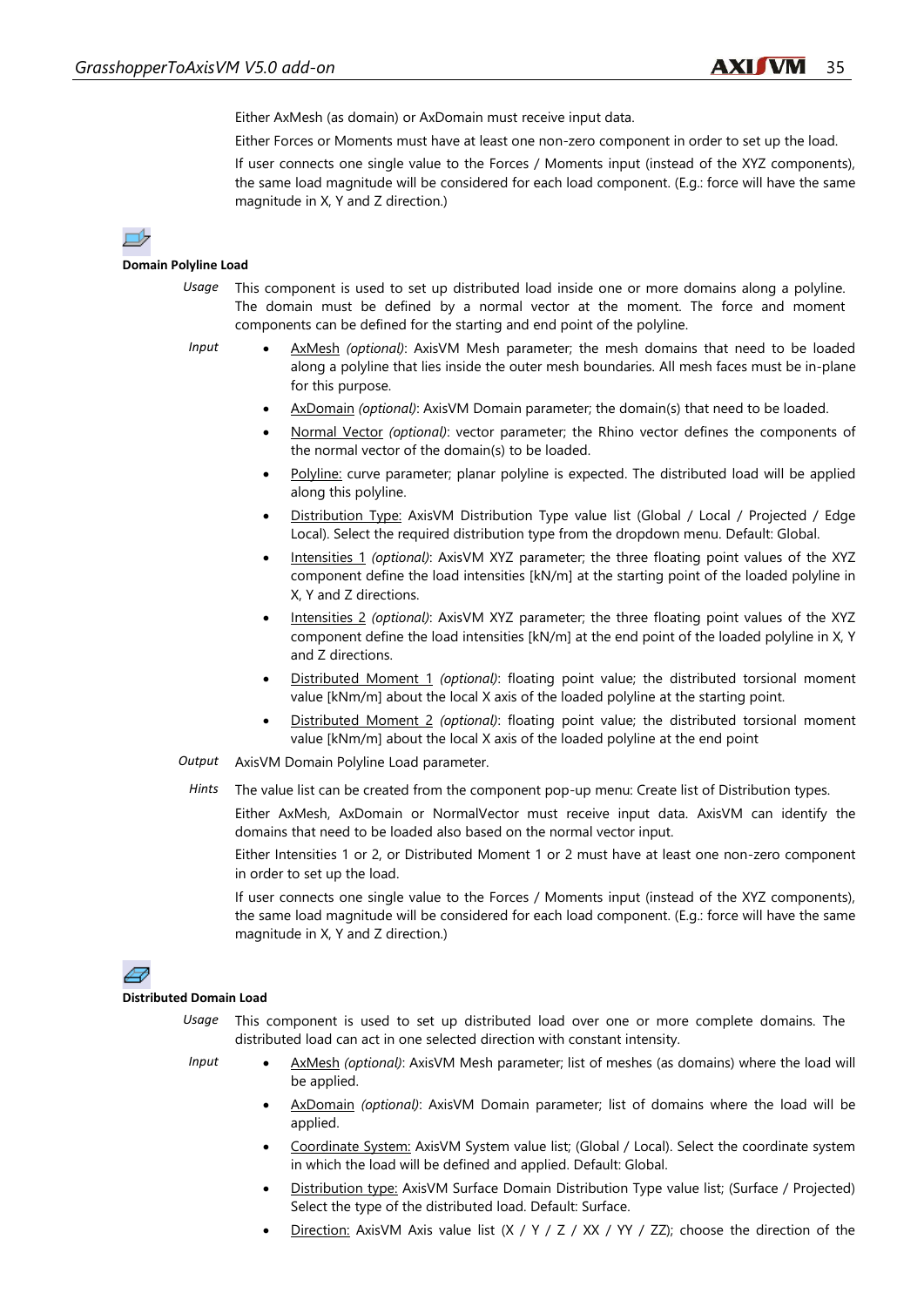distributed load. Default: Z.

- Intensity: floating point value; set the constant intensity of the distributed load [kN/m<sup>2</sup>].
- Window Load: Boolean parameter; if True: load falling on an opening is distributed along the edges of the opening, otherwise it is neglected. Default. False.
- *Output* AxisVM Distributed Domain Load parameter.
- *Hints* The value list can be created from the component pop-up menu: Create list of Coordinate systems / Distribution types / Directions.

Either AxMesh or AxDomain must receive input data.

To define more complex distributed domain loads, use the AxisVM Domain Area Load component.



### **Domain Area Load**

- *Usage* This component is used to set up complex distributed loads over one or more domains. User can set either constant intensity up to three directions or set linear load distribution in one selected direction. The load can be applied over a complete domain or inside a restricted area (defined with a polyline contour).
- 
- *Input* AxMesh *(optional)*: AxisVM Mesh parameter; list of meshes (as domains) where the load will be applied. Either AxMesh or AxDomain must reveive input data.
	- AxDomain *(optional)*: AxisVM Domain parameter; list of domains where the load will be applied. Either AxMesh or AxDomain must reveive input data.
	- Polyline *(optional)*: curve parameter; planar, closed polyline is expected. If this input is empty, the distributed load is applied over the complete domain(s). If this input is provided, the load is applied only inside this polyline area. The polyline must be in the same plane as the loaded domain.
	- Distribution Type: AxisVM Distribution Type value list; (Global / Local / Projected / Edge Local). Select the required coordinate system in which the load will be defined and applied. Default: Global.
	- **Load Distribution Type: AxisVM Load Distribution Type value list; (Constant / Linear). Select** the required load distribution type. Default: Constant.
	- Direction: AxisVM Axis value list; (X / Y / Z are valid inputs). Required if load distribution type is Linear. Select the direction of the distributed load. Default: Z.
	- Point 1 *(optional)*: point parameter, global coordinates of reference point #1, required only for linear load distribution type.
	- Point 2 *(optional)*: point parameter, global coordinates of reference point #2, required only for linear load distribution type.
	- Point 3 *(optional)*: point parameter, global coordinates of reference point #3, required only for linear load distribution type.
	- Intensity 1 *(optional)*: floating point value; if load distribution type is constant, this value represents the load magnitude  $[kN/m^2]$  in X direction; if load distribution type is linear, this value represents the load magnitude in the reference point #1, in the selected direction.
	- Intensity 2 *(optional)*: floating point value; if load distribution type is constant, this value represents the load magnitude  $[kN/m^2]$  in Y direction; if load distribution type is linear, this value represents the load magnitude in the reference point #2, in the selected direction.
	- Intensity 3 *(optional)*: floating point value; if load distribution type is constant, this value represents the load magnitude  $[kN/m^2]$  in Z direction; if load distribution type is linear, this value represents the load magnitude in the reference point #3, in the selected direction.
	- Window Load: Boolean parameter; if True: load falling on an opening is distributed along the edges of the opening, otherwise it is neglected. Default: False.
- *Output* AxisVM Domain Area Load parameter.
- *Hints* The value list can be created from the component pop-up menu: Create list of Distribution types /Load distribution types / Directions.

Either Intensity 1, 2 or 3 must receive input data in order to set up the load.

To define more simple distributed domain loads, user may take the AxisVM Distributed Domain Load component (constant load distribution in one specified direction).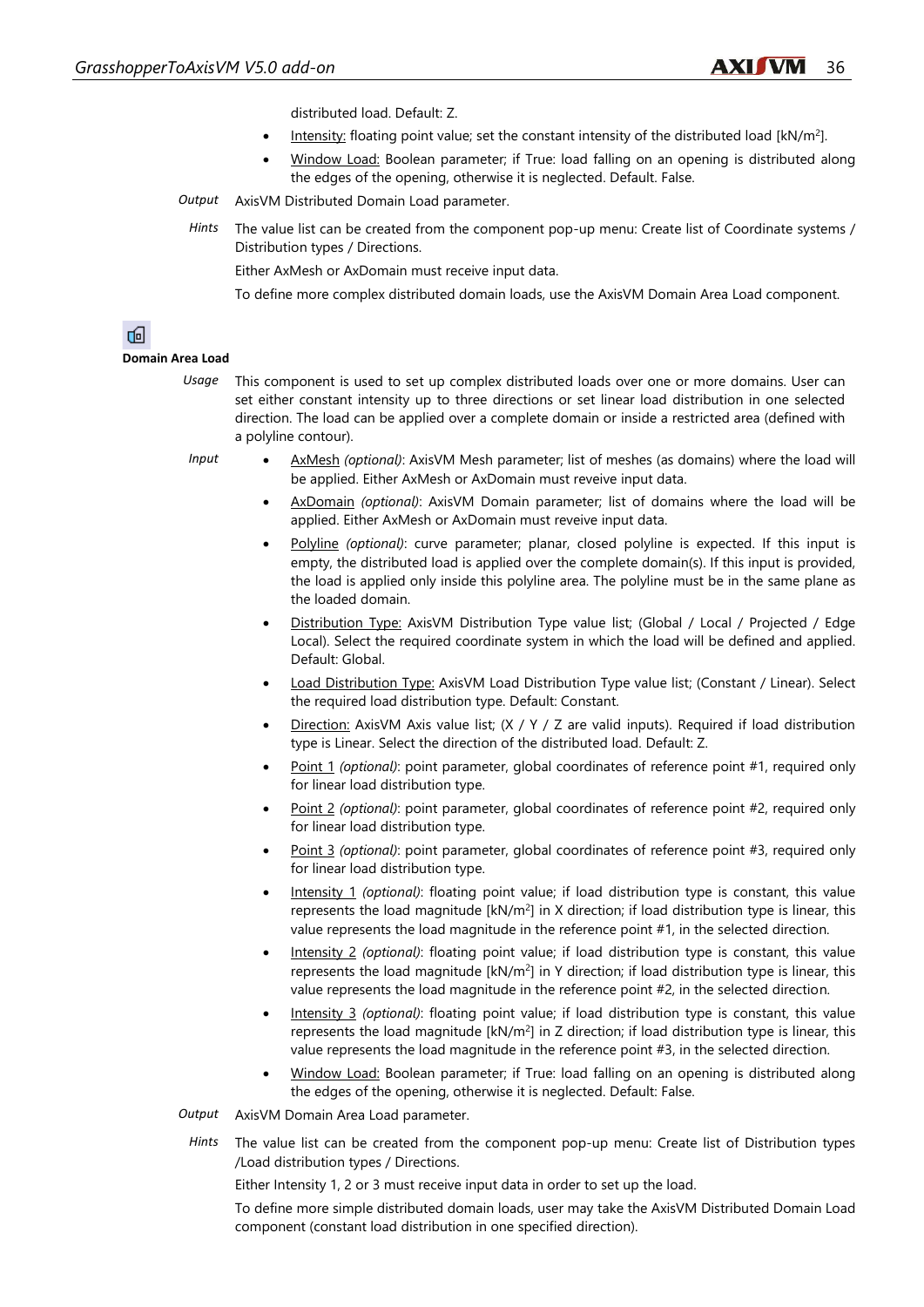### **Distributed Surface Load**

Ð

- *Usage* This component is used to set up distributed load over surface elements in one selected direction with constant intensity.
- *Input* AxMesh: AxisVM Mesh input (mesh surface); list of surface elements where the load will be applied.
	- CSys: AxisVM System value list (Global / Local are valid inputs). Select the coordinate system in which the load will be defined and applied. Default: Global.
	- Direction: AxisVM Axis value list. (X / Y / Z / XX / YY / ZZ). Select the direction of the distributed load. Default: Z.
	- Intensity: floating point value, set the constant intensity of the distributed load [kN/m<sup>2</sup>].

*Output* AxisVM Distributed Surface Load parameter.

*Hints* The value list can be created from the component pop-up menu: Create list Coordinate systems / Axis.



**Load Panel**

- *Usage* This component is used to set up load panels that are used to transfer nodal loads, distributed line and surface loads to the structural elements. They have no structural role, the only function of a load panel is to distribute loads over the domains, beam and rib elements.
- *Input* AxLine *(optional)*: AxisVM Line parameter; the line elements that define the contour of the load panel.
	- AxMesh *(optional)*: AxisVM Mesh parameter; the mesh edges / surfaces / domains that need to be included in the load panel. (The load panel is defined on the outer contours of the complete mesh.)
	- AxDomain *(optional)*: AxisVM Domain parameter; the domain(s) that need to be covered with load panel(s); separate load panel is created over each domain. To combine more domains in one load panel, try to add the contour as AxisVM simple lines (then activate the Check Double option on the Settings component in order to remove duplicated lines.)
- *Output* AxisVM Load Panel parameter.
	- *Hint* Either AxLine, AxMesh or AxDomain must receive input data.



### **Load Panel Concentrated Load**

*Usage* This component is used to define concentrated load onto load panels.

- *Input* AxLoadPanel: AxisVM Load Panel parameter. The load panel that includes the acting point of the concentrated load.
	- CSys: AxisVM System value list; (Global / Local / Reference). Select the coordinate system in which the load will be defined and applied. Default: Global.
	- Position: point parameter; global load position, acting point of the concentrated load.
	- Forces *(optional)*: AxisVM XYZ parameter; the three floating point values of the XYZ component define the force components in the X, Y and Z directions [kN].
	- Moments *(optional)*: AxisVM XYZ parameter; the three floating point values of the XYZ component define the moment components about the X, Y and Z axes [kNm].
	- Reference ID *(optional)*: integer value; if set to zero, global coordinate system is applied, else the load direction is set by the selected reference. Indeces start from 1. Reference must be defined in AxisVM upfront the load is transferred.
- *Output* AxisVM Panel Concentrated Load parameter.
	- *Hint* The value list can be created from the component pop-up menu: Create list Coordinate systems. Reference vector must be created in AxisVM.

At least one input value of Forces or Moments must be non-zero in order to set up the load.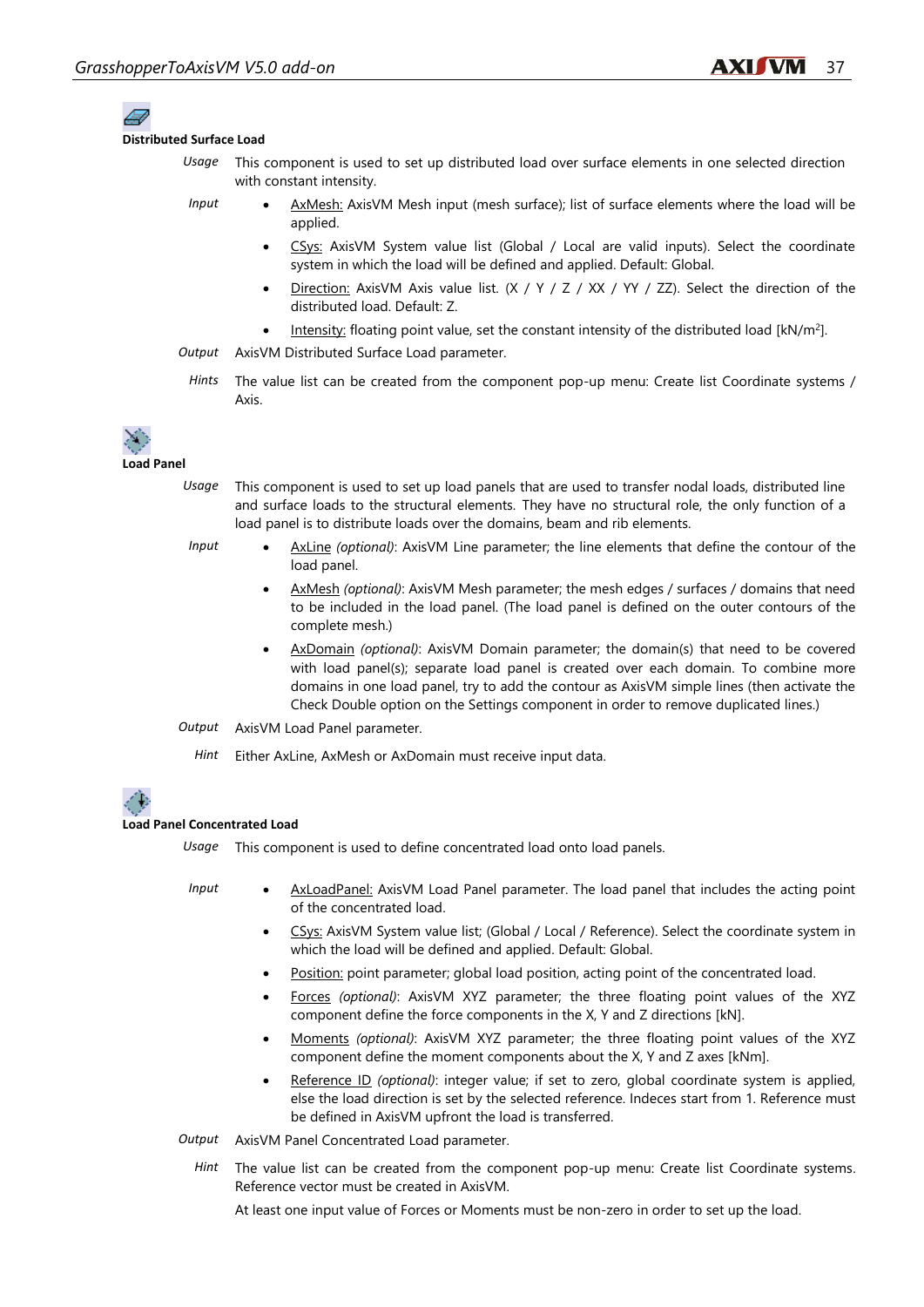**Load Panel Polyline Load**

*Usage* This component is used to set up distributed load inside one or more load panels along a polyline. The load panel must be defined by a normal vector at the moment. The force and moment components can be defined for the starting and end point of the polyline.

- *Input* Normal Vector: vector parameter; the Rhino vector defines the components of the normal vector of the load panel(s) to be loaded.
	- Polyline: curve parameter; planar polyline is expected. The distributed load will be applied along this polyline.
	- Distribution Type: AxisVM Distribution Type value list (Global / Local / Projected / Edge Local). Select the required distribution type from the dropdown menu. Default: Global.
	- Intensities 1 *(optional)*: AxisVM XYZ parameter; the three floating point values of the XYZ component define the load intensities [kN/m] at the starting point of the loaded polyline in X, Y and Z directions.
	- Intensities 2 *(optional)*: AxisVM XYZ parameter; the three floating point values of the XYZ component define the load intensities [kN/m] at the end point of the loaded polyline in X, Y and Z directions.
	- Distributed Moment 1 *(optional)*: floating point value; the distributed torsional moment value [kNm/m] about the local X axis of the loaded polyline at the starting point.
	- Distributed Moment 2 *(optional)*: floating point value; the distributed torsional moment value [kNm/m] about the local X axis of the loaded polyline at the end point
- *Output* AxisVM Load Panel Polyline Load parameter.
	- *Hint* The value list can be created from the component pop-up menu: Create list Distribution types. At least one component of Intensities 1, 2 or Distributed Moment 1, 2 must receive input data in order to set up the load.



### **Load Panel Area Load**

- *Usage* This component is used to set up complex distributed loads over one or more load panels. User can set either constant intensity up to three directions or set linear load distribution in one selected direction. The load can be applied over a complete load panel or inside a restricted area (defined with a polyline contour).
- 
- *Input* AxLoadPanel: AxisVM Load Panel parameter; list of the load panels where the load will be applied.
	- **Polyline:** curve parameter; planar, closed polyline is expected. If this input is empty, the distributed load is applied over the complete load panel(s). If this input is provided, the load is applied only inside this polyline area. The polyline must be in the same plane as the loaded load panel.
	- Distribution Type: AxisVM Distribution Type value list; (Global / Local / Projected / Edge Local). Select the required coordinate system in which the load will be defined and applied. Default: Global.
	- Load Distribution Type: AxisVM Load Distribution Type value list; (Constant / Linear). Select the required load distribution type. Default: Constant.
	- Direction: AxisVM Axis value list; (X / Y / Z are valid inputs). Required if load distribution type is Linear. Select the direction of the distributed load. Default: Z.
	- Point 1 *(optional)*: point parameter, reference point #1, required only for linear load distribution type.
	- Point 2 *(optional)*: point parameter, reference point #2, required only for linear load distribution type.
	- Point 3 *(optional)*: point parameter, reference point #3, required only for linear load distribution type.
	- Intensity 1 *(optional)*: floating point value; if load distribution type is constant, this value represents the load magnitude  $[kN/m^2]$  in X direction; if load distribution type is linear, this value represents the load magnitude in the reference point #1, in the selected direction.
	- Intensity 2 *(optional)*: floating point value; if load distribution type is constant, this value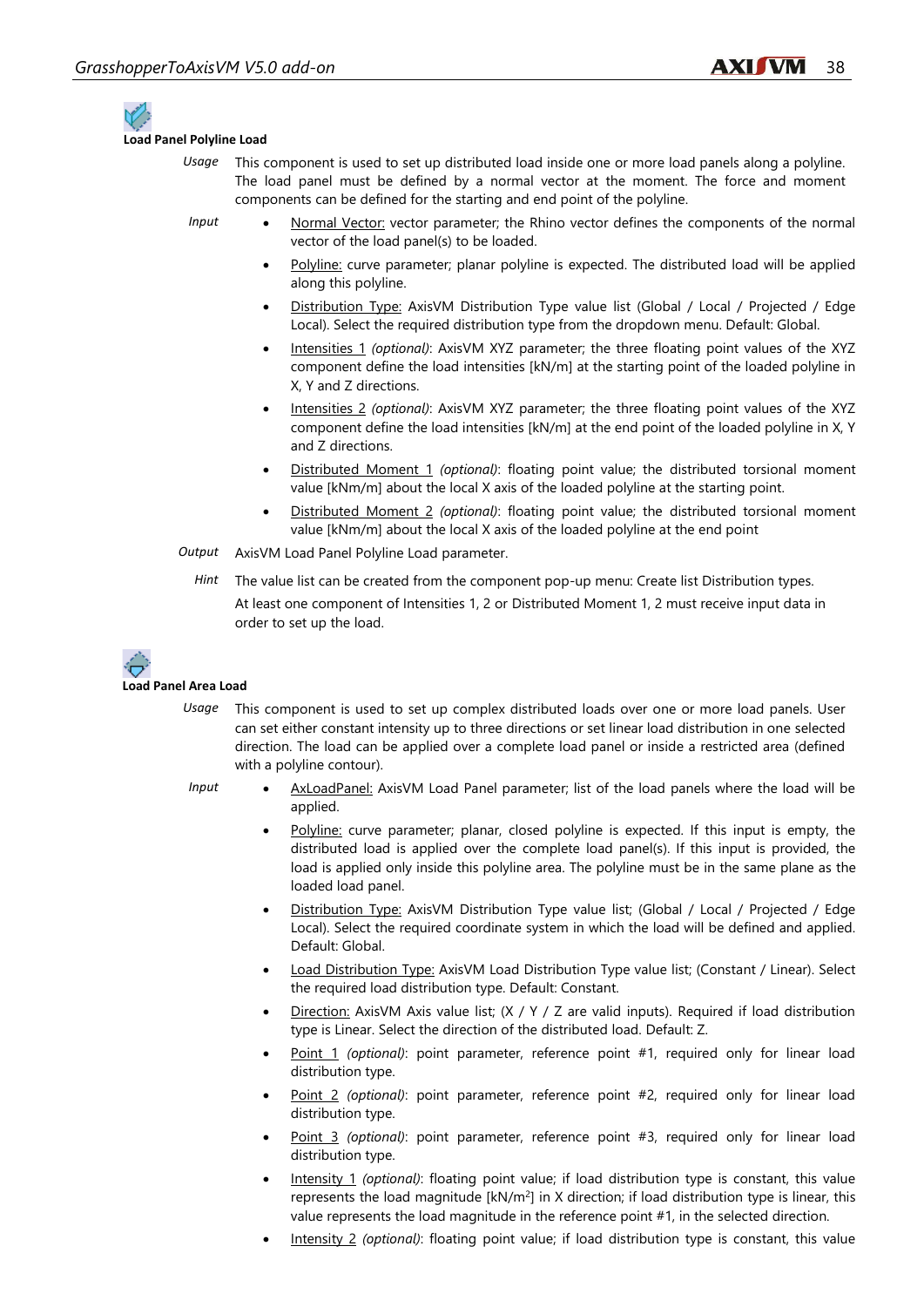represents the load magnitude  $[kN/m^2]$  in Y direction; if load distribution type is linear, this value represents the load magnitude in the reference point #2, in the selected direction.

- Intensity 3 *(optional)*: floating point value; if load distribution type is constant, this value represents the load magnitude  $[kN/m^2]$  in Z direction; if load distribution type is linear, this value represents the load magnitude in the reference point #3, in the selected direction.
- Window Load: Boolean parameter; if True: load falling on an opening is distributed along the edges of the opening, otherwise it is neglected. Default: False. NOTE: this option is considered only if Polyline input is filled (load is applied inside a closed polygon).
- *Output* AxisVM Panel Area Load parameter.
	- *Hint* The value lists can be created from the component pop-up menu: Create list of Distribution types /Load distribution types / Directions.

Either Intensity 1, 2 or 3 must have a non-zero input in order to set up the load.

## G

**Self-Weight**

*Usage* This component can set up self-weight load on the selected structural elements.

- *Input* AxLine *(optional)*: AxisVM Line parameter; line elements of which the self-weight must be considered.
	- AxMesh *(optional)*: AxisVM Mesh parameter; the mesh edges /mesh surfaces / mesh domains (AxMesh elements transferred as edges / surface elements / domains to AxisVM) of which the self-weight must be considered.
	- AxDomain *(optional)*: AxisVM domain parameter; domains of which the self-weight must be considered.

*Output* AxisVM Self-Weight parameter.

*Hints* Either AxLine, AxMesh or AxDomain must receive input data in order to set up the load.

## ∦дт

### **Thermal Load**

*Usage* This component is used to set up thermal load over line elements, surface element or domains.

- *Input* AxLine *(optional)*: AxisVM Line parameter; list of line elements to apply the thermal load on.
	- AxMesh *(optional)*: AxisVM Mesh parameter; list of mesh elements to apply the thermal load on.
	- AxDomain *(optional)*: AxisVM Domain parameter; list of domains to apply the thermal load on.
	- T ref: floating point value; reference temperature [°C]
	- T0 *(optional)*: floating point value; relevant only for truss elements: T0 is the actual truss temperature [°C]
	- T top *(optional)*: floating point value; for beams / ribs: top cord temperature [°C] in the selected direction (local Y or Z); for surfaces / domains: temperature on the top side according to the local Z axis;.
	- T bottom *(optional)*: floating point value; for beams / ribs: bottom cord temperature [°C] in the selected direction (local Y or Z); for surfaces / domains: temperature on the bottom side according to the local Z axis;
	- Direction *(optional)*: AxisVM Axis value list (Y / Z are valid inputs). direction of temperature variation, only for line elements and only in local Y or Z direction. Default: Z.
- *Output* AxisVM Thermal Load parameter.
	- *Hint* The value list can be created from the component pop-up menu: Create list of Directions. Either AxLine, AxMesh or AxDomain must receive input data.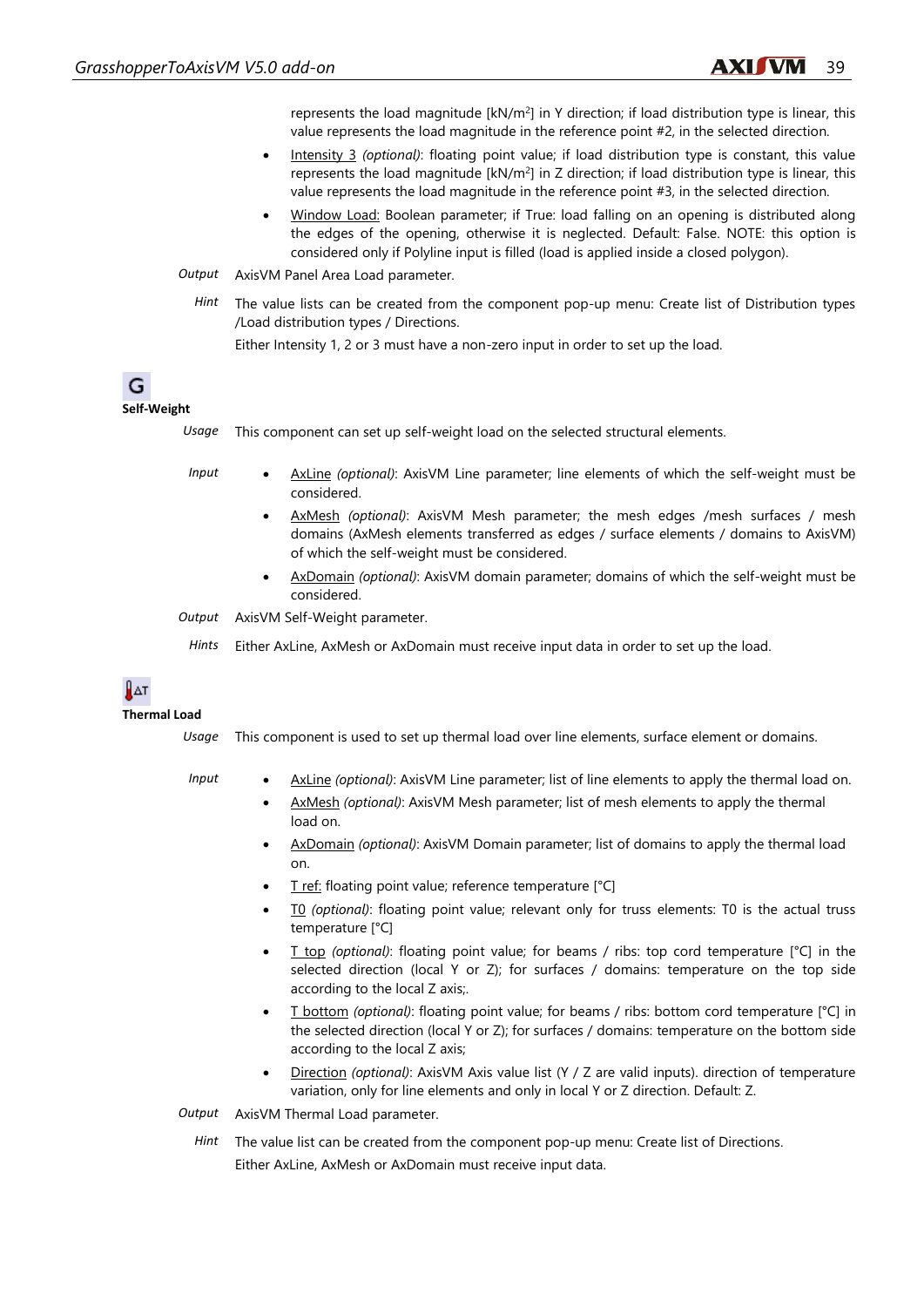### <span id="page-39-0"></span>**3.5. SEND**



#### **Grasshopper ToAxisVM**

- *Usage* This component handles the connection and data transfer between Grasshopper and AxisVM. It is the sender component. The items connected to this component are tried to be transferred to the AxisVM model. If transfer is not successful, a textual error message appears at the output parameter of the component.
- *Input* AxisVM Settings: AxisVM Settings parameter; this is a mandatory input, this tells to the sender component whether a new file or an existing one should be opened; are there any special settings to be used during data transfer (e.g.: send just point coordinates / send only properties). This input tells whether a linear static analysis should be performed. No data transfer happens until an AxisVM model is not opened via COM server.
	- AxisVM Point *(optional):* AxisVM Point parameter; the list of points (nodes) to be transferred to the current AxisVM model.
	- AxisVM Line *(optional):* AxisVM Line parameter; the list of line elements (simple line / beam / rib / truss / gap / spring) to be transferred to the current AxisVM model.
	- AxisVM Mesh Surface *(optional):* AxisVM Mesh parameter; the list of mesh items to be transferred to the current AxisVM model as surface elements.
	- AxisVM Mesh Domain *(optional):* AxisVM Mesh parameter; the list of mesh items to be transferred to the current AxisVM model as domains.
	- AxisVM Mesh Edges *(optional):* AxisVM Mesh parameter; the list of mesh items to be transferred to the current AxisVM model as edges (line elements).
	- AxisVM Domain *(optional):* AxisVM Domain parameter; the list of domains to be transferred to the current AxisVM model.
	- AxisVM Load Cases *(optional):* AxisVM Load Case parameter; the list of load cases to be created in the current AxisVM model.
	- AxisVM Load Groups *(optional):* AxisVM Load Group parameter; the list of load groups to be created in the current AxisVM model.
	- AxisVM Load Combinations *(optional):* AxisVM Load Combination parameter; the list of load combinations to be created in the current AxisVM model.
	- AxisVM Supports *(optional):* AxisVM Supports parameter; the list of supports to be transferred to the current AxisVM model. The AxisVM Supports component need to be connected that has already collected the nodal, line and surface support settings.
	- AxisVM Rigid Element or AxisVM Diaphragm *(optional):* AxisVM Diaphragm parameter; the list of rigid elements and diaphragms to be created in the current AxisVM model.
	- AxisVM Edge Hinge *(optional):* AxisVM Edge Hinge parameter; the list of edge hinges to be created in the current AxisVM model

*Output* AxisVM Error parameter.

Connect a Panel to the output in order to visualize the error messages in case they appear.

*Hints* Sender component does not handle data trees. Data trees must be flattened at every input parameter into data lists in order to transfer them correctly. The AxisVM Settings input requires one single Settings component as input, because the COM server can handle one single communication channel in a reliable way.

If nodal supports or nodal loads need to be created, not only the nodal support (boxed into AxisVM Supports) and nodal load (boxed into AxisVM Load Cases) but also the nodes must be transferred (via AxisVM Point input of the sender component) in order to get back the node ID. The node ID is required for Grasshopper to know where to apply the nodal support or nodal load.

Only those data and elements can be transferred to AxisVM that has a connection to the sender component (directly or through other AxisVM components).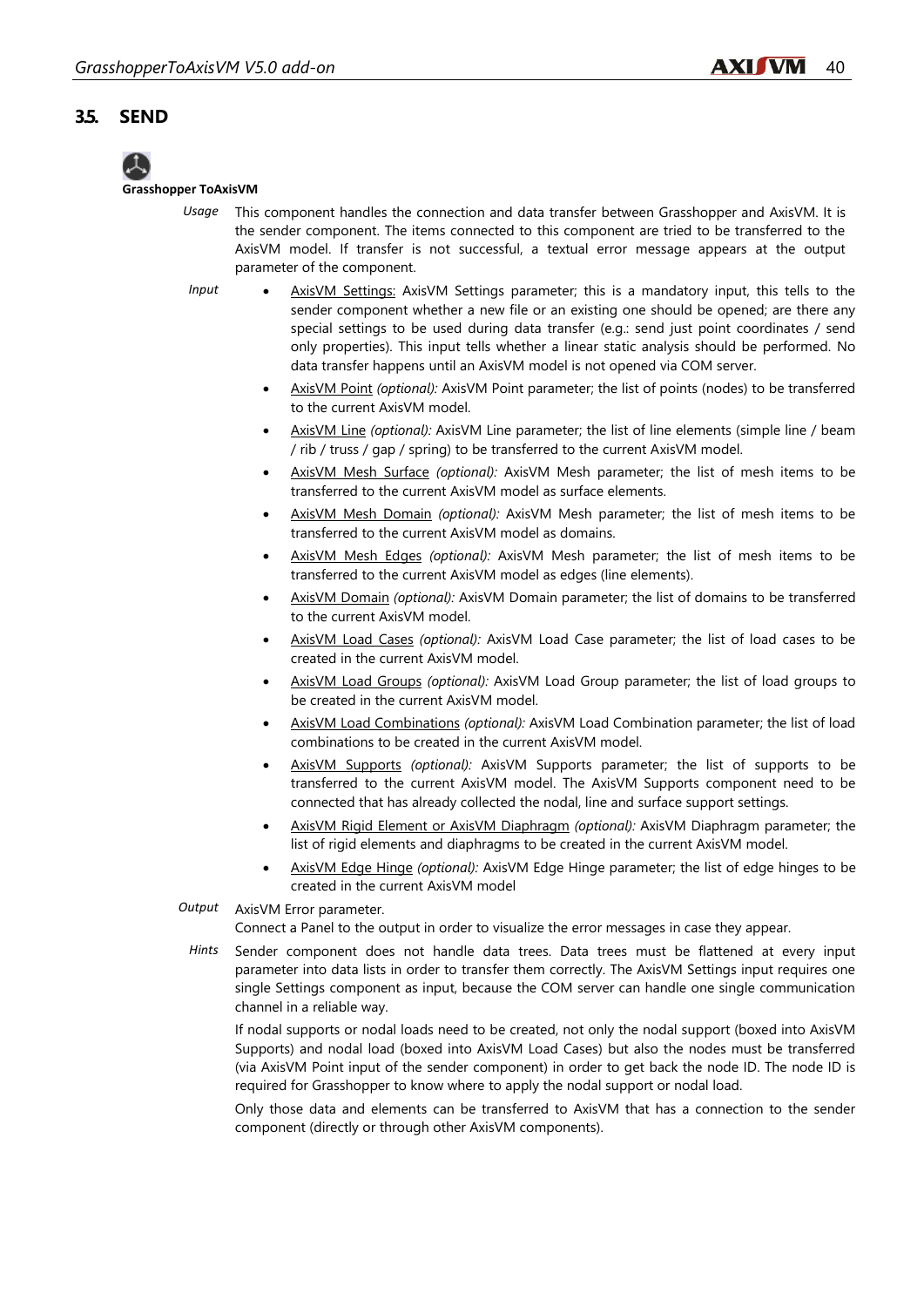

*Usage* This component is used to define the settings of the data transfer between Grasshopper and AxisVM. As a default every single item is always deleted and re-send to AxisVM in case of model changes (this is valid for the data sent through Grasshopper!). The Settings component offers some other solutions for special cases to speed up the data transfer of huge models. This component is a mandatory input of the GrasshopperToAxisVM sender component.

- 
- *Input* NEW: Boolean parameter; if **True**, a completely new, clean AxisVM model is opened. Must be set to **False**, if user wants to open an AxisVM model from an existing file.
	- AxisVM Model File Path *(optional):* text input; this input works only if NEW input is False. This input requires a valid file path. This is accepted from text input (e.g.: from Panel) or – as a more comfortable solution - from a Grasshopper "File Path" parameter.
	- Just Point Coordinates *(optional):* Boolean parameter; if **False**, the default data transfer process is applied: every data is cleared and re-sent to AxisVM. If **True**, just the point (node) coordinates are transferred and modified in the AxisVM model. The user need to guaranty that the connections of the nodes and the element properties are unchanged, because these information are not updated if the parameter is True. Default value: False.
	- Send Only Properties *(optional):* Boolean parameter; if **False**, the default data transfer process is applied: every data is cleared and re-sent to AxisVM after each modification. If **True**, only the modified properties of the structural elements are transferred and updated in the AxisVM model. The user must guaranty that the node coordinates and the connections of the nodes are unchanged, because these information are not updated if the parameter is True. (Thus it can lead to disjoint of objects, multiple sent or unsent objects.) Supports, loads, load cases, load groups, load combinations, rigid elements, diaphragms and edge hinges are deleted and re-sent regardless of the Boolean value of this input. Default value: False.
	- Check Double *(optional):* Boolean parameter; if **True**, removes duplicate elements and nodes from the AxisVM model. (It is useful, for example, if RibDomain eccentricity is set or edge hinge is defined between rib and domain etc. The lines are transferred more than once in such cases.) If **False**, there may remain some duplicated nodes or elements in the model. Default value: False.
	- Intersect Lines *(optional):* Boolean parameter; if **True**, it intersect lines and creates common nodes and sections where applicable. If **False** (and auto intersect is not active in AxisVM), every node and element relation remains as they are defined in Rhino-Grasshopper. It is recommended to activate this option only if Just Point Coordinates and Send Only Properties are False in order to avoid mistakes in data transfer due to renumbering of objects in AxisVM model. Default value: False.
	- Run Analysis *(optional):* Boolean parameter; if **True**, a linear static finite element analysis is started after the data transfer. Before the analysis starts the user is asked to save the model. If **False**, no analysis is started, just the data transfer is proceeded. Default value: False.

*Output* AxisVM Settings parameter.

Hints Other option to speed up data transfer of huge models: right click or press middle mouse button on the Grasshopper canvas, select Lock solver. Perform the modification of the inputs during the locked state, then switch off the Lock solver option. This prevents AxisVM trying to transfer every intermediate status of the model.

It is meaningless to activate the Just Point Coordinates and Send Only Properties options together, because they implement mutually exclusive processes.

Run Analysis should be activated if the entire model is set up and transferred.